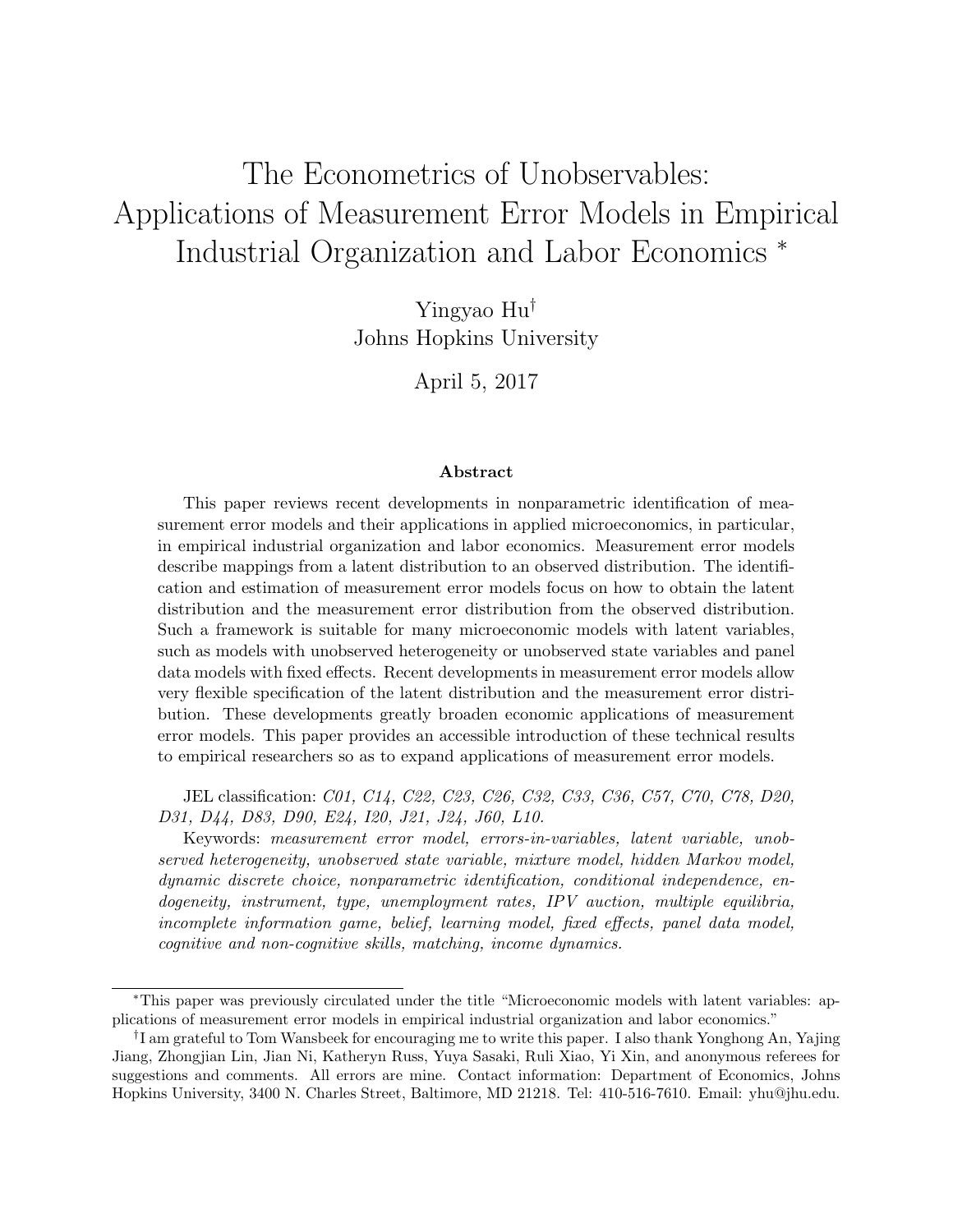## 1 Introduction

This paper provides a concise introduction of recent developments in nonparametric identification of measurement error models and intends to invite empirical researchers to use these new results for measurement error models in the identification and estimation of microeconomic models with latent variables.

Measurement error models describe the relationship between latent variables, which are not observed in the data, and their measurements. Researchers only observe the measurements instead of the latent variables in the data. The goal is to identify the distribution of the latent variables and also the distribution of the measurement errors, which are defined as the difference between the latent variables and their measurements. In general, the parameter of interest is the joint distribution of the latent variables and their measurements, which can be used to describe the relationship between observables and unobservables in economic models.

This paper starts with a general framework, where "a measurement" can be simply an observed variable with an informative support. The measurement error distribution contains the information on a mapping from the distribution of the latent variables to the observed measurements. I organize the technical results by the number of measurements needed for identification. In the first example, there are two measurements, which are mutually independent conditioning on the latent variable. With such limited information, strong restrictions on measurement errors are needed to achieve identification in this 2-measurement model. Nevertheless, there are still well known useful results in this framework, such as Kotlarski's identity.

However, when a 0-1 dichotomous indicator of the latent variable is available together with two measurements, nonparametric identification is feasible under a very flexible specification of the model. I call this a 2.1-measurement model, where I use 0.1 measurement to refer to a 0-1 binary variable. A major breakthrough in the measurement error literature is that the 2.1-measurement model can be non-parametrically identified under mild restrictions. (see Hu (2008) and Hu and Schennach (2008) ) Since it allows very flexible specifications, the 2.1-measurement model is widely applicable to microeconomic models with latent variables even beyond many existing applications.

Given that any observed random variable can be manually transformed to a 0-1 binary variable, the results for a 2.1-measurement model can be easily extended to a 3-measurement model. A 3-measurement model is useful because many dynamic models involve multiple measurements of a latent variable. A typical example is the hidden Markov model. Results for the 3-measurement model show the exchangeable roles which each measurement may play. In particular, in many cases, it does not matter which one of the three measurements is called a dependent variable, a proxy, or an instrument.

One may also interpret the identification strategy of the 2.1-measurement model as a non-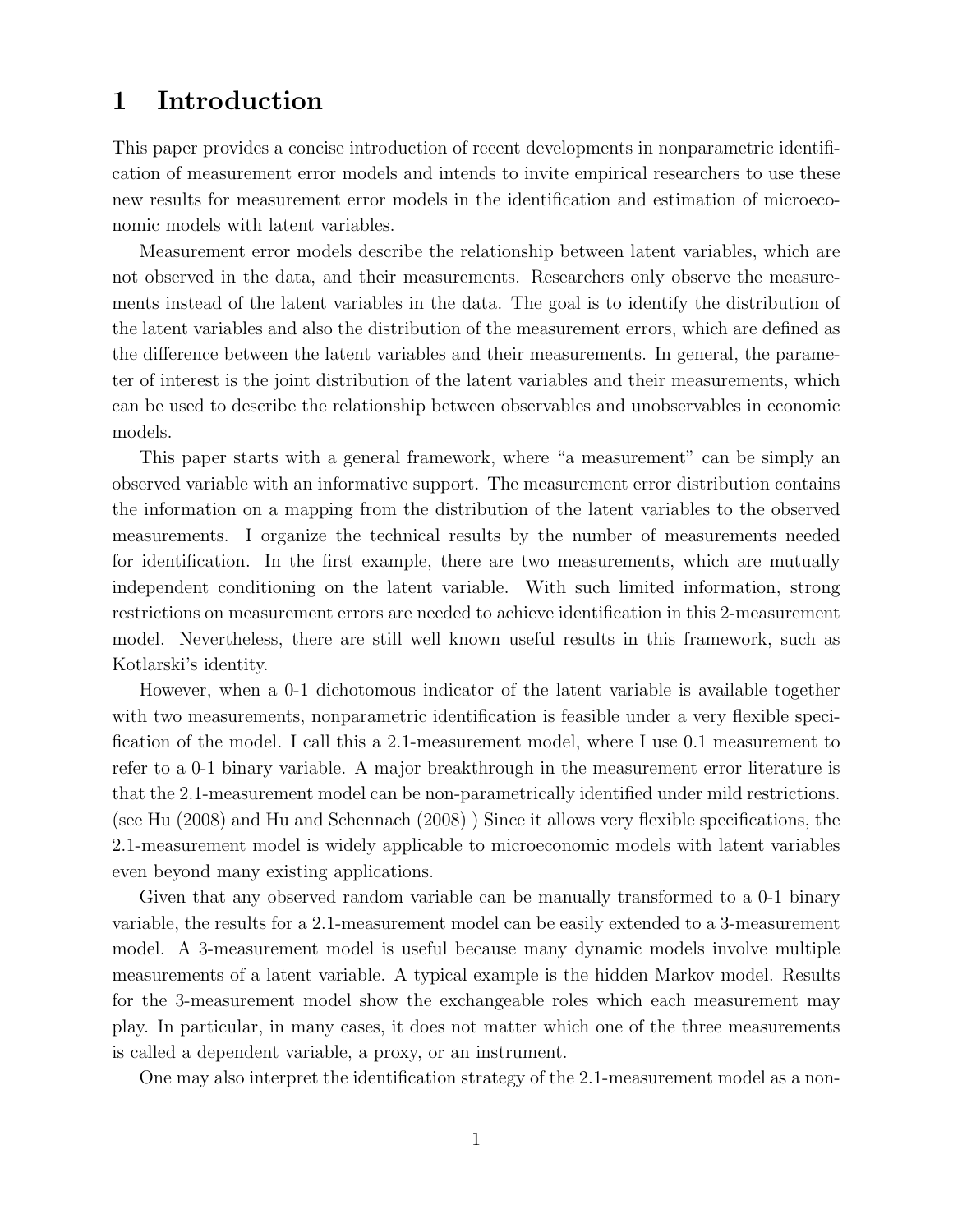parametric instrumental approach. In that sense, a nonparametric difference-in-differences version of this strategy may help identify more general dynamic processes with more measurements. As shown in Hu and Shum (2012) , four measurements or four periods of data are enough to identify a rather general partially observed first-order Markov process. Such an identification result is directly applicable to the nonparametric identification of dynamic models with unobserved state variables.

This paper also provides a brief introduction of empirical applications using these measurement error models. These studies cover auction models with unobserved heterogeneity, multiple equilibria in games, dynamic learning models with latent beliefs, misreporting errors in estimation of unemployment rates, dynamic models with unobserved state variables, fixed effects in panel data models, cognitive and non-cognitive skill formation, two-sided matching models, and income dynamics. This paper intends to be concise, informative, and heuristic. I refer to Wansbeek and Meijer (2000), Bound, Brown and Mathiowetz (2001) , Chen, Hong and Nekipelov (2011) , Carroll, Ruppert, Stefanski and Crainiceanu (2012) , and Schennach (2016) for more complete reviews.

This paper is organized as follows. Section 2 introduces the nonparametric identification results for measurement error models. Section 3 describes a few applications of the nonparametric identification results. Section 4 summarizes the paper.

# 2 Nonparametric identification of measurement error models.

We start our discussion with a general definition of measurement. Let X denote an observed random variable and  $X^*$  be a latent random variable of interest. We define a measurement of  $X^*$  as follows:

**Definition 1** A random variable X with support  $\mathcal X$  is called **a measurement** of a latent random variable  $X^*$  with support  $\mathcal{X}^*$  if the number of possible values in  $\mathcal X$  is larger than or equal to that in  $\mathcal{X}^*$ , i.e.,

$$
card\left(\mathcal{X}\right) \geq card\left(\mathcal{X}^*\right),
$$

where card  $(X)$  stands for the cardinality of set X.

When X is continuous, the support condition in Definition 1 is not restrictive whether  $X^*$  is discrete or continuous. When X is discrete, the support condition implies that X can only be a measurement of a discrete random variable with a smaller or equal number of possible values. In particular, we do not consider a discrete variable as a measurement of a continuous variable. In addition, the possible values in  $\mathcal{X}^*$  are unknown and usually normalized to be the same as those of one measurement.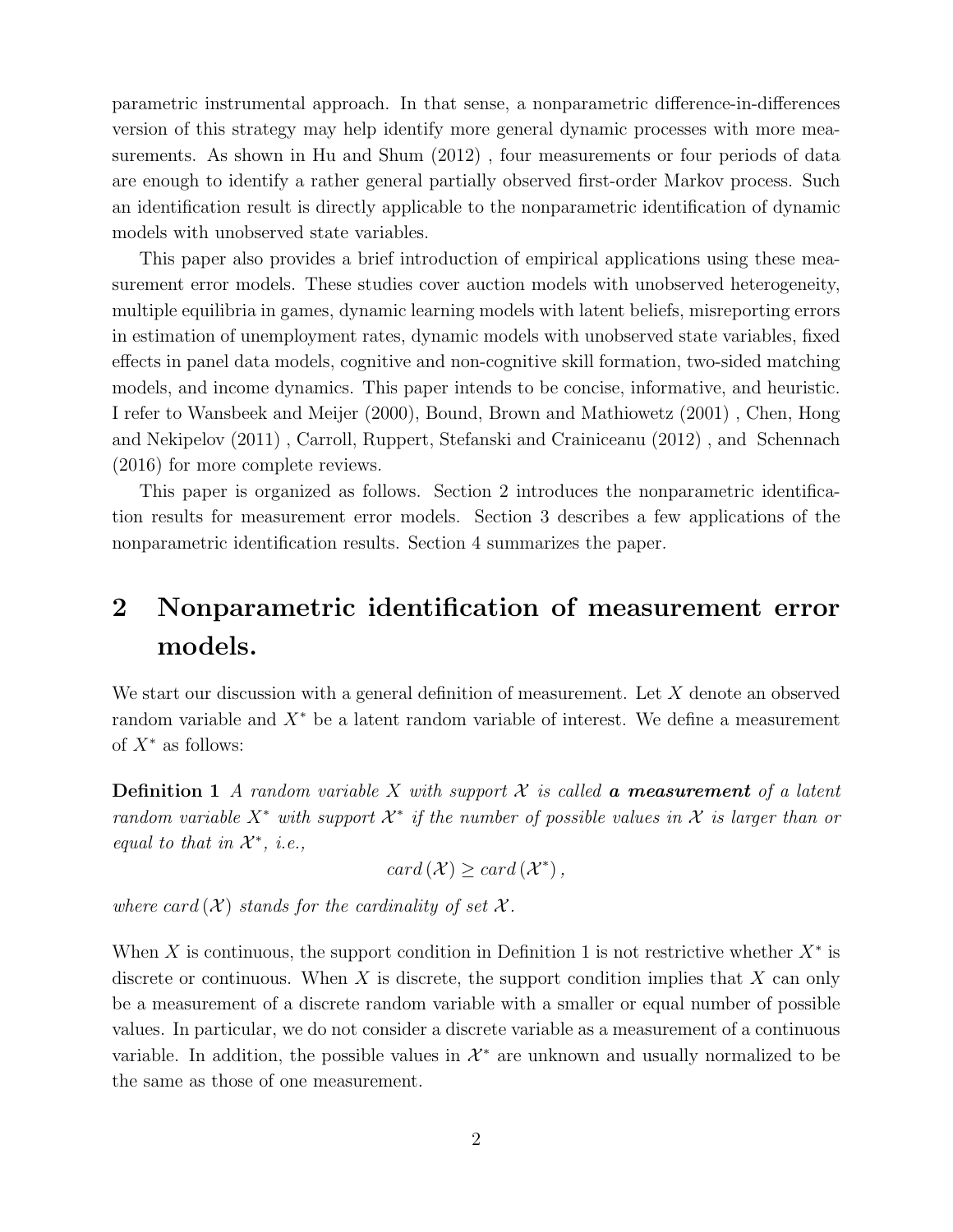## 2.1 A general framework

In a random sample, we observe measurement  $X$ , while the variable of interest  $X^*$  is unobserved. The measurement error is defined as the difference  $X - X^*$ . We can identify the distribution function  $f_X$  of measurement X directly from the sample, but our main interest is to identify the distribution of the latent variable  $f_{X^*}$ , together with the measurement error distribution described by  $f_{X|X^*}$ . The observed measurement and the latent variable are associated as follows: for all  $x \in \mathcal{X}$ 

$$
f_X(x) = \int_{\mathcal{X}^*} f_{X|X^*}(x|x^*) f_{X^*}(x^*) dx^*,\tag{1}
$$

when  $X^*$  is continuous and  $f_{X^*}$  is the probability density function of  $X^*$ , and for all  $x \in$  $\mathcal{X} = \{x_1, x_2, \ldots, x_L\}$ 

$$
f_X(x) = \sum_{x^* \in \mathcal{X}^*} f_{X|X^*}(x|x^*) f_{X^*}(x^*),\tag{2}
$$

when  $X^*$  is discrete with support  $\mathcal{X}^* = \{x_1^*, x_2^*, \ldots, x_K^*\}$  and  $f_{X^*}(x^*) = Pr(X^* = x^*)$  is the probability mass function of  $X^*$  and  $f_{X|X^*}(x|x^*) = Pr(X = x|X^* = x^*)$ . Definition 1 of measurement requires  $L \geq K$ . We omit arguments of the functions when it does not cause any confusion. This general framework can be used to describe a wide range of economic relationships between observables and unobservables in the sense that the latent variable X<sup>∗</sup> can be interpreted as unobserved heterogeneity, fixed effects, random coefficients, or latent types in mixture models, etc.

For simplicity, we start with the discrete case and define

$$
\overrightarrow{p}_X = [f_X(x_1), f_X(x_2), \dots, f_X(x_L)]^T \n\overrightarrow{p}_{X^*} = [f_{X^*}(x_1^*), f_{X^*}(x_2^*), \dots, f_{X^*}(x_K^*)]^T \nM_{X|X^*} = [f_{X|X^*}(x_l|x_k^*)]_{l=1,2,\dots,L;k=1,2,\dots,K}.
$$
\n(3)

The notation  $M^T$  stands for the transpose of M. Note that  $\overrightarrow{p}_{X}$ ,  $\overrightarrow{p}_{X^*}$ , and  $M_{X|X^*}$  contain the same information as distributions  $f_X$ ,  $f_{X^*}$ , and  $f_{X|X^*}$ , respectively. Equation (2) is then equivalent to

$$
\overrightarrow{p}_X = M_{X|X^*} \overrightarrow{p}_{X^*}.
$$
\n(4)

The matrix  $M_{X|X^*}$  describes the linear transformation from  $\mathbb{R}^K$ , a vector space containing  $\overrightarrow{p}_{X^*}$ , to  $\mathbb{R}^L$ , a vector space containing  $\overrightarrow{p}_X$ . Suppose that the measurement error distribution, i.e.,  $M_{X|X^*}$ , is known. The identification of the latent distribution  $f_{X^*}$  means that if two possible marginal distributions  $\overrightarrow{p}_{X^*}^a$  and  $\overrightarrow{p}_{X^*}^b$  are observationally equivalent, i.e.,

$$
\overrightarrow{p}_X = M_{X|X^*} \overrightarrow{p}_{X^*}^a = M_{X|X^*} \overrightarrow{p}_{X^*}^b,
$$
\n(5)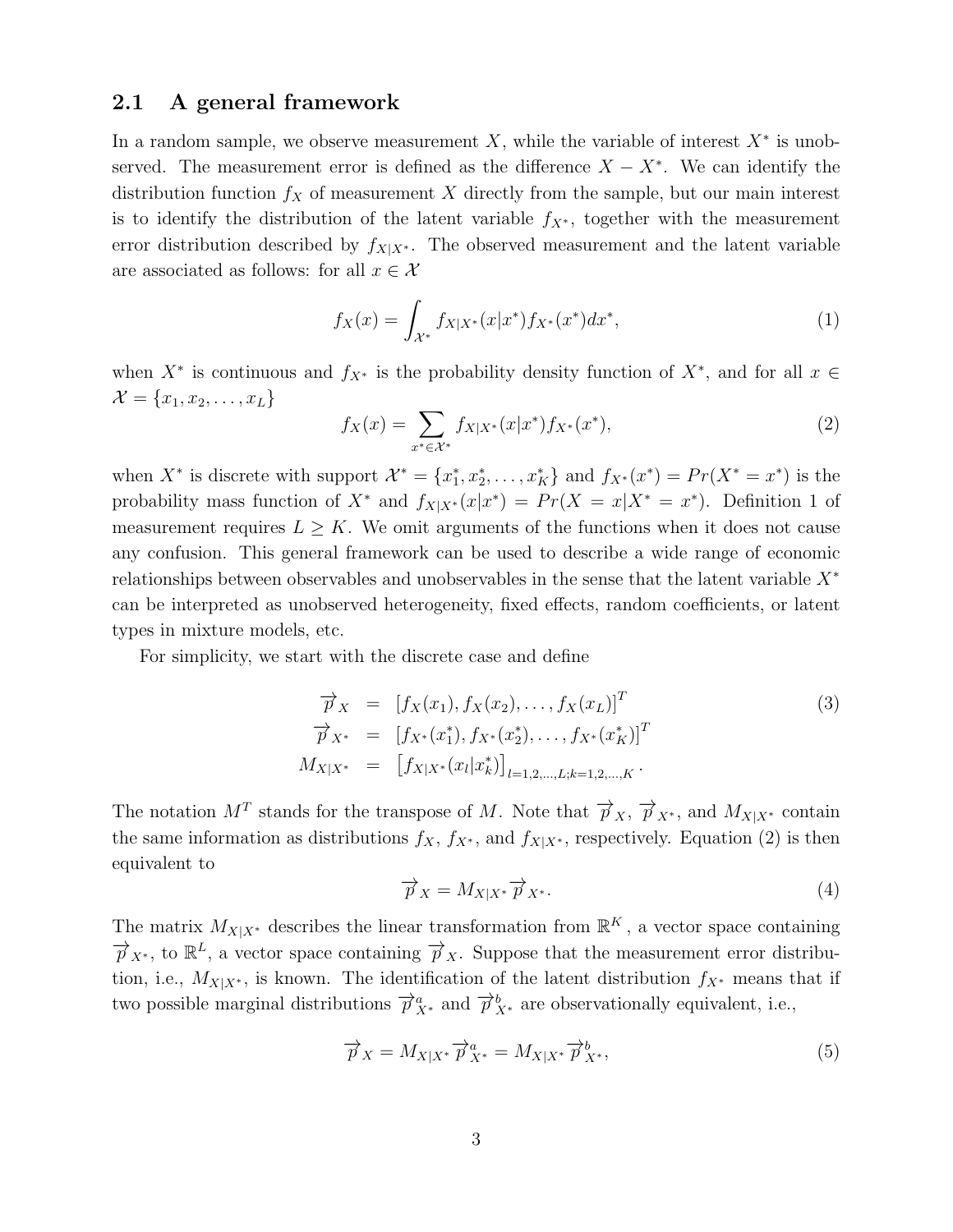then the two distributions are the same, i.e.,  $\overrightarrow{p}_{X^*}^a = \overrightarrow{p}_{X^*}^b$ . Let  $h = \overrightarrow{p}_{X^*}^a - \overrightarrow{p}_{X^*}^b$ . Equation (5) implies that  $M_{X|X^*} h = 0$ . The identification of  $f_{X^*}$  then requires that  $M_{X|X^*} h = 0$  implies  $h = 0$  for any  $h \in \mathbb{R}^K$ , or that matrix  $M_{X|X^*}$  has rank K, i.e.,  $Rank(M_{X|X^*}) = K$ . This is a necessary rank condition for the nonparametric identification of the latent distribution  $f_{X^*}$ .

In the continuous case, we need to define the linear operator corresponding to  $f_{X|X^*}$ , which maps  $f_{X^*}$  to  $f_X$ . Suppose that we know both  $f_{X^*}$  and  $f_X$  are bounded and integrable. We define  $\mathcal{L}_{bnd}^1(\mathcal{X}^*)$  as the set of bounded and integrable functions defined on  $\mathcal{X}^*$ , i.e.,<sup>1</sup>

$$
\mathcal{L}_{bnd}^1\left(\mathcal{X}^*\right) = \left\{ h : \int_{\mathcal{X}^*} |h(x^*)| \, dx^* < \infty \text{ and } \sup_{x^* \in \mathcal{X}^*} |h(x^*)| < \infty \right\}. \tag{6}
$$

The linear operator can be defined as

$$
L_{X|X^*} : \mathcal{L}^1_{bnd}(\mathcal{X}^*) \to \mathcal{L}^1_{bnd}(\mathcal{X})
$$
  

$$
(L_{X|X^*}h)(x) = \int_{\mathcal{X}^*} f_{X|X^*}(x|x^*)h(x^*)dx^*.
$$
 (7)

Equation (1) is then equivalent to

$$
f_X = L_{X|X^*} f_{X^*}.\tag{8}
$$

Following a similar argument, we can show that a necessary condition for the identification of  $f_{X^*}$  in the functional space  $\mathcal{L}_{bnd}^1(\mathcal{X}^*)$  is that the linear operator  $L_{X|X^*}$  is injective, i.e.,  $L_{X|X^*}h = 0$  implies  $h = 0$  for any  $h \in \mathcal{L}_{bnd}^1(\mathcal{X}^*)$ . This condition can also be interpreted as completeness of conditional density  $f_{X|X^*}$  in  $\mathcal{L}^1_{bnd}(\mathcal{X}^*)$ . We refer to Hu and Schennach (2008) for detailed discussion on this injectivity condition.

Since both the measurement error distribution  $f_{X|X^*}$  and the marginal distribution  $f_{X^*}$ are unknown, we have to rely on additional restrictions or additional data information to achieve identification. On the one hand, parametric identification may be feasible if  $f_{X|X^*}$ and  $f_{X^*}$  belong to parametric families (see Fuller (2009)). On the other hand, we can use additional data information to achieve nonparametric identification. For example, if we observe the joint distribution of X and  $X^*$  in a validation sample, we can identify  $f_{X|X^*}$ from the validation sample and then identify  $f_{X^*}$  in the primary sample (see Chen, Hong and Tamer (2005) ). In this paper, we focus on methodologies using additional measurements in a single sample.

<sup>&</sup>lt;sup>1</sup>We may also define the operator on other functional spaces containing  $f_{X^*}$ .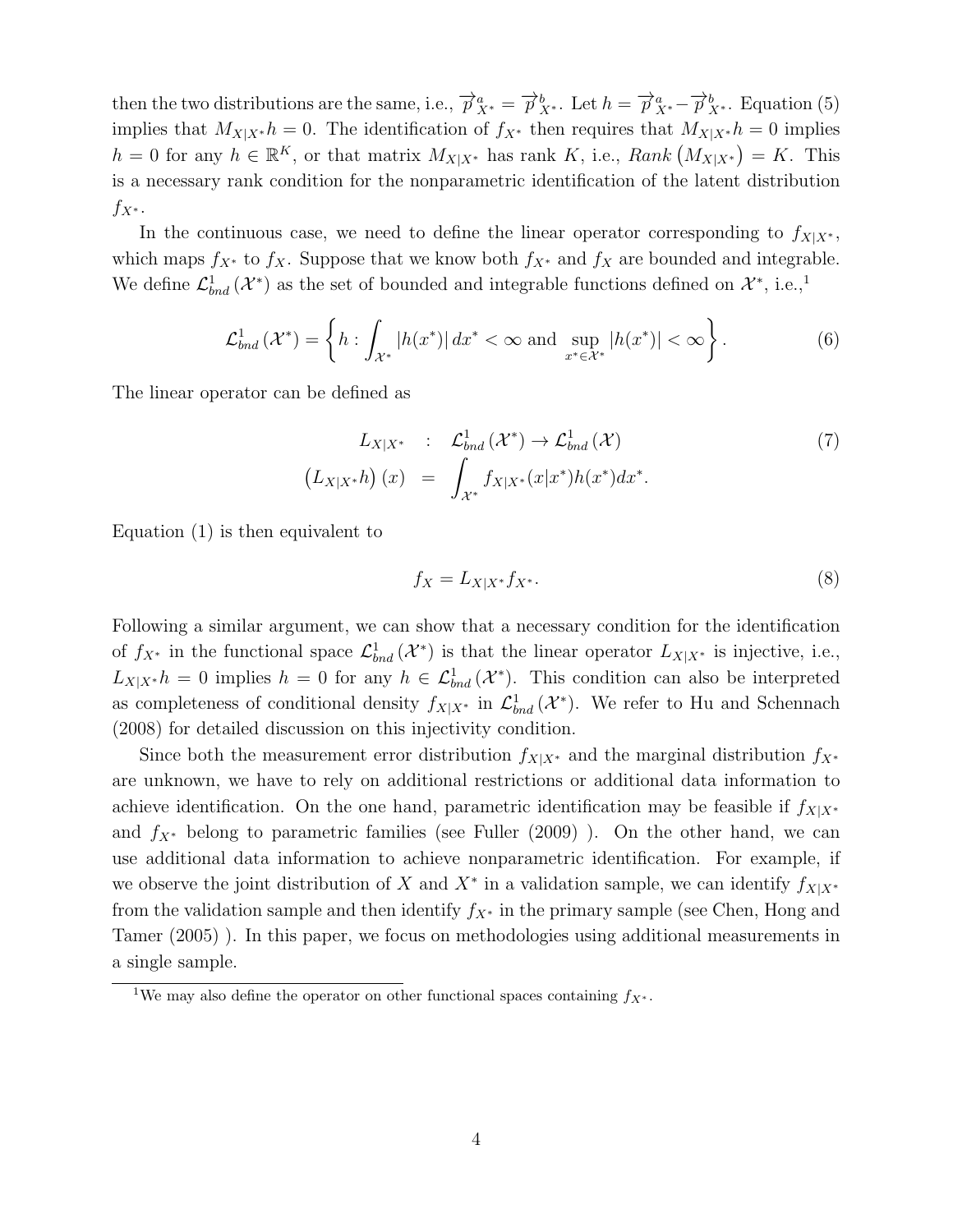## 2.2 A 2-measurement model

Given very limited identification results which one may obtain from equations  $(1)-(2)$ , a direct extension is to use more data information, i.e., an additional measurement. Define a 2-measurement model as follows:

Definition 2 A 2-measurement model contains two measurements, as in Definition 1,  $X \in \mathcal{X}$  and  $Z \in \mathcal{Z}$  of the latent variable  $X^* \in \mathcal{X}^*$  satisfying

$$
X \perp Z \mid X^*, \tag{9}
$$

i.e.,  $X$  and  $Z$  are independent conditional on  $X^*$ .

The 2-measurement model implies that two measurements  $X$  and  $Z$  not only have distinctive information on the latent variable  $X^*$ , but also are mutually independent conditional on the latent variable.

In the case where all the variables X, Z, and X<sup>\*</sup> are discrete with  $\mathcal{Z} = \{z_1, z_2, \ldots, z_J\},\$ we define

$$
M_{X,Z} = [f_{X,Z}(x_l, z_j)]_{l=1,2,\dots,L; j=1,2,\dots,J}
$$
  
\n
$$
M_{Z|X^*} = [f_{Z|X^*}(z_j|x_k^*)]_{j=1,2,\dots,J;k=1,2,\dots,K}
$$
\n(10)

and a diagonal matrix

$$
D_{X^*} = diag\{f_{X^*}(x_1^*), f_{X^*}(x_2^*), \dots, f_{X^*}(x_K^*)\},\tag{11}
$$

where  $f_{X^*}(x_i^*) > 0$  for  $i = 1, 2, ..., K$  by the definition of the discrete support  $\mathcal{X}^*$ . Definition 1 implies that  $K \leq L$  and  $K \leq J$ . Equation (9) means

$$
f_{X,Z}(x,z) = \sum_{x^* \in \mathcal{X}^*} f_{X|X^*}(x|x^*) f_{Z|X^*}(z|x^*) f_{X^*}(x^*), \tag{12}
$$

which is equivalent to

$$
M_{X,Z} = M_{X|X^*} D_{X^*} M_{Z|X^*}^T .
$$
\n(13)

Without further restrictions to reduce the number of unknowns on the right hand side, point identification of  $f_{X|X^*}$ ,  $f_{Z|X^*}$ , and  $f_{X^*}$  may not be feasible.<sup>2</sup> But one element that can be identified from observed  $M_{X,Z}$  is the dimension K of the latent variable  $X^*$ , as elucidated in the following Lemma:

<sup>&</sup>lt;sup>2</sup>If  $M_{X|X^*}$  and  $M_{Z|X^*}^T$  are lower and upper triangular matrices, respectively, point identification is feasible through the so-called LU decomposition (See Hu and Sasaki (forthcomingb) for a generalization of such a result). In general, this is also related to the literature on non-negative matrix factorization, which focuses more on existence and approximation, instead of uniqueness.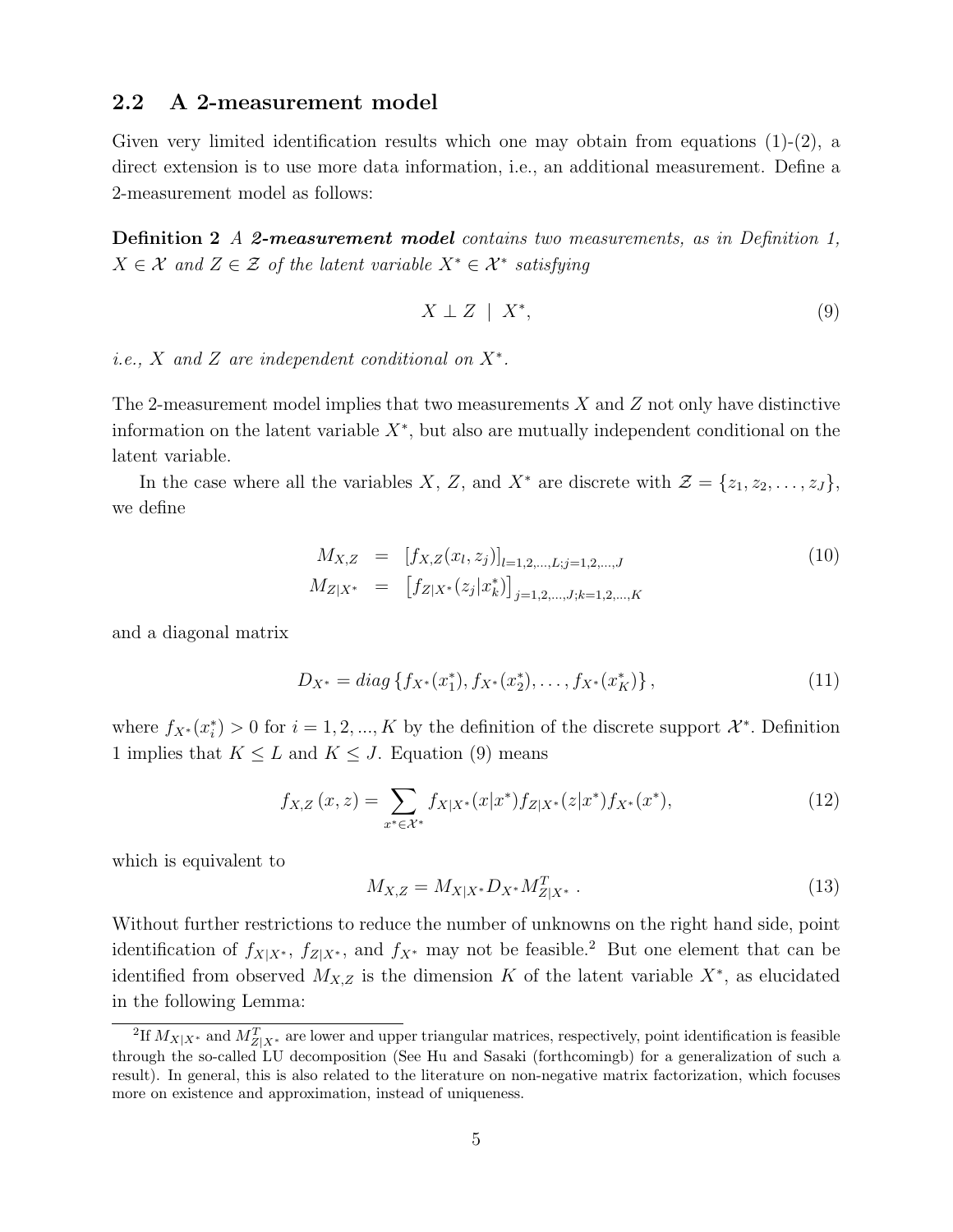**Lemma 1** In the 2-measurement model in Definition 2 with support  $\mathcal{X}^* = \{x_1^*, x_2^*, \ldots, x_K^*\},$ suppose that matrices  $M_{X|X^*}$  and  $M_{Z|X^*}$  both have rank K. Then  $K = \text{rank}(M_{X,Z})$ .

**Proof.** In the 2-measurement model, Definition 1 requires that  $K \leq L$  and  $K \leq J$ . The definition of the discrete support  $\mathcal{X}^*$  implies that  $f_{X^*}(x_i^*) > 0$  for  $i = 1, 2, ..., K$  and  $D_{X^*}$ has rank K. Using the rank inequality: for any p-by-m matrix A and m-by-q matrix B,

$$
rank(A) + rank(B) - m \le rank(AB) \le min\{rank(A), rank(B)\}\
$$

we may first show  $M_{X|X^*}D_{X^*}$  has rank K, then use the inequality again to show the right hand side of Equation (13) has rank K. Thus, we have rank  $(M_{X,Z}) = K$ .

Although point identification may not be feasible without further assumptions, we can still have some partial identification results. Consider a linear regression model with a discrete regressor  $X^*$  as follows:

$$
Y = X^*\beta + \eta
$$
  
\n
$$
Y \perp X \mid X^*
$$
\n(14)

where  $X^* \in \{0,1\}$  and  $E[\eta|X^*]=0$ . Here the dependent variable Y takes the place of Z as a measurement of  $X^*$ <sup>3</sup>. We observe  $(Y, X)$  with  $X \in \{0, 1\}$  in the data as two measurements of the latent  $X^*$ . Since Y and X are independent conditional on  $X^*$ , we have

$$
|E[Y|X^* = 1] - E[Y|X^* = 0]|
$$
  
\n
$$
\geq |E[Y|X = 1] - E[Y|X = 0]|.
$$
\n(15)

That means the observed difference provides a lower bound on the parameter of interest  $|\beta|$ . More partial identification results can be found in Bollinger (1996) and Molinari (2008) . Furthermore, the model can be point identified under the assumption that the regression error  $\eta$  is independent of the regressor  $X^*$ . (See Chen, Hu and Lewbel (2009) for details.)

In the case where all the variables  $X, Z$ , and  $X^*$  are continuous, a widely-used setup is

$$
X = X^* + \epsilon
$$
  
\n
$$
Z = X^* + \epsilon'
$$
\n(16)

where  $X^*$ ,  $\epsilon$ , and  $\epsilon'$  are mutually independent with  $E\epsilon = 0$ . When the error  $\epsilon := X - X^*$  is independent of the latent variable  $X^*$ , it is called a classical measurement error. This setup is well known because the density of the latent variable  $X^*$  can be written as a closed-form function of the observed distribution  $f_{X,Z}$ . Define  $\phi_{X^*}(t) = E\left[e^{itX^*}\right]$  with  $i =$ √  $-1$  as the characteristic function of  $X^*$ . Under the assumption that  $\phi_Z(t)$  is absolutely integrable and

<sup>&</sup>lt;sup>3</sup>We follow the routine to use Y to denote a dependent variable instead of  $Z$ .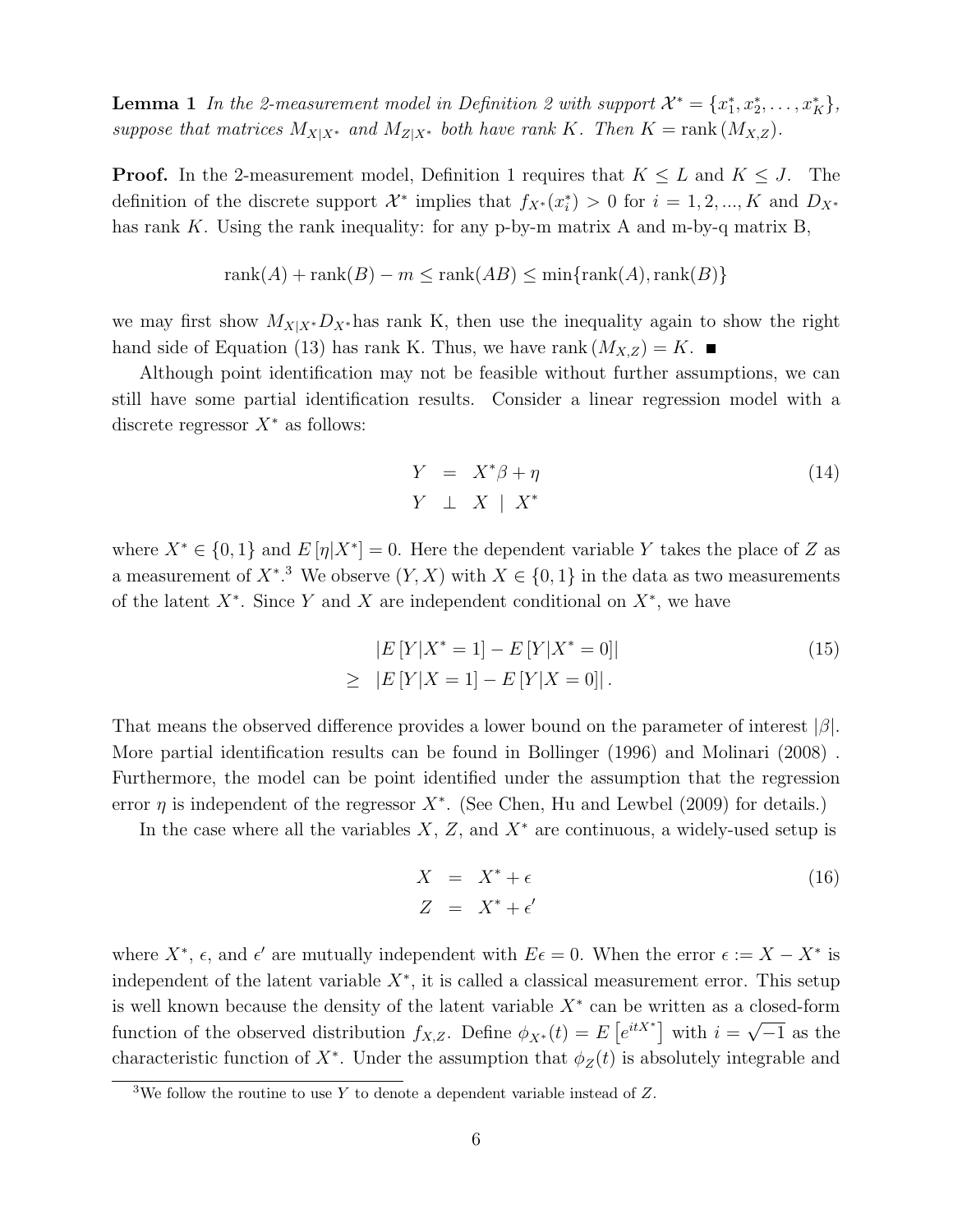does not vanish on the real line, we have

$$
f_{X^*}(x^*) = \frac{1}{2\pi} \int_{-\infty}^{\infty} e^{-ix^*t} \phi_{X^*}(t) dt
$$
  
\n
$$
\phi_{X^*}(t) = \exp\left[\int_0^t \frac{iE\left[Xe^{isZ}\right]}{E\left[e^{isZ}\right]} ds\right].
$$
\n(17)

This is the so-called Kotlarski's identity (See Kotlarski (1965) and Rao (1992) ). Note that the independence between  $\epsilon$  and  $(X^*, \epsilon')$  can be relaxed to a mean independence condition  $E[\epsilon|X^*, \epsilon'] = E\epsilon$ . This result has been used in many empirical and theoretical studies, such as Li and Vuong (1998) , Li, Perrigne and Vuong (2000) , Krasnokutskaya (2011) , Schennach (2004a) , and Evdokimov (2010) .

The intuition of Kotlarski's identity is that the variance of  $X^*$  is revealed by the covariance of X and Z, i.e.,  $var(X^*) = cov(X, Z)$ . Therefore, the higher order moments between X and Z can reveal more moments of  $X^*$ . If one can pin down all the moments of  $X^*$ from the observed moments, the distribution of  $X^*$  is then identified under some regularity assumptions. A similar argument also applies to an extended model as follows:

$$
X = X^*\beta + \epsilon
$$
  
\n
$$
Z = X^* + \epsilon'.
$$
\n(18)

Suppose  $\beta > 0$ . A naive OLS estimator obtained by regressing X on Z converges in probability to  $\frac{cov(X,Z)}{var(Z)}$ , which provides a lower bound on the regression coefficient  $\beta$ . In fact, we have explicit bounds as follows:

$$
\frac{cov(X, Z)}{var(Z)} \le \beta \le \frac{var(X)}{cov(X, Z)}.\tag{19}
$$

Furthermore, additional assumptions, such as the joint independence of  $X^*$ ,  $\epsilon$ , and  $\epsilon'$ , can lead to point identification of  $\beta$ . Reiers (1950) shows that such point identification is feasible when  $X^*$  is not normally distributed. A more general extension is to consider

$$
X = g(X^*) + \epsilon
$$
  
\n
$$
Z = X^* + \epsilon',
$$
\n(20)

where function g is nonparametric and unknown. Schennach and Hu  $(2013)$  generalize Reiersøl's result and show that function g and distribution of  $X^*$  are nonparametrically identified except for a particular functional form of g or  $f_{X^*}$ . The only difference between the model in equation (20) and a nonparametric regression model with a classical measurement error is that the regression error  $\epsilon$  needs to be independent of the regressor  $X^*$ .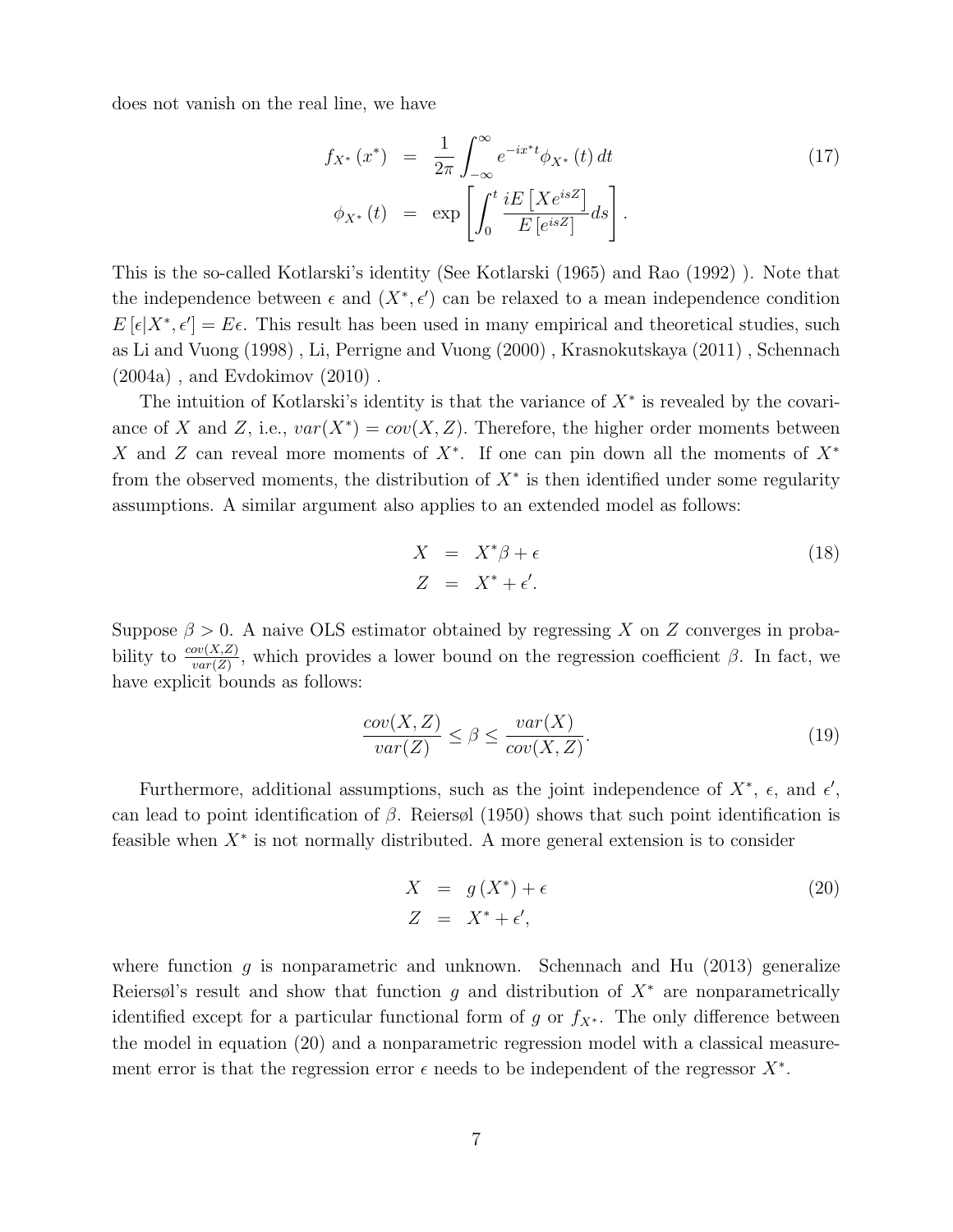## 2.3 A 2.1-measurement model

An arguably surprising result is that we can achieve quite general nonparametric identification of a measurement error model if we observe a little more data information, i.e., an extra binary indicator, than in the 2-measurement model. Define a 2.1-measurement model as follows:<sup>4</sup>

Definition 3 A 2.1-measurement model contains two measurements, as in Definition 1,  $X \in \mathcal{X}$  and  $Z \in \mathcal{Z}$  and a 0-1 dichotomous indicator  $Y \in \mathcal{Y} = \{0, 1\}$  of the latent variable  $X^* \in \mathcal{X}^*$  satisfying

$$
X \perp Y \perp Z \mid X^*, \tag{21}
$$

i.e.,  $(X, Y, Z)$  are jointly independent conditional on  $X^*$ .

#### 2.3.1 The discrete case

In the case where  $X, Z$ , and  $X^*$  are discrete, Definition 1 implies that the supports of observed X and Z are larger than or equal to that of the latent  $X^*$ . We start our discussion with the case where the three variables share the same support. We assume

Assumption 1 The two measurements X and Z and the latent variable  $X^*$  share the same support  $\mathcal{X}^* = \{x_1^*, x_2^*, \ldots, x_K^*\}.$ 

This condition is not restrictive because the number of possible values in  $\mathcal{X}^*$  can be identified, as shown in Lemma 1, and one can always transform a discrete variable into one with less possible values. We will later discuss that case where supports of measurements X and Z are larger than that of  $X^*$ .

The conditional independence in equation  $(21)$  implies<sup>5</sup>

$$
f_{X,Y,Z}(x,y,z) = \sum_{x^* \in \mathcal{X}^*} f_{X|X^*}(x|x^*) f_{Y|X^*}(y|x^*) f_{Z|X^*}(z|x^*) f_{X^*}(x^*).
$$
 (22)

For each value of  $Y = y$ , we define

$$
M_{X,y,Z} = [f_{X,Y,Z}(x_i, y, z_j)]_{i=1,2,\dots,K; j=1,2,\dots,K}
$$
  
\n
$$
D_{y|X^*} = diag\{f_{Y|X^*}(y|x_1^*), f_{Y|X^*}(y|x_2^*), \dots, f_{Y|X^*}(y|x_K^*)\}.
$$
\n(23)

<sup>&</sup>lt;sup>4</sup>I use "0.1 measurement" to refer to a 0-1 dichotomous indicator of the latent variable. I name it the 2.1-measurement model instead of 3-measurement one in order to emphasize the fact that we only need slightly more data information than the 2-measurement model, given that a binary variable is arguably the least informative measurement, except a constant measurement, of a latent random variable.

<sup>&</sup>lt;sup>5</sup>Hui and Walter (1980) first consider the case where the latent variable  $X^*$  is binary and show that this identification problem can be reduced to solving a quadratic equation. Mahajan (2006) and Lewbel (2007) also consider this binary case in regression models and treatment effect models.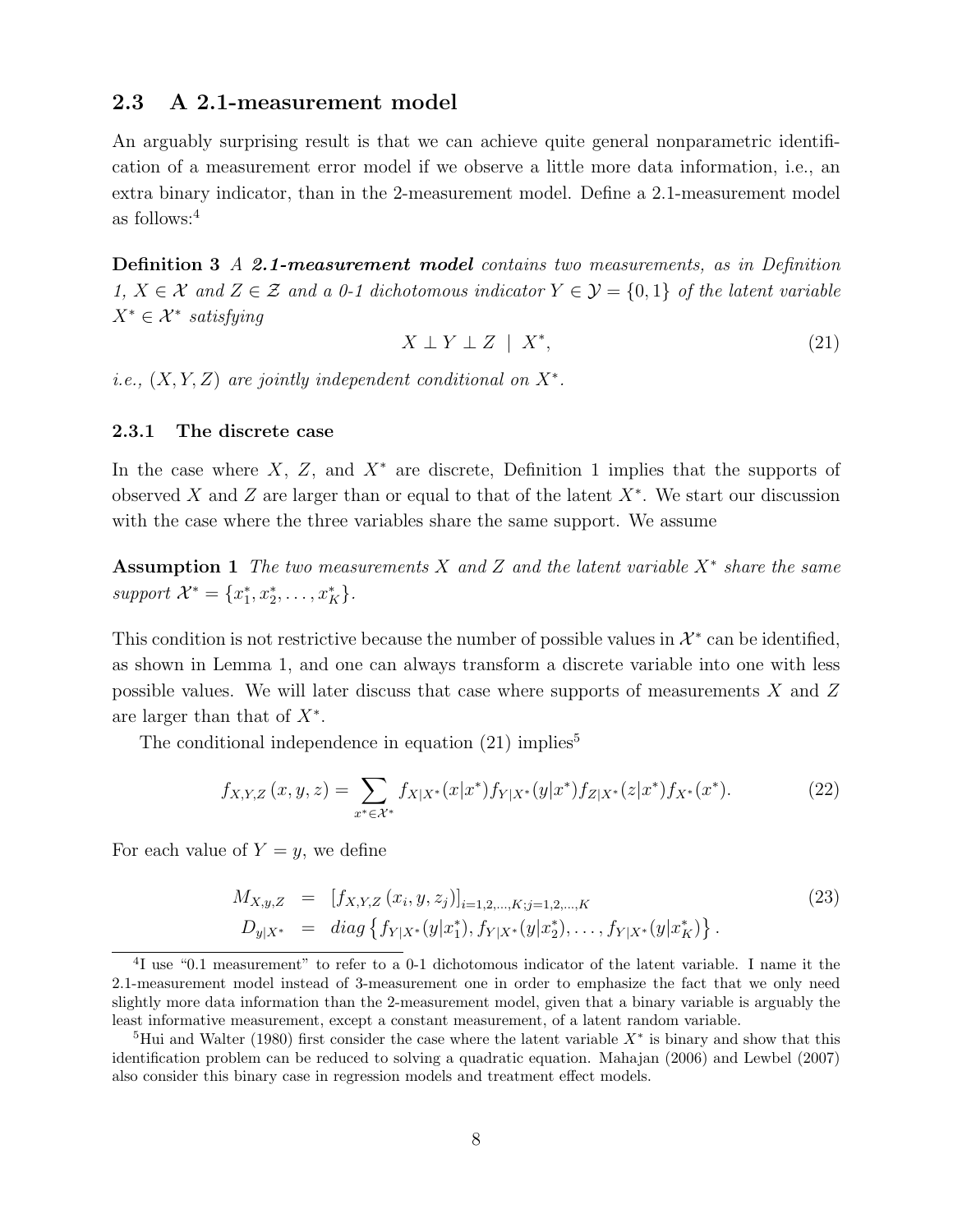Equation (22) is then equivalent to

$$
M_{X,y,Z} = M_{X|X^*} D_{y|X^*} D_{X^*} M_{Z|X^*}^T .
$$
\n(24)

Next, we assume

#### **Assumption 2** *Matrix*  $M_{X,Z}$  *has rank*  $K$ .

This assumption is imposed on observed probabilities, and therefore, is directly testable. Equation (13) then implies  $M_{X|X^*}$  and  $M_{Z|X^*}$  both have rank K. We then eliminate  $D_{X^*} M_{Z|X^*}^T$  to obtain

$$
M_{X,y,Z}M_{X,Z}^{-1} = M_{X|X^*}D_{y|X^*}M_{X|X^*}^{-1}.
$$
\n(25)

This equation implies that the observed matrix on the left hand side has an inherent eigenvalue-eigenvector decomposition, where each column in  $M_{X|X^*}$  corresponding to  $f_{X|X^*}(\cdot|x^*_k)$ is an eigenvector and the corresponding eigenvalue is  $f_{Y|X^*}(y|x^*_k)$ . In order to achieve a unique decomposition, we require that the eigenvalues are distinctive, and that certain location of distribution  $f_{X|X^*}(\cdot|x^*_{k})$  reveals the value of  $x^*_{k}$ . We assume

Assumption 3 There exists a function  $\omega(\cdot)$  such that  $E[\omega(Y)|X^* = \overline{x}^*] \neq E[\omega(Y)|X^* = \widetilde{x}^*]$ for any  $\overline{x}^* \neq \widetilde{x}^*$  in  $\mathcal{X}^*$ .

Assumption 4 One of the following conditions holds:

- 1)  $f_{X|X^*}(x_1|x_j^*) > f_{X|X^*}(x_1|x_{j+1}^*)$  for  $j = 1, 2, ..., K 1;$
- 2)  $f_{X|X^*}(x^*|x^*) > f_{X|X^*}(\tilde{x}^*|x^*)$  for any  $\tilde{x}^* \neq x^* \in \mathcal{X}^*$ ;
- 3) There exists a function  $\omega(\cdot)$  such that  $E[\omega(Y)|X^* = x_j^*] > E[\omega(Y)|X^* = x_{j+1}^*]$ .

The function  $\omega(\cdot)$  may be user-specified, such as  $\omega(y) = y$ ,  $\omega(y) = 1(y > y_0)$ , or  $\omega(y) =$  $\delta(y-y_0)$  for some given  $y_0$ .<sup>6</sup> When estimating the model using the eigenvalue-eigenvector decomposition, especially with a continuous  $Y$  as later in the paper, it is more convenient to average over Y and use the equation below than directly using Equation  $(22)$  with a fixed y

$$
E\left[\omega\left(Y\right)|X=x,Z=z\right]f_{X,Z}\left(x,z\right)=\sum_{x^*\in\mathcal{X}^*}f_{X|X^*}(x|x^*)E\left[\omega\left(Y\right)|x^*\right]f_{Z|X^*}(z|x^*)f_{X^*}(x^*).
$$
\n(26)

If the conditional mean  $E[Y|X^*]$  is an object of interest instead of  $f_{Y|X^*}$  as in a regression model, we can consider the equation above with  $\omega(y) = y$  and relax the conditional independence assumption  $f_{Y|X^*,X,Z} = f_{Y|X^*}$  implied in the 2.1-measurement model to a conditional mean independence assumption  $E[Y|X^*, X, Z] = E[Y|X^*].$ 

We summarize the identification result as follows:

<sup>&</sup>lt;sup>6</sup>When Y is binary, the choice of function  $\omega(\cdot)$  does not matter. I state the assumptions in this way so that there is no need to rephrase them later with a general Y .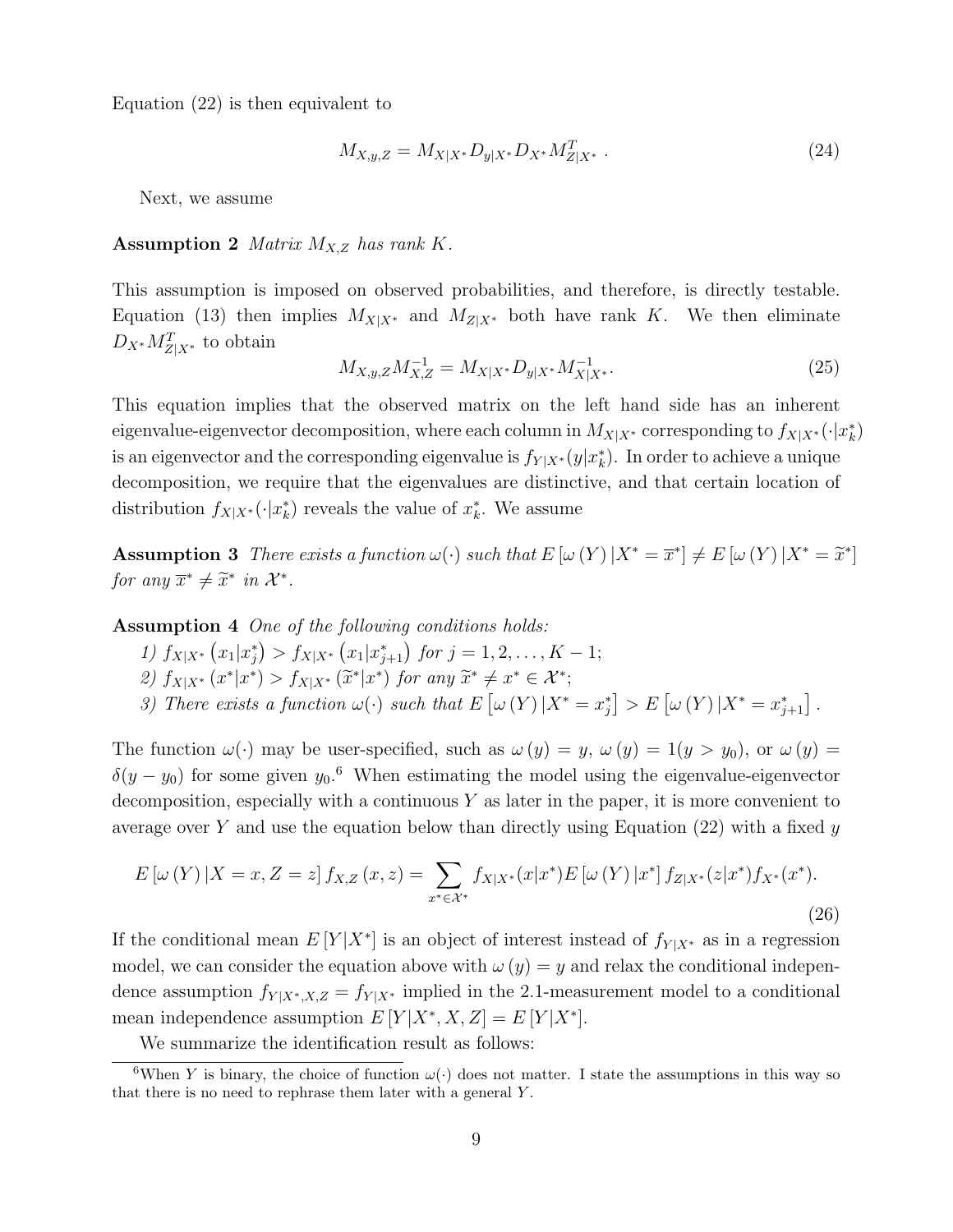**Theorem 1** (*Hu (2008)*) Under assumptions 1, 2, 3, and 4, the 2.1-measurement model in Definition 3 is non-parametrically identified in the sense that the joint distribution of the three variables  $(X, Y, Z)$ , i.e.,  $f_{X,Y,Z}$ , uniquely determines the joint distribution of the four variables  $(X, Y, Z, X^*)$ , i.e.,  $f_{X,Y,Z,X^*}$ , which satisfies

$$
f_{X,Y,Z,X^*} = f_{X|X^*} f_{Y|X^*} f_{Z|X^*} f_{X^*}.
$$
\n(27)

A brief proof: The conditional independence in Definition 3 of the 2.1-measurement model implies that Equation (24) holds. Assumption 2 leads to an inherent eigenvalueeigenvector decomposition in Equation  $(25)$ . Assumption 3 guarantees that there are K linearly independent eigenvectors. These eigenvectors are conditional distributions, and therefore, are normalized automatically because the column sum of each eigenvector is equal to one. Assumption 4 pins down the ordering of the eigenvectors or the eigenvalues, i.e., the value of the latent variable corresponding to each eigenvector. Assumption 4(i) implies that the first row of matrix  $M_{X|X^*}$  is decreasing in  $x_j^*$  and Assumption 4(ii) implies that  $x^*$  is the mode of distribution  $f_{X|X^*}(\cdot|x^*)$ . Assumption 4(i) directly implies an ordering of the eigenvalues. Therefore, each element on the right hand side of Equation (25) is uniquely determined by the observed matrix on the left hand side. The eigenvectors reveal the conditional distribution  $f_{X|X^*}$  and the identification of other distributions then follows. ■

Theorem 1, particularly under Assumption 1, provides an exact identification result in the sense that the number of unknown probabilities is equal to the number of observed probabilities in equation (22).<sup>7</sup> Assumption 1 implies that there are  $2K^2 - 1$  observed probabilities in  $f_{X,Y,Z}(x, y, z)$  on the left hand side of equation (22). On the right hand side, there are  $K^2 - K$  unknown probabilities in each of  $f_{X|X^*}(x|x^*)$  and  $f_{Z|X^*}(z|x^*)$ ,  $K - 1$  in  $f_{X^*}(x^*)$ , and K in  $f_{Y|X^*}(y|x^*)$  when Y is binary, which sum up to  $2K^2-1$ . More importantly, this point identification result is nonparametric, global, and constructive. It is constructive in the sense that an estimator can directly mimic the identification procedure.

When supports of measurements X and Z are larger than that of  $X^*$ , we can still achieve the identification with minor modification of the conditions. Suppose supports  $\mathcal X$  and  $\mathcal Z$  are larger than  $\mathcal{X}^*$ , i.e.,  $\mathcal{X} = \{x_1, x_2, \ldots, x_L\}$ ,  $\mathcal{Z} = \{z_1, z_2, \ldots, z_J\}$ , and  $\mathcal{X}^* = \{x_1^*, x_2^*, \ldots, x_K^*\}$ with  $L > K$  and  $J > K$ . By combining some values in the supports of X and Z, we first transform X and Z to  $\tilde{X}$  and  $\tilde{Z}$  so that they share the same support  $\mathcal{X}^*$  as  $X^*$ . We then

<sup>7</sup>A general local identification result without Assumption 4 of the ordering and Definition 1 of a measurement may be found in Allman, Matias and Rhodes (2009). In our 2.1-measurement model, the equality in the rank condition in their Theorem 1 holds. To be specific, Assumption 3, which guarantees distinctive eigenvalues, holds if and only if the so-called Kruskal rank of their matrix corresponding to the binary Y is equal to 2. The Kruskal ranks of their other two matrices are equal to the regular matrix rank  $K$ , and therefore, the total Kruskal rank equals  $2K + 2$ . In addition, for a general discrete Y, Assumption 3 implies that the Kruskal rank of their matrix corresponding to  $Y$  is at least 2.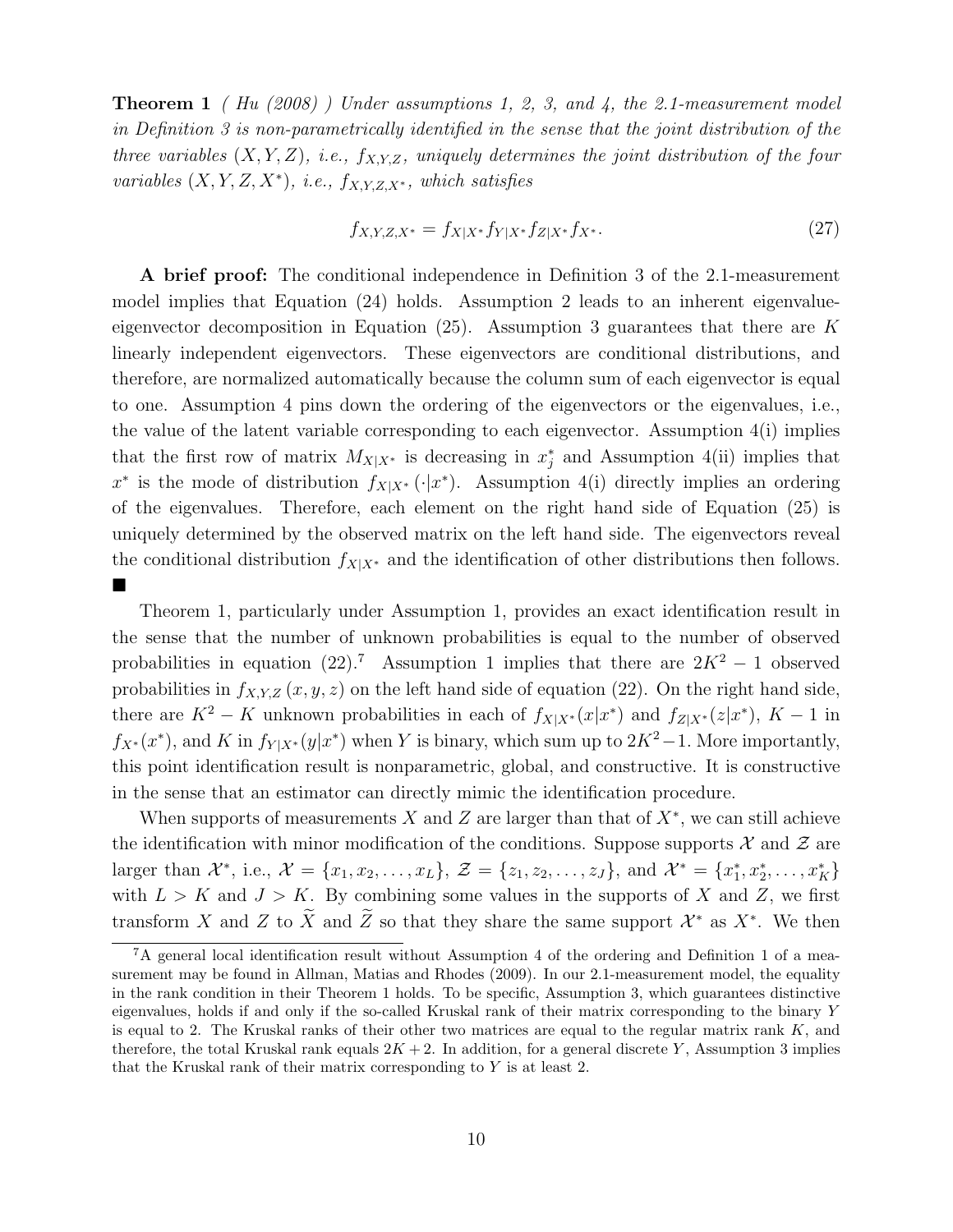identify  $f_{\widetilde{X}|X^*}$  and  $f_{\widetilde{Z}|X^*}$  by Theorem 1 with those assumptions imposed on  $(\widetilde{X}, Y, \widetilde{Z}, X^*)$ . However, the joint distribution  $f_{X,Y,Z,X^*}$  may still be of interest. In order to identify  $f_{Z|X^*}$ or  $M_{Z|X^*}$ , we consider the joint distribution

$$
f_{\tilde{X},Z} = \sum_{x^* \in \mathcal{X}^*} f_{\tilde{X}|X^*} f_{Z|X^*} f_{X^*},\tag{28}
$$

which is equivalent to

$$
M_{\tilde{X},Z} = M_{\tilde{X}|X^*} D_{X^*} M_{Z|X^*}^T .
$$
\n(29)

Since we have identified  $M_{\tilde{X}|X^*}$  and  $D_{X^*}$ , we can identify  $M_{Z|X^*}$ , i.e.,  $f_{Z|X^*}$ , by inverting  $M_{\widetilde{X}|X^*}$ . Similar argument holds for identification of  $f_{X|X^*}$ . This discussion implies that Assumptions 1 is not necessary. We keep it in Theorem 1 in order to show minimum data information needed for nonparametric identification of the 2.1-measurement model.

#### 2.3.2 A geometric illustration

Given that a matrix is a linear transformation from one vector space to another, we provide a geometric interpretation of the identification strategy. Consider  $K = 3$  and define

$$
\overrightarrow{p}_{X|x_i^*} = [f_{X|X^*}(x_1|x_i^*), f_{X|X^*}(x_2|x_i^*), f_{X|X^*}(x_3|x_i^*)]^T
$$
\n
$$
\overrightarrow{p}_{X|z} = [f_{X|Z}(x_1|z), f_{X|Z}(x_2|z), f_{X|Z}(x_3|z)]^T.
$$
\n(30)

We have for each z

$$
\overrightarrow{p}_{X|z} = \sum_{i=1}^{3} w_i^z \left( \overrightarrow{p}_{X|x_i^*} \right)
$$
 (31)

with  $w_i^z = f_{X^*|Z}(x_i^*|z)$  and  $w_1^z + w_2^z + w_3^z = 1$ . That means each observed distribution of X conditional on  $Z = z$  is a weighted average of  $\overrightarrow{p}_{X|x_1^*}, \overrightarrow{p}_{X|x_2^*}$ , and  $\overrightarrow{p}_{X|x_3^*}$ . Similarly, if we consider the subsample with  $Y = 1$ , we have

$$
\overrightarrow{p}_{y_1,X|z} = \sum_{i=1}^{3} w_i^z \left(\lambda_i \overrightarrow{p}_{X|x_i^*}\right)
$$
\n(32)

where  $\lambda_i = f_{Y|X^*}(1|x_i^*)$  and

$$
\overrightarrow{p}_{y_1,X|z} = [f_{Y,X|Z}(1,x_1|z), f_{Y,X|Z}(1,x_2|z), f_{Y,X|Z}(1,x_3|z)]^T.
$$
\n(33)

That means vector  $\overrightarrow{p}_{y_1,X|z}$  is a weighted average of  $(\lambda_i \overrightarrow{p}_{X|x_i^*})$  for  $i = 1,2,3$ , where weights  $w_i^z$  are the same as in equation (31) from the whole sample. Notice that the direction of basis vectors  $(\lambda_i \overrightarrow{p}_{X|x_i^*})$  corresponding to the subsample with  $Y = 1$  is the same as the direction of basis vectors  $\overrightarrow{p}_{X|x_i^*}$  corresponding to the whole sample. The only difference is the length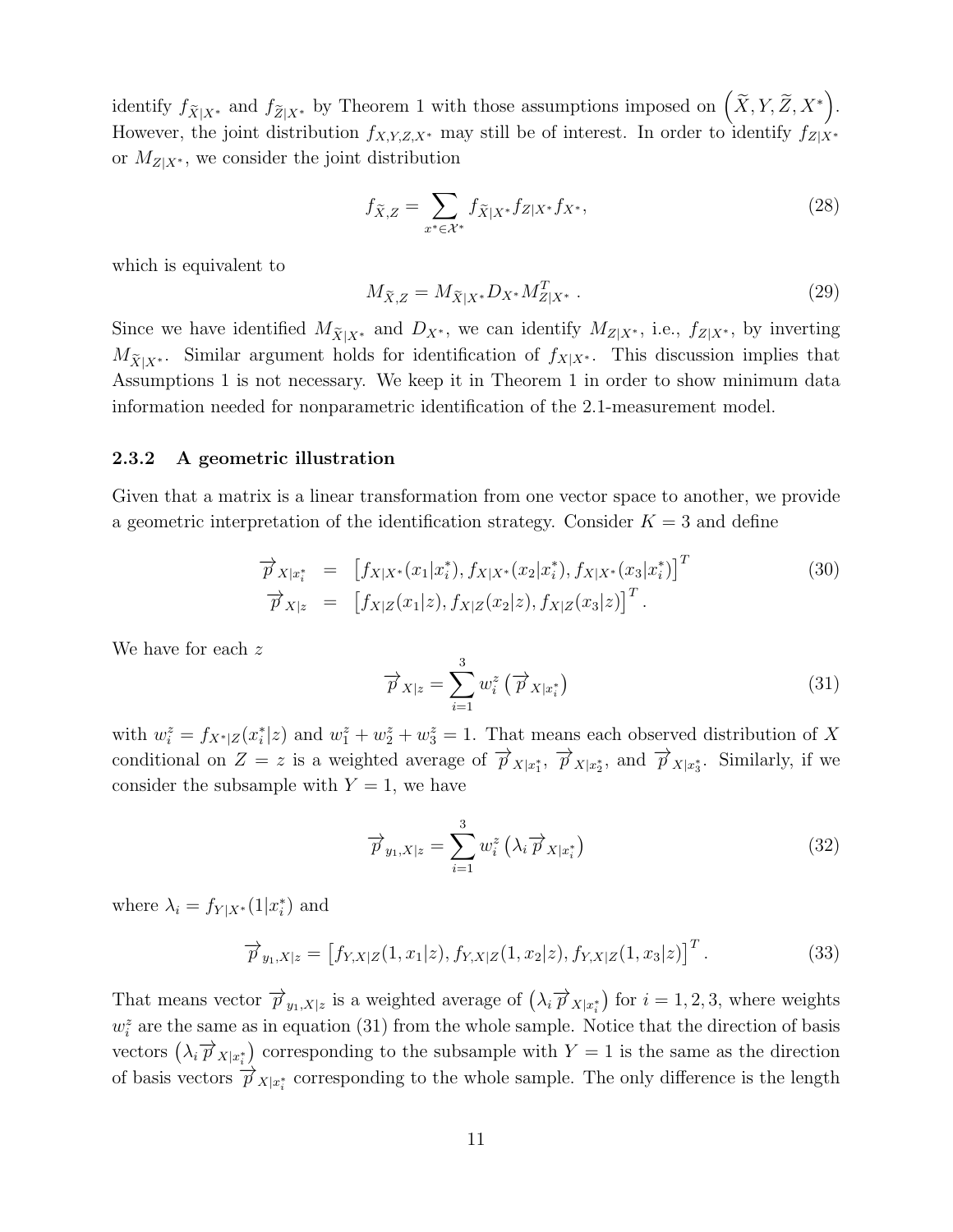of the basis vectors. Therefore, if we consider a mapping from the vector space spanned by  $\overrightarrow{p}_{X|z}$  to one spanned by  $\overrightarrow{p}_{y_1,X|z}$ , the basis vectors do not vary in direction so that they are called eigenvectors, and the variation in the length of these basis vectors is given by the corresponding eigenvalues, i.e.,  $\lambda_i$ . This mapping is in fact  $M_{X,y,Z}M_{X,Z}^{-1}$  on the left hand side of equation (25). The variation in variable  $Z$  guarantees that such a mapping exists. Figure 1 illustrates this framework.



Figure 1: Eigenvalue-eigenvector decomposition in the 2.1-measurement model. Eigenvalue:  $\lambda_i = f_{Y|X^*}(1|x_i^*)$ . Eigenvector:  $\overrightarrow{p_i} = \overrightarrow{p}_{X|x_i^*} = [f_{X|X^*}(x_1|x_i^*), f_{X|X^*}(x_2|x_i^*), f_{X|X^*}(x_3|x_i^*)]^T$ . Observed distribution in the whole sample:  $\overrightarrow{q}_1 = \overrightarrow{p}_{X|z_1} = [f_{X|Z}(x_1|z_1), f_{X|Z}(x_2|z_1), f_{X|Z}(x_3|z_1)]^T.$ Observed distribution in the subsample with  $Y = 1$ :  $\overrightarrow{q}_1^y = \overrightarrow{p}_{y_1,X|z_1} = [f_{Y,X|Z}(1,x_1|z_1), f_{Y,X|Z}(1,x_2|z_1), f_{Y,X|Z}(1,x_3|z_1)]^T$ .

#### 2.3.3 The continuous case

In the case where  $X, Z$ , and  $X^*$  are continuous, the identification strategy still work by replacing matrices with integral operators. We state assumptions as follows:

**Assumption 5** The joint distribution of  $(X, Y, Z, X^*)$  admits a bounded density with respect to the product measure of some dominating measure defined on  $\mathcal Y$  and the Lebesgue measure on  $\mathcal{X} \times \mathcal{X}^* \times \mathcal{Z}$ . All marginal and conditional densities are also bounded.

**Assumption 6** The operators  $L_{X|X^*}$  and  $L_{Z|X}$  are injective.<sup>8</sup>

 ${}^{8}L_{Z|X}$  is defined in the same way as  $L_{X|X^*}$  in equation (7).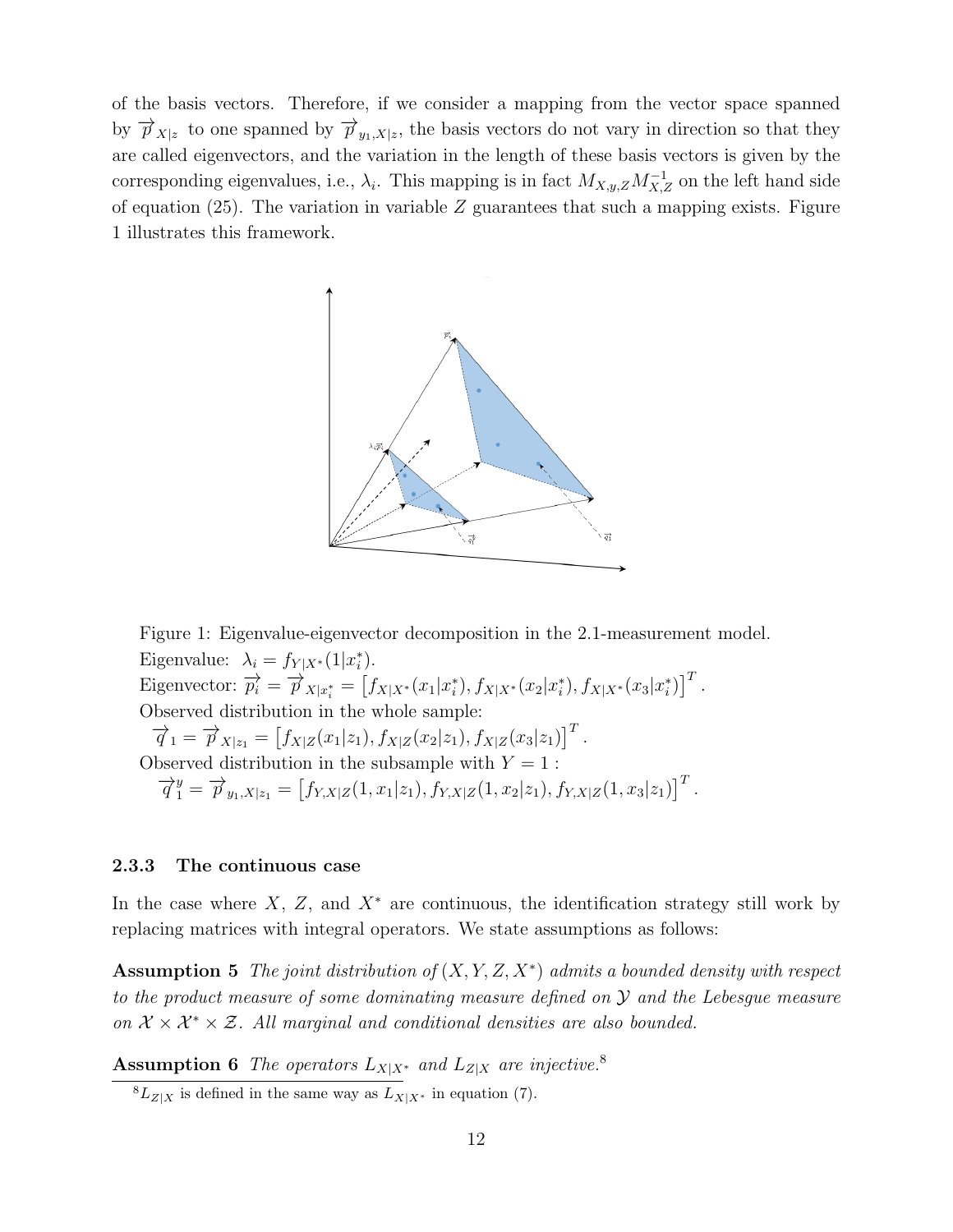Assumption 7 For all  $\overline{x}^* \neq \tilde{x}^*$  in  $\mathcal{X}^*$ , the set  $\{y : f_{Y|X^*}(y|\overline{x}^*) \neq f_{Y|X^*}(y|\widetilde{x}^*)\}$  has positive probability.

**Assumption 8** There exists a known functional M such that  $M[f_{X|X^*}(\cdot|x^*)]=x^*$  for all  $x^* \in \mathcal{X}^*$ .

Assumption 6 is a high-level technical condition. A sufficient condition for the injectivity of  $L_{Z|X}$  is that the only function  $h(\cdot)$  satisfying  $E[h(X)|Z=z] = 0$  for any  $z \in \mathcal{Z}$  is  $h(\cdot) = 0$ over X. This condition is also equivalent to the completeness of the density  $f_{X|Z}$  over certain functional space. Assumption 7 requires that each possible value of the latent variable  $X^*$ has an impact on the distribution of Y. The functional  $M[\cdot]$  in Assumption 8 may be mean, mode, median, or another quantile, which maps a probability distribution to a point on the real line. We summarize the results as follows:

**Theorem 2** (Hu and Schennach  $(2008)$ ) Under assumptions 5, 6, 7, and 8, the 2.1measurement model in Definition 3 with a continuous  $X^*$  is non-parametrically identified in the sense that the joint distribution of the three variables  $(X, Y, Z)$ ,  $f_{X,Y,Z}$ , uniquely determines the joint distribution of the four variables  $(X, Y, Z, X^*)$ ,  $f_{X,Y,Z,X^*}$ , which satisfies equation (27).

This result implies that if we observe an additional binary indicator of the latent variable together with two measurements, we can relax the additivity and the independence assumptions in equation (16) and achieve nonparametric identification of very general models. Comparing the model in equation (16) and the 2.1-measurement model, which are both point identified, the latter is much more flexible to accommodate various economic models with latent variables. For example, Theorem 2 identifies the joint distribution of  $X^*$  and Z, and therefore, applies to both the case where  $Z = X^* + \epsilon'$  and the case where the relationship between Z and  $X^*$  is specified as  $X^* = Z + \epsilon'$ . The latter case is related to the so-called Berkson-type measurement error models (Schennach (2013)).

#### 2.3.4 An illustrative example

Here we use a simple example to illustrate the intuition of the identification results. Consider a labor supply model for college graduates, where  $Y$  is the 0-1 dichotomous employment status, X is the college GPA, Z is the SAT scores, and  $X^*$  is the latent ability type. We are interested in the probability of being employed given different ability, i.e.,  $Pr(Y = 1|X^*)$ , and the marginal probability of the latent ability  $f_{X^*}$ .

We consider a simplified version of the 2.1-measurement model with

$$
Pr(Y = 1|X^*) \neq Pr(Y = 1)
$$
  
\n
$$
X = X^*\gamma + \epsilon
$$
  
\n
$$
Z = X^*\gamma' + \epsilon'
$$
\n(34)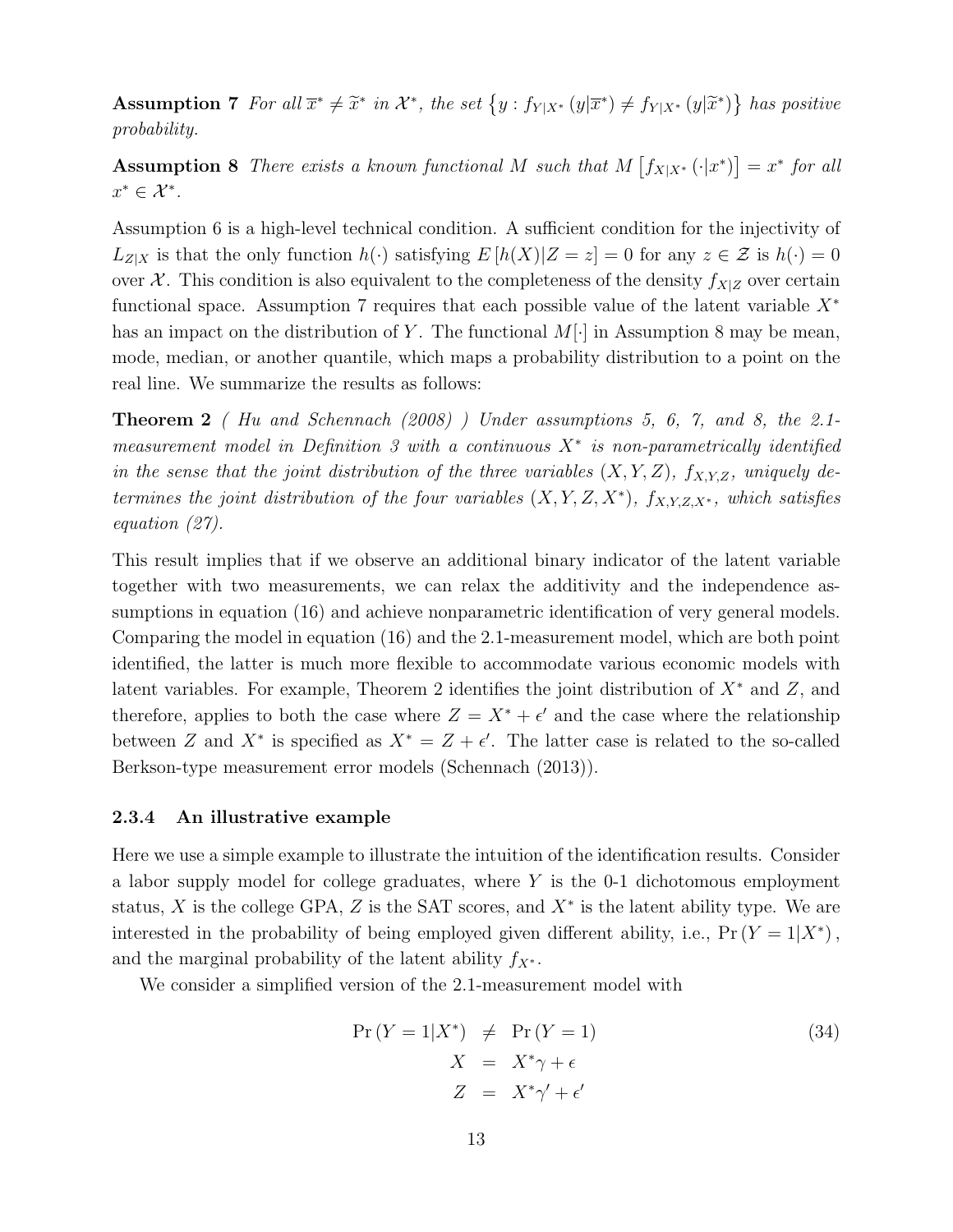where  $(X^*, \epsilon, \epsilon')$  are mutually independent. We may interpret the error term  $\epsilon'$  as a performance shock in the SAT test. If coefficients  $\gamma$  and  $\gamma'$  are known, we can use  $X/\gamma$  and  $Z/\gamma'$ as the two measurements in equation (16) to identify the marginal distribution of ability without using the binary measurement Y. As shown in Hu and Sasaki  $(2015)$ , we can identify all the elements of interest in this model. Here we focus on the identification of the coefficients  $\gamma$  and  $\gamma'$  to illustrate the intuition of the identification results.

Since  $X^*$  is unobserved, we normalize  $\gamma' = 1$  without loss of generality. A naive estimator for  $\gamma$  may be from the following regression equation

$$
X = Z\gamma + (\epsilon - \epsilon'\gamma). \tag{35}
$$

The OLS estimator corresponds to  $\frac{cov(X,Z)}{var(Z)} = \gamma \frac{var(X^*)}{var(X^*)+va}$  $\frac{var(X^*)}{var(X^*)+var(\epsilon')}$ , which is the well-known attenuation result with  $\vert$  $cov(X,Z)$  $\frac{\partial v(X,Z)}{\partial u(x)}$  < | $\gamma$ |. This regression equation suffers an endogeneity problem because the regressor, the SAT scores Z, does not perfectly reflect the ability  $X^*$  and is negatively correlated with the performance shock  $\epsilon'$  in the regression error  $(\epsilon - \epsilon' \gamma)$ . When an additional variable Y is available even if it is binary, however, we can use Y as an instrument to solve the endogeneity problem and identify  $\gamma$  as

$$
\gamma = \frac{E[X|Y=1] - E[X|Y=0]}{E[Z|Y=1] - E[Z|Y=0]}.
$$
\n(36)

This is literally the two-stage least square estimator. The regressor,  $SAT$  scores  $Z$ , is endogenous in both the employed subsample and the unemployed subsample. But the difference between the two subsamples may reveal how the observed GPA X is associated with ability  $X^*$  through  $\gamma$ .

The intuition of this identification strategy is that when we compare the employed  $(Y =$ 1) subsample with the unemployed  $(Y = 0)$  subsample, the only different element on the right hand side of the equation below is the marginal distribution of ability, i.e.,  $f_{X^*|Y=1}$  and  $f_{X^*|Y=0}$  in

$$
f_{X,Z|Y=y} = \int_{\mathcal{X}^*} f_{X|X^*} f_{Z|X^*} f_{X^*|Y=y} dx^*.
$$
 (37)

If we naively treat SAT scores  $Z$  as latent ability  $X^*$  to study the relationship between college GPA  $X$  and latent ability  $X^*$ , we may end up with a model with an endogeneity problem as in equation (35). However, the conditional independence assumption guarantees that the change in the employment status Y "exogenously" varies with latent ability  $X^*$ , and therefore, with the observed SAT scores Z, but does not vary with the performance shock  $\epsilon'$ , which is the cause of the endogeneity problem. Therefore, the employment status Y may serve as an instrument to achieve identification. Notice that this argument still holds if we compare the employed subsample with the whole sample, which is what we use in equations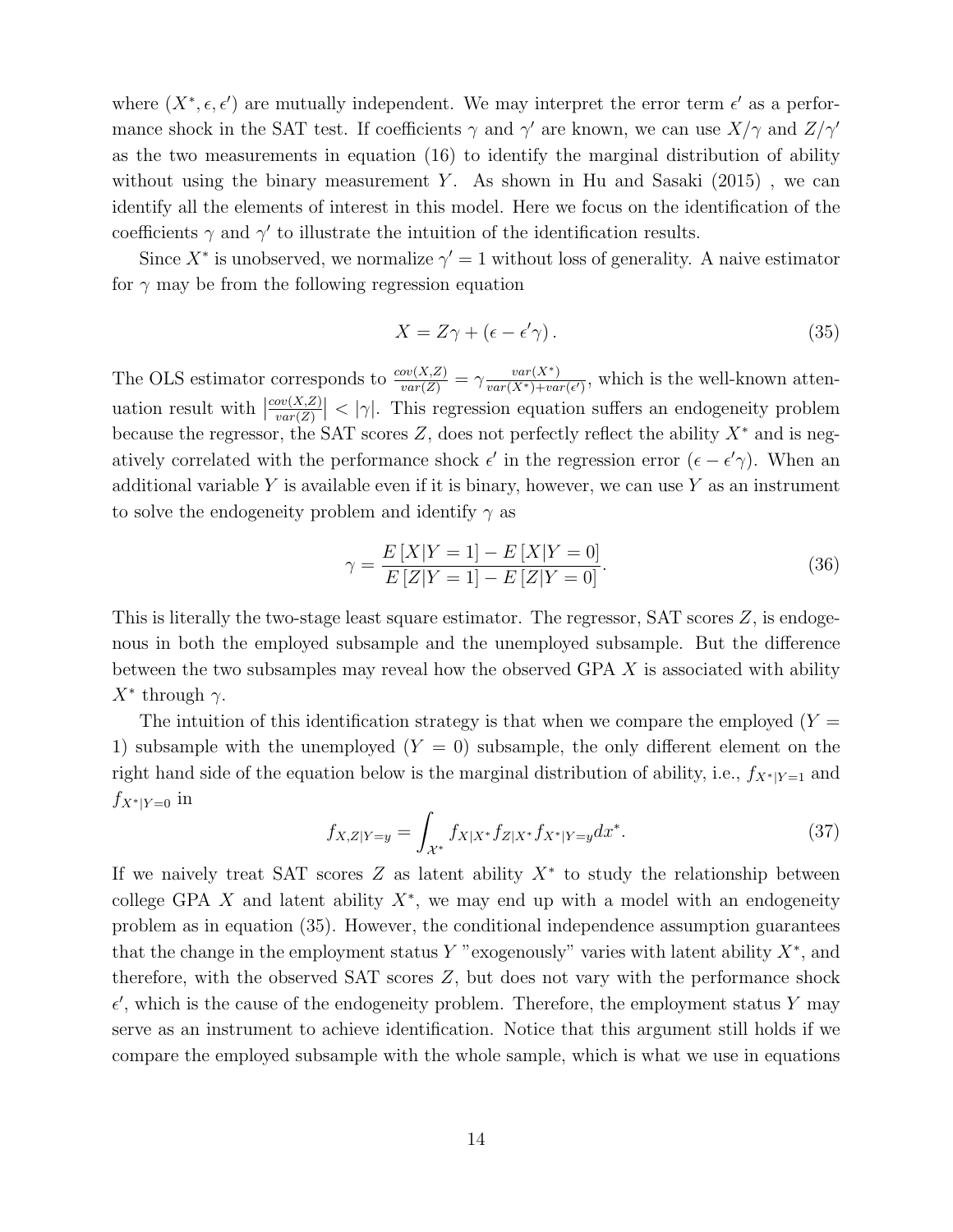(31) and (32) in Section 2.3.2.<sup>9</sup>

Furthermore, an arguably surprising result is that such identification of the 2.1 measurement model is still nonparametric and global even if the instrument  $Y$  is binary. This is because the conditional independence assumption reduces the joint distribution  $f_{X,Y,Z,X^*}$ to distributions of each measurement conditional the latent variable  $(f_{X|X^*}, f_{Y|X^*}, f_{Z|X^*}),$ and the marginal distribution  $f_{X^*}$  as in equation (27). The joint distribution  $f_{X,Y,Z,X^*}$  is a four-dimensional function, while  $(f_{X|X^*}, f_{Y|X^*}, f_{Z|X^*})$  are three two-dimensional functions. Therefore, the number of unknowns are greatly reduced under the conditional independence assumption.

## 2.4 A 3-measurement model

We introduce the 2.1-measurement model to show the least data information needed for nonparametric identification of a measurement error model. Given that a random variable can always be transformed to a 0-1 dichotomous variable, the identification result can still hold when there are three measurements of the latent variable. In this section, we introduce the 3-measurement model to emphasize that three observables may play exchangeable roles so that it does not matter which measurement is called a dependent variable, a measurement, or an instrument variable. We define this case as follows:

Definition 4 A 3-measurement model contains three measurements, as in Definition 1,  $X \in \mathcal{X}, Y \in \mathcal{Y},$  and  $Z \in \mathcal{Z}$  of the latent variable  $X^* \in \mathcal{X}^*$  satisfying

$$
X \perp Y \perp Z \mid X^*, \tag{38}
$$

i.e.,  $(X, Y, Z)$  are jointly independent conditional on  $X^*$ .

Based on the results for the 2.1-measurement model, nonparametric identification of the joint distribution  $f_{X,Y,Z,X^*}$  in the 3-measurement model is feasible because one can always replace Y with a 0-1 binary indicator, e.g.,  $I(Y > EY)$ . In fact, we intentionally write the results in section 2.3 in such a way that the assumptions and the theorems remain the same after replacing the binary support  $\{0, 1\}$  with a general support  $\mathcal Y$  for variable Y. An important observation here is that the three measurements  $(X, Y, Z)$  play exchangeable roles in the 3-measurement model. We can impose different restrictions on different measurements, which makes one look like a dependent variable, one like a measurement, and another like an instrument. But these "assignments" are arbitrary. On the one hand, the researcher

$$
\gamma = \frac{E[X|Y=1] - E[X]}{E[Z|Y=1] - E[Z]}.
$$

<sup>&</sup>lt;sup>9</sup>Another way to look at this is that  $\gamma$  can also be expressed as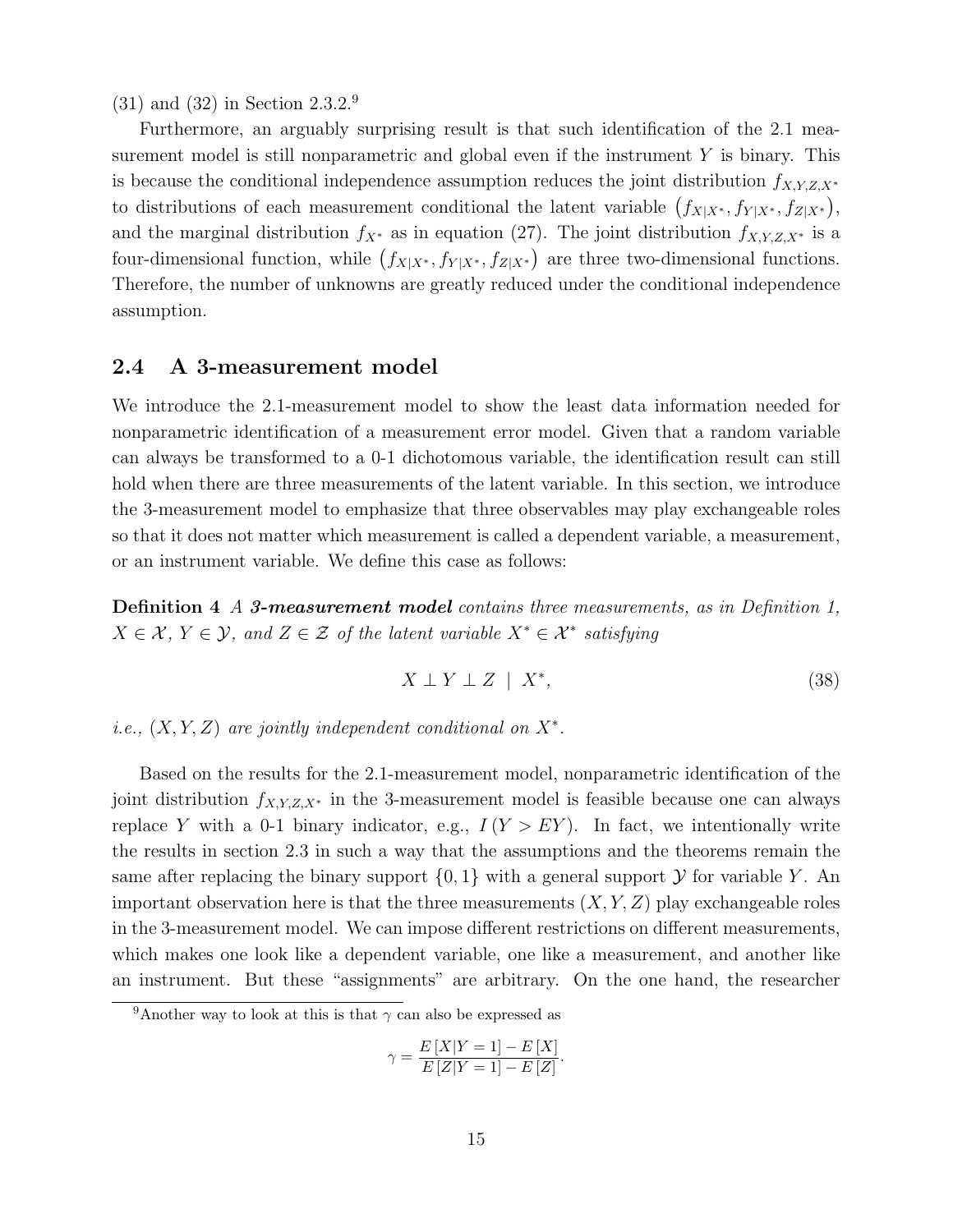may decide which "assignments" are reasonable based on the economic model. On the other hand, it does not matter which variable is called a dependent variable, a measurement, or an instrument variable in terms of identification. We summarize the results as follows:

#### Corollary 1 Theorems 1 and 2 both hold for the 3-measurement model in Definition 4.

For example, we consider a hidden Markov model containing  $\{X_t, X_t^*\}$ , where  $\{X_t^*\}$  is a latent first-order Markov process, i.e.,

$$
X_{t+1}^* \perp \{X_s^*\}_{s \le t-1} \mid X_t^*.
$$
\n(39)

In each period, we observe a measurement  $X_t$  of the latent  $X_t^*$  satisfying

$$
X_t \perp \{X_s, X_s^*\}_{s \neq t} \mid X_t^*.
$$
\n
$$
(40)
$$

This is the so-called local independence assumption, where a measurement  $X_t$  is independent of everything else conditional the latent variable  $X_t^*$  in the sample period. The relationship among the variables can be shown in the flow chart as follows.

$$
X_{t-1} \qquad X_t \qquad X_{t+1} \qquad \uparrow \qquad \uparrow \qquad \uparrow
$$
\n
$$
\rightarrow X_{t-1}^* \qquad \rightarrow X_t^* \qquad \rightarrow X_{t+1}^* \qquad \rightarrow
$$

Consider a panel data set, where we observed three periods of data  $\{X_{t-1}, X_t, X_{t+1}\}\$ . The conditions in equations (39) and (40) imply

$$
X_{t-1} \perp X_t \perp X_{t+1} \mid X_t^*, \tag{41}
$$

i.e.,  $(X_{t-1}, X_t, X_{t+1})$  are jointly independent conditional on  $X_t^*$ . Although the original model is dynamic, it can be reduced to a 3-measurement model as in equation (41). Corollary 1 then non-parametrically identifies  $f_{X_{t+1}|X_t^*}$ ,  $f_{X_t|X_t^*}$ ,  $f_{X_{t-1}|X_t^*}$ , and  $f_{X_t^*}$ . Under a stationarity assumption that  $f_{X_{t+1}|X_{t+1}^*} = f_{X_t|X_t^*}$ , we can then identify the Markov kernel  $f_{X_{t+1}^*|X_t^*}$  from

$$
f_{X_{t+1}|X_t^*} = \int_{\mathcal{X}^*} f_{X_{t+1}|X_{t+1}^*} f_{X_{t+1}^*|X_t^*} dx_{t+1}^*,
$$
\n(42)

by inverting the integral operator corresponding to  $f_{X_{t+1}|X_{t+1}^*}$ .<sup>10</sup> Therefore, it does not really matter which one of  $\{X_{t-1}, X_t, X_{t+1}\}\$ is treated as measurement or instrument for  $X_t^*$ . Applications of nonparametric identification of such a hidden Markov model or, in general, the

<sup>&</sup>lt;sup>10</sup>Without stationarity, one can use one more period of data, i.e.,  $X_{t+2}$ , to identify  $f_{X_{t+1}|X_{t+1}^*}$  from the joint distribution of  $(X_t, X_{t+1}, X_{t+2})$ .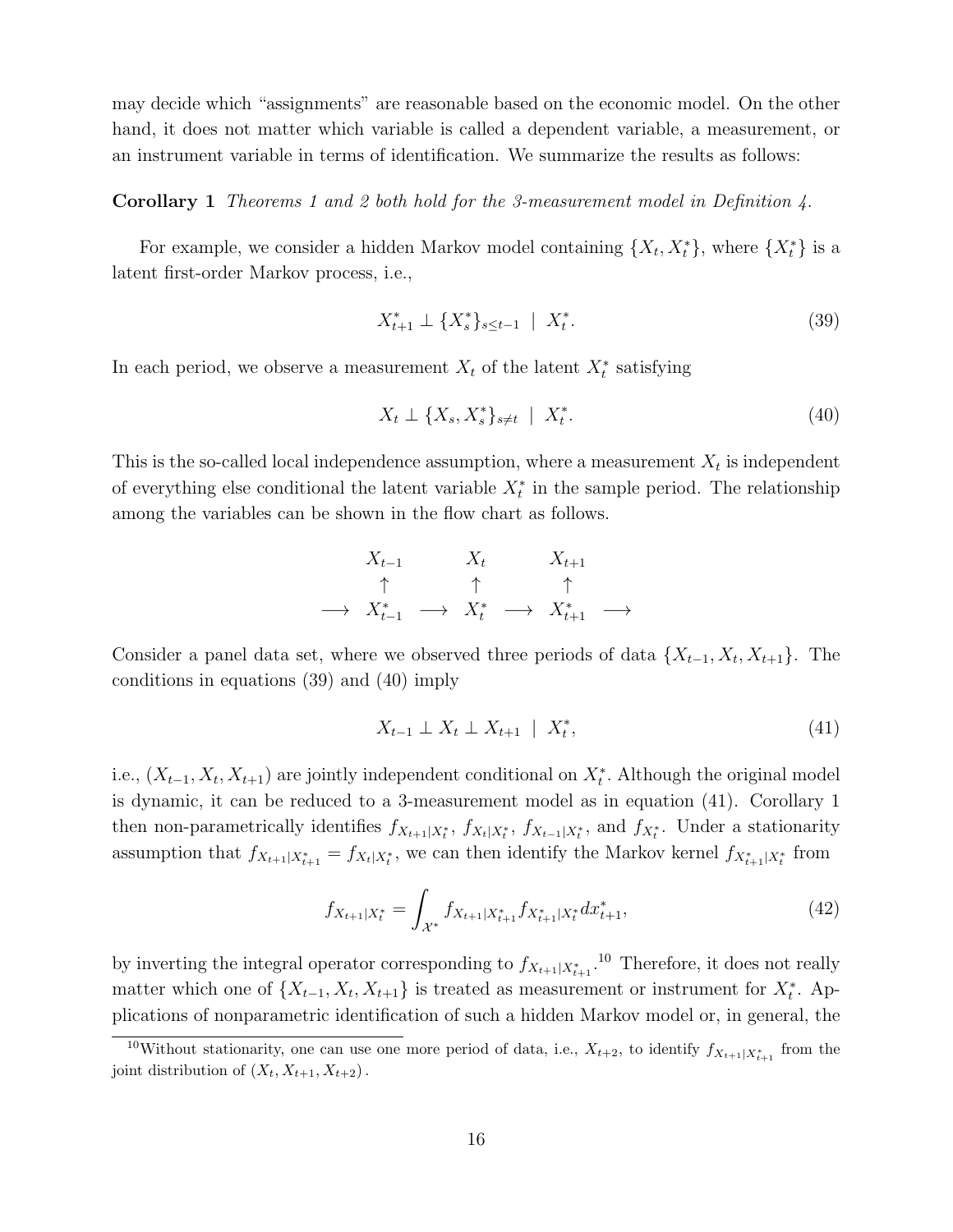3-measurement model can be found in Hu, Kayaba and Shum (2013b) , Feng and Hu (2013) , Wilhelm (2013) , and Hu and Sasaki (forthcominga) , etc.

## 2.5 A dynamic measurement model

A natural extension to the hidden Markov model in equations (39)-(40) is to relax the local independence assumption in equation (40) when more periods of data are available. For example, we may allow direct serial correlation among observed measurements  $\{X_t\}$  of latent variables  $\{X_t^*\}$ . To this end, we assume the following:

**Assumption 9** The joint process  $\{X_t, X_t^*\}$  is a first-order Markov process. Furthermore, the Markov kernel satisfies

$$
f_{X_t, X_t^*|X_{t-1}, X_{t-1}^*} = f_{X_t|X_t^*, X_{t-1}} f_{X_t^*|X_{t-1}, X_{t-1}^*}.
$$
\n(43)

Equation (43) is the so-called limited feedback assumption in Hu and Shum (2012) . It implies that the latent variable in current period has summarized all the information on the latent part of the process. The relationship among the variables may be described as follows:

$$
\begin{array}{ccl}\n\longrightarrow & X_{t-2} & \longrightarrow & X_{t-1} & \longrightarrow & X_t & \longrightarrow & X_{t+1} & \longrightarrow \\
\searrow & \updownarrow & \searrow & \updownarrow & \searrow & \updownarrow & \searrow & \updownarrow \\
\longrightarrow & X_{t-2}^* & \longrightarrow & X_{t-1}^* & \longrightarrow & X_t^* & \longrightarrow & X_{t+1}^* & \longrightarrow\n\end{array}
$$

For simplicity, we focus on the discrete case and assume

Assumption 10  $X_t$  and  $X_t^*$  share the same support  $\mathcal{X}^* = \{x_1^*, x_2^*, \ldots, x_K^*\}.$ 

The observed distribution is associated with unobserved ones as follows:

$$
f_{X_{t+1},X_t,X_{t-1},X_{t-2}} = \sum_{x^*} f_{X_{t+1}|X_t,X_t^*} f_{X_t|X_t^*,X_{t-1}} f_{X_t^*,X_{t-1},X_{t-2}}.\tag{44}
$$

We define for any fixed  $(x_t, x_{t-1})$ 

$$
M_{X_{t+1},x_t|x_{t-1},X_{t-2}} = [f_{X_{t+1},X_t|X_{t-1},X_{t-2}}(x_i,x_t|x_{t-1},x_j)]_{i=1,2,\ldots,K; j=1,2,\ldots,K}
$$
(45)  

$$
M_{X_t|x_{t-1},X_{t-2}} = [f_{X_t|X_{t-1},X_{t-2}}(x_i|x_{t-1},x_j)]_{i=1,2,\ldots,K; j=1,2,\ldots,K}.
$$

Assumption 11 (i) for any  $x_{t-1} \in \mathcal{X}$ ,  $M_{X_t|x_{t-1},X_{t-2}}$  is invertible.

(ii) for any  $x_t \in \mathcal{X}$ , there exists a  $(x_{t-1}, \overline{x}_{t-1}, \overline{x}_t)$  such that  $M_{X_{t+1}, x_t | x_{t-1}, X_{t-2}}$ ,  $M_{X_{t+1}, x_t | \overline{x}_{t-1}, X_{t-2}}$ ,  $M_{X_{t+1},\overline{x}_t|x_{t-1},X_{t-2}},$  and  $M_{X_{t+1},\overline{x}_t|\overline{x}_{t-1},X_{t-2}}$  are invertible and that for all  $x_t^* \neq \widetilde{x}_t^*$  in  $\mathcal{X}^*$ 

$$
\Delta_{x_t} \Delta_{x_{t-1}} \ln f_{X_t|X_t^*, X_{t-1}}(x_t^*) \neq \Delta_{x_t} \Delta_{x_{t-1}} \ln f_{X_t|X_t^*, X_{t-1}}(\tilde{x}_t^*)
$$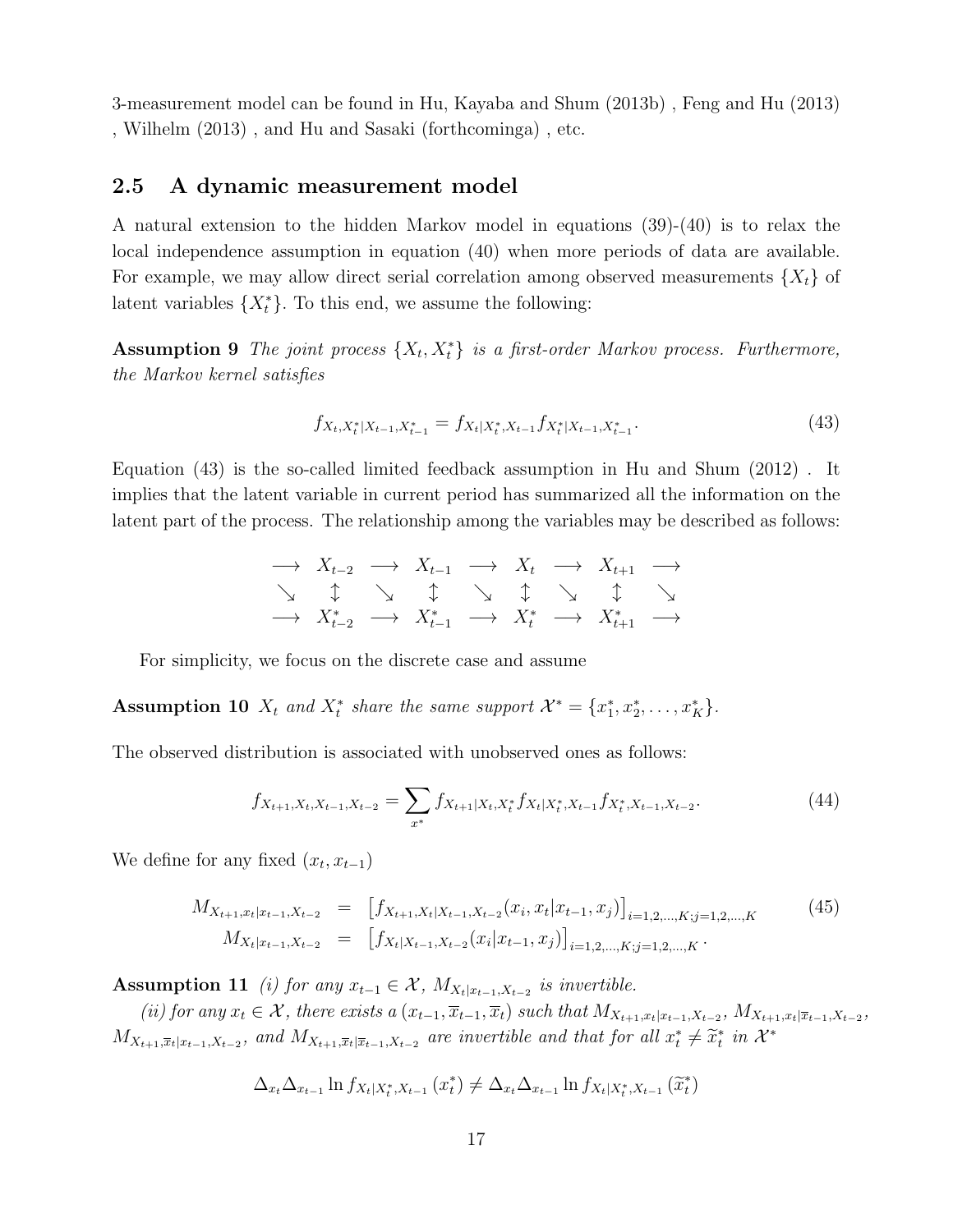where  $\Delta_{x_t} \Delta_{x_{t-1}} \ln f_{X_t|X_t^*,X_{t-1}}(x_t^*)$  is defined as

$$
\Delta_{x_t} \Delta_{x_{t-1}} \ln f_{X_t|X_t^*, X_{t-1}}(x_t^*) \; : \; = \left[ \ln f_{X_t|X_t^*, X_{t-1}}(x_t|x_t^*, x_{t-1}) - \ln f_{X_t|X_t^*, X_{t-1}}(x_t|x_t^*, \overline{x}_{t-1}) \right] \\ - \left[ \ln f_{X_t|X_t^*, X_{t-1}}(\overline{x}_t|x_t^*, x_{t-1}) - \ln f_{X_t|X_t^*, X_{t-1}}(\overline{x}_t|x_t^*, \overline{x}_{t-1}) \right].
$$

**Assumption 12** For any  $x_t \in \mathcal{X}$ , there exists a known functional M such that  $M\left[f_{X_{t+1}|X_t,X_t^*}(\cdot|x_t,x_t^*)\right]$ is strictly increasing in  $x_t^*$ .

Assumption 13 The Markov kernel is stationary, i.e.,

$$
f_{X_t, X_t^*|X_{t-1}, X_{t-1}^*} = f_{X_2, X_2^*|X_1, X_1^*}.
$$
\n(46)

The invertibility in Assumption 11 is testable because it imposes a rank condition on observed matrices. The invertibility guarantees that a directly estimable matrix has an eigenvalue-eigenvector decomposition, where the eigenvalues are associated with  $\Delta_{x_t}\Delta_{x_{t-1}}\ln f_{X_t|X_t^*,X_{t-1}}$ and the eigenvectors are related to  $f_{X_{t+1}|X_t,X_t^*}(\cdot|x_t,x_t^*)$  for a fixed  $x_t$ . Assumption 11(ii) is needed for the distinctiveness of the eigenvalues. And Assumption 12 reveals the ordering of the eigenvectors as Assumption 8. Assumption 13 is a stationarity assumption, which is not needed with one more periods of data. We summarize the results as follows:

**Theorem 3** (Hu and Shum  $(2012)$ ) Under assumptions 9, 10, 11, 12, and 13, the joint distribution of four periods of data  $f_{X_{t+1},X_t,X_{t-1},X_{t-2}}$  uniquely determines the Markov transition kernel  $f_{X_t, X_t^*|X_{t-1}, X_{t-1}^*}$  and the initial condition  $f_{X_{t-2}, X_{t-2}^*}.$ 

For the continuous case and other variations of the assumptions, such as non-stationarity, I refer to Hu and Shum (2012) for details. A simple extension of this result is the case where  $X_t^*$  is discrete and  $X_t$  is continuous. As in the discussion following Theorem 1, the identification results still apply with minor modification of the assumptions.

In the case where  $X_t^* = X^*$  is time-invariant, the condition in equation (43) is not restrictive and the Markov kernel becomes  $f_{X_t|X_{t-1},X^*}$ . For such a first-order Markov model, Kasahara and Shimotsu (2009) suggest to use two periods of data to break the interdependence and use six periods of data to identify the transition kernel. For fixed  $X_t = x_t$ ,  $X_{t+2} = x_{t+2}, X_{t+4} = x_{t+4}$ , it can be shown that  $X_{t+1}, X_{t+3}, X_{t+5}$  are independent conditional on  $X^*$  as follows:

$$
f_{X_{t+5},x_{t+4},X_{t+3},x_{t+2},X_{t+1},x_t} = \sum_{x^* \in \mathcal{X}^*} f_{X_{t+5}|x_{t+4},X^*} f_{x_{t+4},X_{t+3}|x_{t+2},X^*} f_{x_{t+2},X_{t+1},x_t,X^*}.
$$

The model then falls into the framework of the 3-measurement model, where  $(X_{t+1}, X_{t+3}, X_{t+5})$ may serve as three measurements for each fixed  $(x_t, x_{t+2}, x_{t+4})$  to achieve identification. This similarity to the 3-measurement model can also be seen in Bonhomme, Jochmans and Robin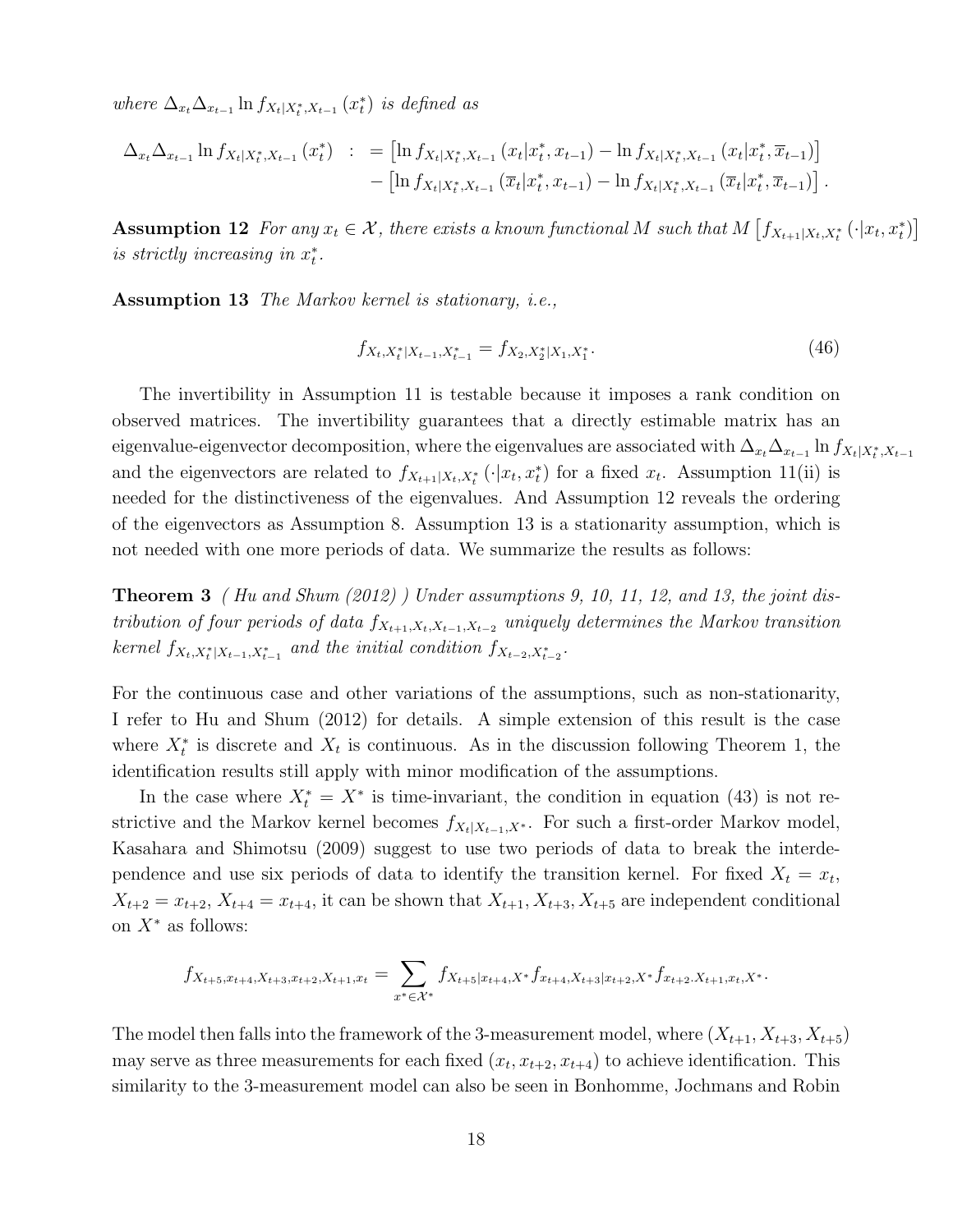(2015) and Bonhomme, Jochmans and Robin (2016) . However, the 2.1-measurement model implies that minimum data information for nonparametric identification can be "2.1 measurements" instead of "3 measurements". Hu and Shum (2012) shows that the interaction between observables in the middle two periods may play the role of the binary measurement in the 2.1-measurement model so that such a model, even with a time-varying unobserved state variable, can be identified using only four periods of data.

#### 2.5.1 Illustrative Examples

In this section, we use a simple example to illustrate the identification strategy in Theorem 3, which is based on Carroll, Chen and Hu (2010) . Consider estimation of a consumption equation using two samples. Let Y be the consumption,  $X^*$  be the latent true income, Z be the family size, and  $S \in \{s_1, s_2\}$  be a sample indicator. The data structure can be described as follows:

$$
f_{Y,X|Z,S} = \int f_{Y|X^*,Z} f_{X|X^*,S} f_{X^*|Z,S} dx^*.
$$
 (47)

The consumption model is described by  $f_{Y|X^*,Z}$ , where consumption depends on income and family size. The self-reported income X may have different distributions in the two samples. The income  $X^*$  may be correlated with the family size Z and the income distribution may also be different in the two samples. Carroll et al. (2010) provide sufficient conditions for nonparametric identification of all the densities on the right hand side of equation (47). To illustrate the identification strategy, we consider the following parametric specification

$$
Y = \beta X^* + \gamma Z + \eta
$$
  
\n
$$
X = X^* + \gamma' S + \epsilon
$$
  
\n
$$
X^* = \delta_1 S + \delta_2 Z + \delta_3 (S \times Z) + u,
$$
\n(48)

where  $(\beta, \gamma, \gamma', \delta_1, \delta_2, \delta_3)$  are unknown constants with  $\delta_3 \neq 0$ .

 $\mathcal{I}_{\mathcal{A}}$ 

We focus on the identification of  $\beta$ . If we naively treat X as the latent true income  $X^*$ , we have a model with endogeneity as follows:

$$
Y = \beta (X - \gamma' S - \epsilon) + \gamma Z + \eta
$$
  
=  $\beta X + \gamma Z - \beta \gamma' S + (\eta - \beta \epsilon)$ . (49)

The regressor X is endogenous because it is correlated with the measurement error  $\epsilon$ . Note that the income  $X^*$  may vary with the family size Z and the sample indicator S, which are independent of  $\epsilon$ , the source of the endogeneity. The fact that there is no interaction term of  $Z$  and  $S$  on the right hand side of equation  $(49)$  is consistent with the conditional independence implied in equation (47). Let  $(z_0, z_1)$  and  $(s_0, s_1)$  be possible values of Z and S, respectively. Assuming  $E[\eta|Z, S, X^*] = E[\epsilon|Z, S] = E[u|Z, S] = 0$ , we estimate  $\beta$  as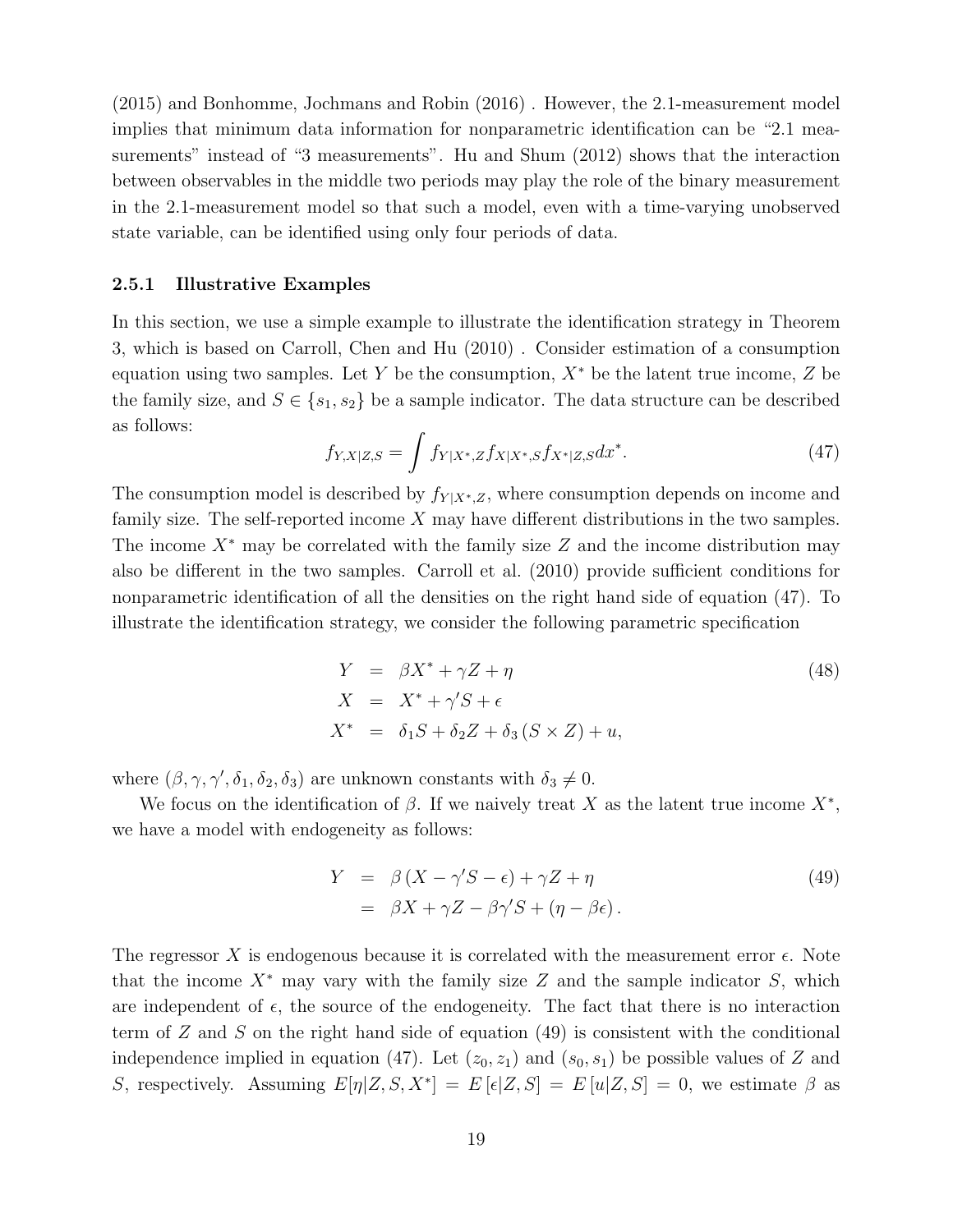follows

$$
\beta = \frac{[E(Y|z_1, s_1) - E(Y|z_0, s_1)] - [E(Y|z_1, s_0) - E(Y|z_0, s_0)]}{[E(X|z_1, s_1) - E(X|z_0, s_1)] - [E(X|z_1, s_0) - E(X|z_0, s_0)]}.
$$
\n(50)

This is a 2SLS estimator using  $(S \times Z)$  as an IV in the first stage, in which the numerator is a difference-in-differences estimator for  $\beta \delta_3 (z_1 - z_0) (s_1 - s_0)$  and the denominator is a difference-in-differences estimator for  $\delta_3 (z_1 - z_0) (s_1 - s_0)$ .

In the dynamic model in Theorem 3, we can re-write equation (44) as

$$
f_{X_{t+1},X_{t-2}|X_t,X_{t-1}} = \sum_{x^*} f_{X_{t+1}|X_t^*,X_t} f_{X_{t-2}|X_t^*,X_{t-1}} f_{X_t^*|X_t,X_{t-1}},
$$
\n(51)

which is analogical to equation (47). Similar to the previous example on consumption, suppose we naively treat  $X_{t-2}$  as  $X_t^*$  to study the relationship between  $X_{t+1}$  and  $(X_t, X_t^*)$ , say  $X_{t+1} = H(X_t^*, X_t, \eta)$ , where  $\eta$  is an independent error term. And suppose the conditional density  $f_{X_{t-2}|X_t^*,X_{t-1}}$  implies  $X_{t-2} = G(X_t^*,X_{t-1},\epsilon)$ , where  $\epsilon$  represents an independent error term. Suppose we can replace  $X_t^*$  by  $G^{-1}(X_{t-2}, X_{t-1}, \epsilon)$  to obtain

$$
X_{t+1} = H\left(G^{-1}\left(X_{t-2}, X_{t-1}, \epsilon\right), X_t, \eta\right),\tag{52}
$$

where  $X_{t-2}$  is endogenous and correlated with  $\epsilon$ . The conditional independence in equation (51) implies that the variation in  $X_t$  and  $X_{t-1}$  may vary with  $X_t^*$ , but not with the error  $\epsilon$ . However, the variation in  $X_t$  may change the relationship between the future  $X_{t+1}$  and the latent variable  $X_t^*$ , while the variation in  $X_{t-1}$  may change the relationship between the early  $X_{t-2}$  and the latent  $X_t^*$ . Therefore, a "joint" second-order variation in  $(X_t, X_{t-1})$  may lead to an "exogenous" variation in  $X^*$ , which may solve the endogeneity problem. Thus, our identification strategy may be considered as a nonparametric version of a difference-indifferences argument.

For example, let  $X_t$  stand for the choice of health insurance between a high coverage plan and a low coverage plan. And  $X_t^*$  stands for the good or bad health status. The Markov process  $\{X_t, X_t^*\}$  describes the interaction between insurance choices and health status. We consider the joint distribution of four periods of insurance choices  $f_{X_{t+1},X_t,X_{t-1},X_{t-2}}$ . If we compare a subsample with  $(X_t, X_{t-1}) =$  (high, high) and a subsample with and  $(X_t, X_{t-1}) =$ (high, low), we should be able to "difference out" the direct impact of health insurance choice  $X_t$  on the choice  $X_{t+1}$  in next period in  $f_{X_{t+1}|X_t^*,X_t}$ . Then, we may repeat such a comparison again with  $(X_t, X_{t-1}) =$  (low, high) and  $(X_t, X_{t-1}) =$  (low, low). In both comparisons, the impact of changes in insurance choice  $X_{t-1}$  described in  $f_{X_{t-2}|X_t^*,X_{t-1}}$  is independent of the choice  $X_t$ . Therefore, the difference in the differences from those two comparisons above may lead to exogenous variation in  $X_t^*$  as described in  $f_{X_t^*|X_t,X_{t-1}}$ , which is independent of the endogenous error due to naively using  $X_{t-2}$  as  $X_t^*$ . Therefore, the second-order joint variation in observed insurance choices  $(X_t, X_{t-1})$  may serve as an instrument to solve the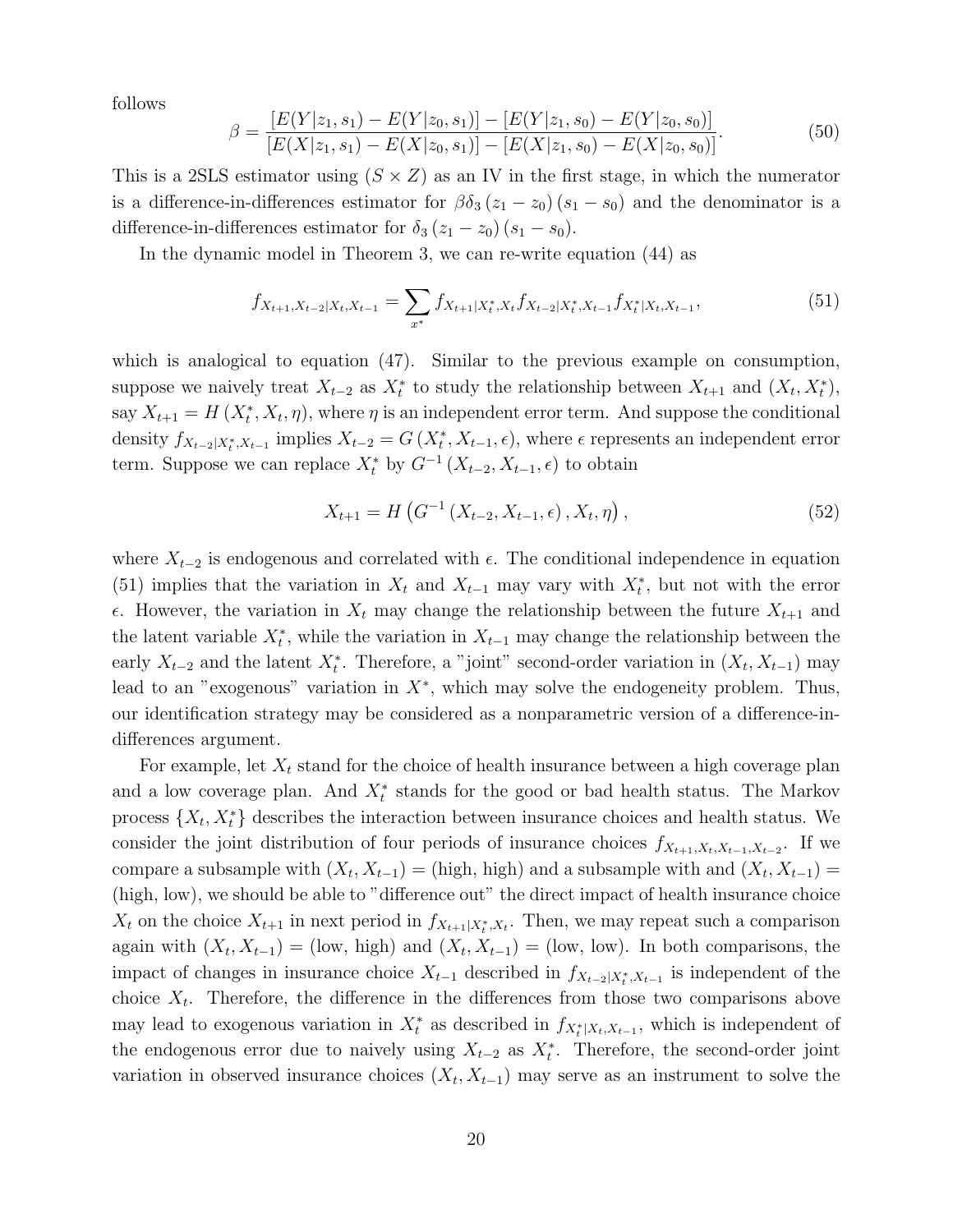endogeneity problem caused by using the observed insurance choice  $X_{t-2}$  as a proxy for the unobserved health condition  $X_t^*$ .

## 2.6 Estimation

This paper focuses on nonparametric identification of models with latent variables and its applications in applied microeconomic models. Given the length limit of the paper, I only provide a brief description of estimators proposed for the models above. All the identification results above are at the distribution level in the sense that probability distribution functions involving latent variables are uniquely determined by probability distribution functions of observables, which are directly estimable from a random sample of observables. Therefore, a maximum likelihood estimator is a straightforward choice for these models.

Consider the 2.1-measurement model in Theorem 2, where the observed density is associated with the unobserved ones as follows:

$$
f_{X,Y,Z}(x,y,z) = \int_{\mathcal{X}^*} f_{X|X^*}(x|x^*) f_{Y|X^*}(y|x^*) f_{Z|X^*}(z|x^*) f_{X^*}(x^*) dx^*.
$$
 (53)

Our identification results provide conditions under which this equation has a unique solution  $(f_{X|X^*}, f_{Y|X^*}, f_{Z|X^*}, f_{X^*})$ . Suppose that Y is the dependent variable and the model of interest is described by a parametric conditional density function as

$$
f_{Y|X^*}(y|x^*) = f_{Y|X^*}(y|x^*; \theta). \tag{54}
$$

With an i.i.d. sample  $\{X_i, Y_i, Z_i\}_{i=1,2,\dots,N}$ , we can use a sieve maximum likelihood estimator ( Shen (1997) and Chen and Shen (1998) ) based on

$$
\left(\widehat{\theta}, \widehat{f}_{X|X^*}, \widehat{f}_{Z|X^*}, \widehat{f}_{X^*}\right) = \underset{(\theta, f_1, f_2, f_3) \in \mathcal{A}_N}{\arg \max} \frac{1}{N} \sum_{i=1}^N \ln \int_{\mathcal{X}^*} f_1(X_i|x^*) f_{Y|X^*}(Y_i|x^*; \theta) f_2(Z_i|x^*) f_3(x^*) dx^*,
$$
\n(55)

where  $\mathcal{A}_N$  is approximating sieve spaces which contain truncated series as parametric approximations to densities  $(f_{X|X^*}, f_{Z|X^*}, f_{X^*})$ . For example, function  $f_1(x|x^*)$  in the sieve space  $\mathcal{A}_N$  can be as follows:

$$
f_1(x|x^*) = \sum_{j=1}^{J_N} \sum_{k=1}^{K_N} \beta_{jk} p_j (x - x^*) p_k (x^*),
$$

where  $p_j(\cdot)$  is a known basis function, such as power series, splines, Fourier series, etc. and  $J_N$  and  $K_N$  are smoothing parameters. The choice of a sieve space depends on how well it can approximate the original functional space and how much computation burden it may lead to. (See section 2.3.6 of Chen (2007) for details). One advantage of a sieve estimator is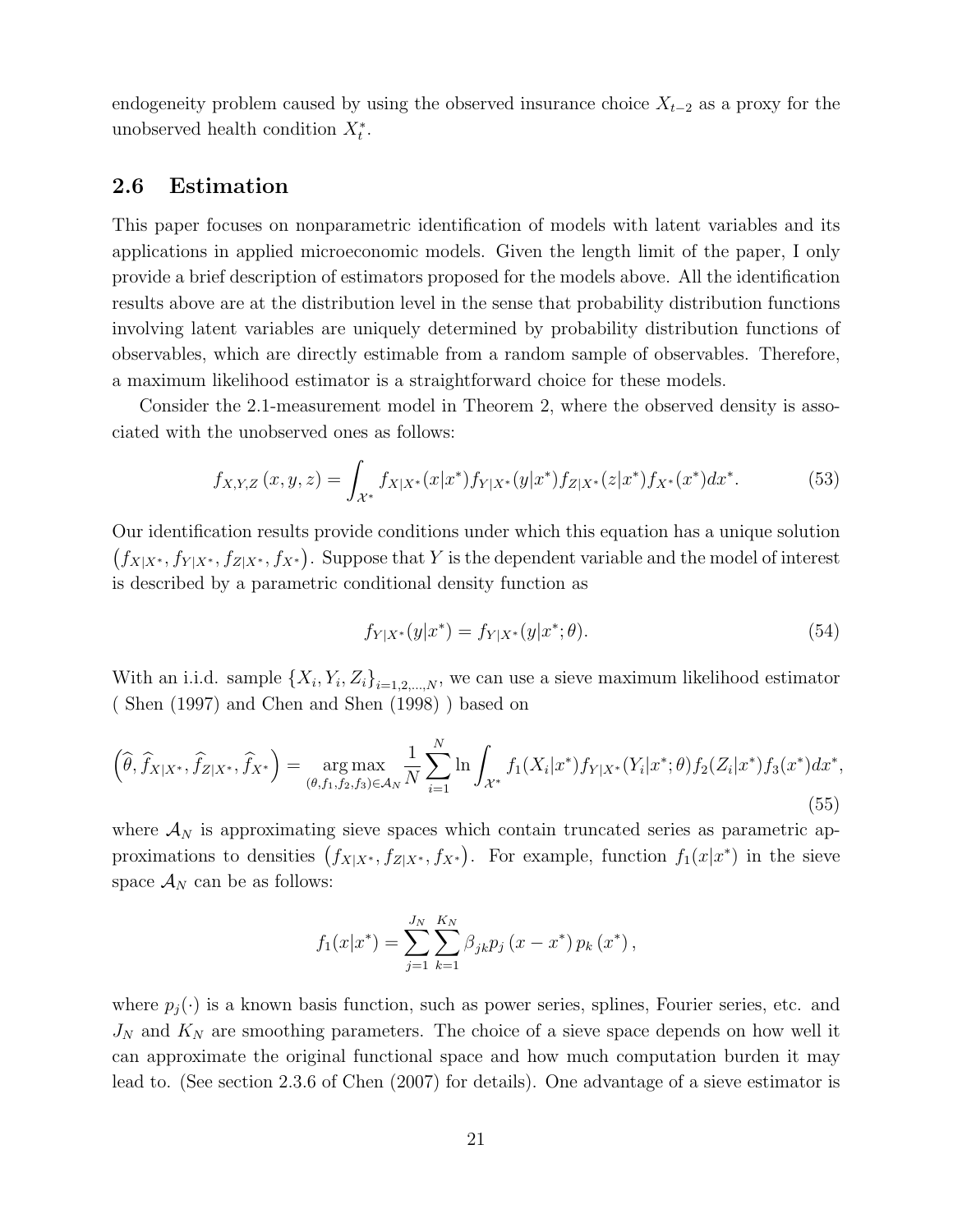that it is relatively convenient to impose restrictions on the sieve space  $\mathcal{A}_N$ . To be specific, Assumption 8 can be imposed on the sieve coefficients  $\beta_{ik}$  (See section S4 of supplementary materials of Hu and Schennach (2008) for details). Since the coefficients are treated as unknown parameters in the likelihood function, the parameters of interest in Equation (55) can be estimated just as a parametric MLE. The number of coefficients  $J_N \times K_N$  diverges at a given speed with the sample size  $N$ , which makes the approximation more flexible with a larger sample size. A useful result worth mentioning is that the parametric part of the model can converge at a fast rate, i.e.,  $\hat{\theta}$  can be  $\sqrt{n}$  consistent and asymptotically normally distributed under suitable assumptions ( Shen (1997) ). We refer to Hu and Schennach (2008) , Carroll et al. (2010) and supplementary materials for more discussion on this seminonparametric extremum estimator. Given the page limit, this paper can not cover many useful estimators. For example, Bonhomme et al. (2015) and Bonhomme et al. (2016) also suggest extremum estimators and provide their asymptotic properties.

Although the sieve MLE in (55) is quite general and flexible, a few identification results in this section provide closed-form expressions for the unobserved components as functions of observed distribution functions, which can lead to straightforward closed-form estimators. In the case where  $X^*$  is continuous, for example, Li and Vuong (1998) suggest that the distribution of the latent variable  $f_{X^*}$  in equation (17) can be estimated using Kotlarski's identity with characteristic functions replaced by corresponding empirical characteristic functions. In general, one can consider a nonlinear regression model in the framework of the 3-measurement model as

$$
Y = g_1(X^*) + \eta
$$
  
\n
$$
X = g_2(X^*) + \epsilon
$$
  
\n
$$
Z = g_3(X^*) + \epsilon'
$$
\n(56)

where  $\epsilon$  and  $\epsilon'$  are independent of  $X^*$  and  $\eta$  with  $E[\eta|X^*]=0$ . Since  $X^*$  is unobserved, we may normalize  $g_3(X^*) = X^*$ . Schennach (2004b) provides a closed-form estimator of  $g_1(\cdot)$ in the case where  $g_2(X^*) = X^*$  using Kotlarski's identity.<sup>11</sup> Hu and Sasaki (2015) generalize that estimator to the case where  $g_2(\cdot)$  is a polynomial. Whether a closed-form estimator of  $g_1(\cdot)$  exists or not with a general  $g_2(\cdot)$  is a challenging and open question for future research.

In the case where  $X^*$  is discrete as in Theorem 1 and Corollary 1, the sieve MLE is still applicable. Nevertheless, the identification strategy in the discrete case also leads to a closed-form estimator for the unknown probabilities in the sense that one can mimic the identification procedure to solve for the unknowns. In estimation, it is more convenient to

 $11$ Schennach (2007) also provides a closed-form estimator for a similar nonparametric regression model using a generalized function approach.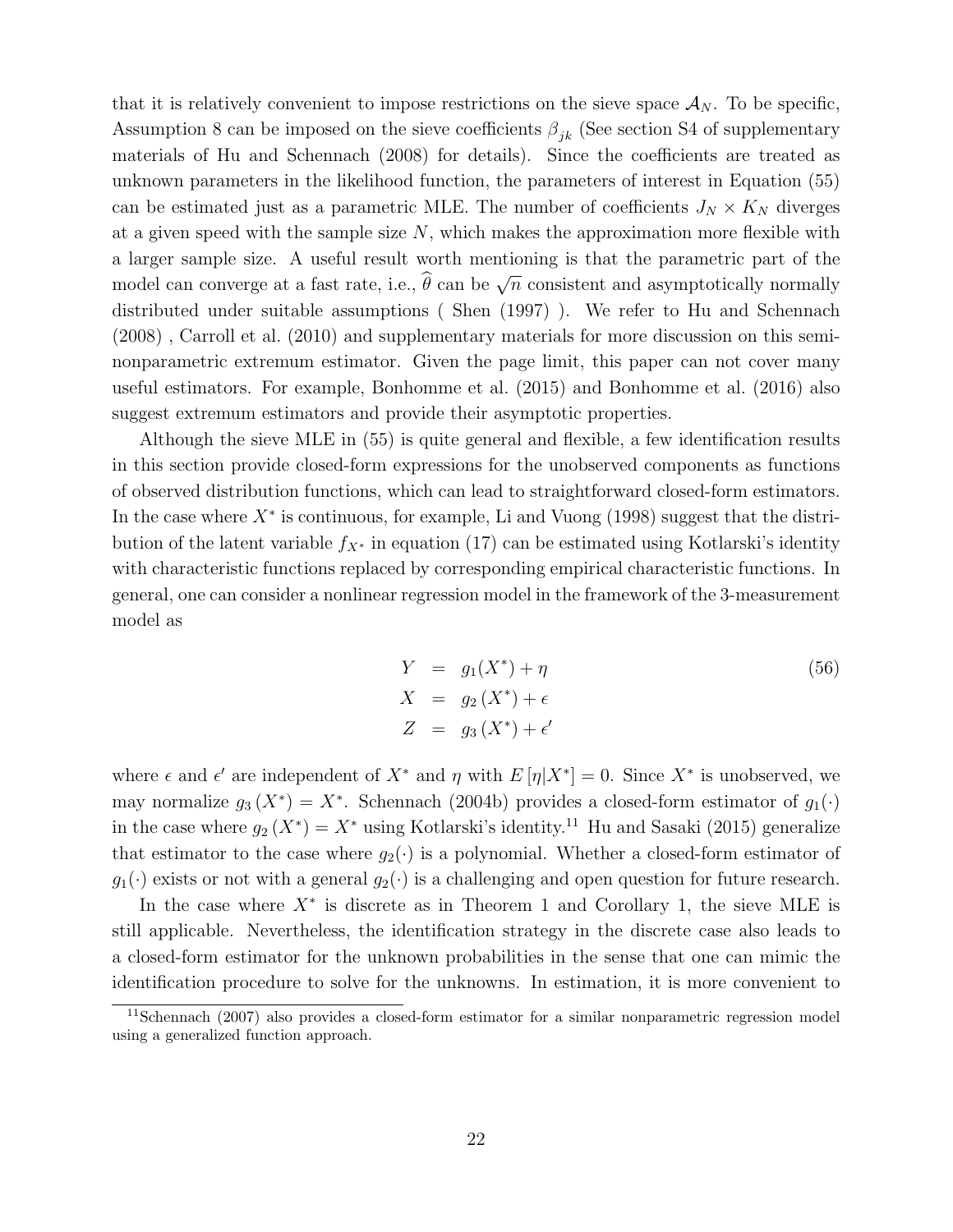use the equation below than directly using Equation (22)

$$
E\left[\omega\left(Y\right)|X=x,Z=z\right]f_{X,Z}\left(x,z\right)=\sum_{x^*\in\mathcal{X}^*}f_{X|X^*}(x|x^*)E\left[\omega\left(Y\right)|x^*\right]f_{Z|X^*}(z|x^*)f_{X^*}(x^*),\tag{57}
$$

which leads to an eigenvalue-eigenvector decomposition

$$
M_{X,\omega,Z}M_{X,Z}^{-1} = M_{X|X^*}D_{\omega|X^*}M_{X|X^*}^{-1}
$$
\n(58)

with

$$
M_{X,\omega,Z} = [E[\omega(Y) | X = x_k, Z = z_l] f_{X,Z}(x_k, z_l)]_{k=1,2,\dots,K; l=1,2,\dots,K}
$$
  
\n
$$
D_{\omega|X^*} = diag\{E[\omega(Y) | x_1^*], E[\omega(Y) | x_2^*], \dots, E[\omega(Y) | x_K^*]\}.
$$
\n(59)

The matrix  $M_{X,\omega,Z}$  can be directly estimated as

$$
\widehat{M_{X,\omega,Z}} = \left[\frac{1}{N} \sum_{i=1}^{N} \omega(Y_i) \mathbf{1}(X_i = x_k, Z_i = z_l)\right]_{k=1,2,\dots,K; l=1,2,\dots,K}
$$

where  $\mathbf{1}(\cdot)$  is the indicator function. Similarly, matrix  $M_{X,Z}$  can be estimated as  $\widehat{M_{X,Z}}$  =  $\widehat{M_{X,\omega,Z}}\Big|_{\omega(\cdot)=1}$ . Solving for eigenvectors and eigenvalues in Equation (58) can be considered as a procedure to minimize the Euclidean distance  $\|\cdot\|$  between the left hand side and the right hand side of that equation, in fact, to zero. Moreover, Assumption 4 can be directly used to order the eigenvectors or the eigenvalues. With a finite sample, estimated probabilities might be outside  $[0, 1]$  or even a complex number. One remedy is to use Equation (58) as a moment condition to estimate the unknown probabilities under suitable restrictions. To be specific, matrices  $M_{X|X^*}$  and  $D_{\omega|X^*}$  can be estimated as follows:

$$
\left(\widehat{M_{X|X^*}}, \widehat{D_{\omega|X^*}}\right) = \underset{M,D}{\arg\min} \left\| \widehat{M_{X,\omega,Z}} \left(\widehat{M_{X,Z}}\right)^{-1} M - M \times D \right\|
$$
\nsuch that

\n1) each entry in  $M$  is in  $[0,1]$  ;

\n2) each column sum of  $M$  equals 1 and  $D$  is diagonal;

3) entries in M and D satisfy Assumptions 3 and 4.

When the sample size becomes larger, the probability of using this remedy should be smaller when all the assumptions hold. This closed-form estimator performs well in empirical studies, such as An, Baye, Hu, Morgan and Shum (2015) , An, Hu and Shum (2010) , Feng and Hu (2013) , and Hu et al. (2013b) .

Such closed-form estimators may not be as efficient as the sieve MLE, but they have their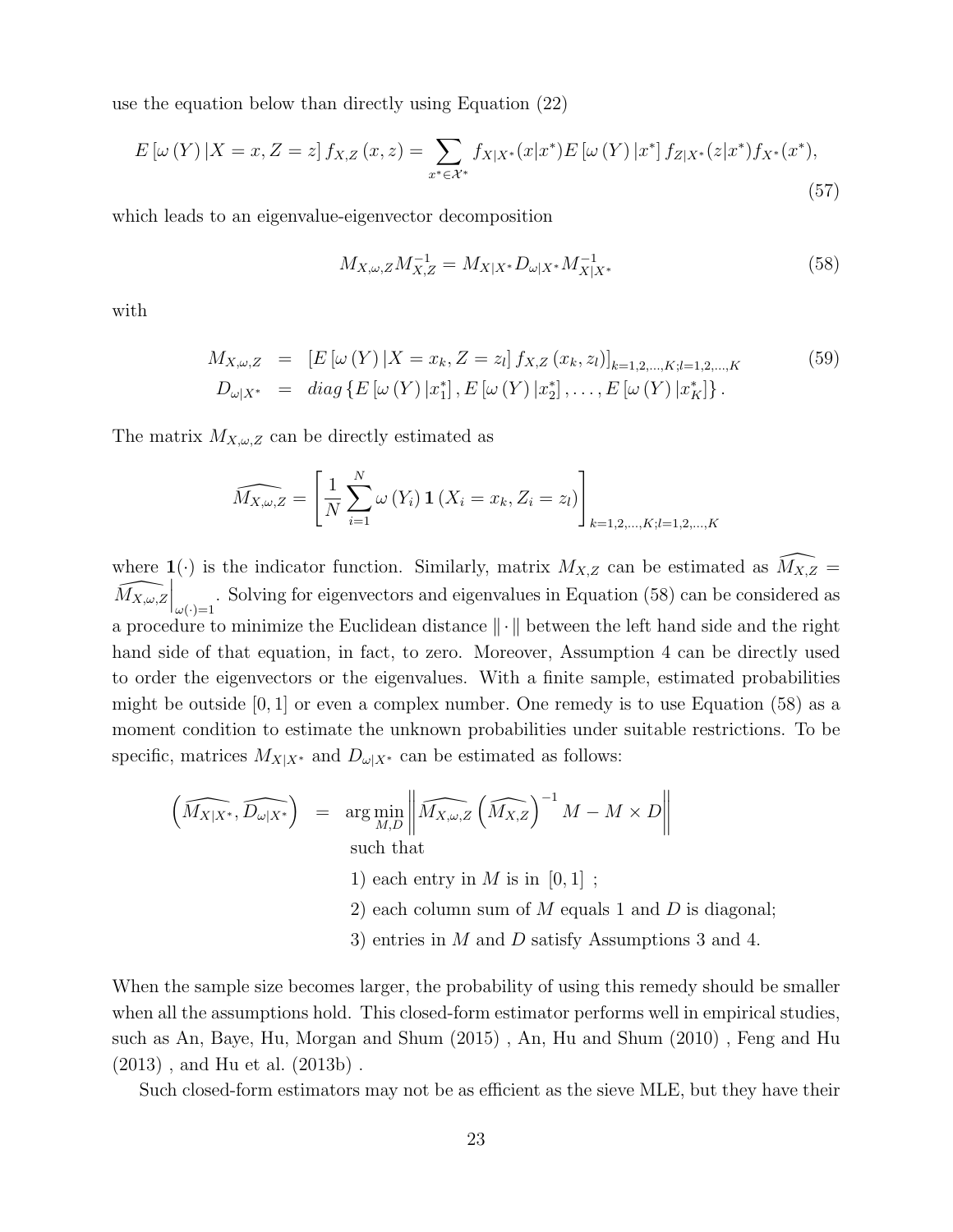advantages that there are much fewer nuisance parameters involved than indirect estimators and that the computation of closed-form estimators may not rely on optimization algorithms, which usually involve many iterations and are time-consuming. An optimization algorithm can only guarantee a local maximum or minimum, while a closed-form estimator is a global one by construction. Although a closed-form estimator may not always exist, it is much more straightforward and transparent, if available, than an indirect estimator. Such closed-form estimation may be a challenging but useful approach for future research.

# 3 Applications in microeconomic models with latent variables

A major breakthrough in the measurement error literature is the nonparametric identification of the 2.1-measurement model in section 2.3, which allows a very flexible relationship between observables and unobservables. The generality of these results enables researchers to tackle many important problems involving latent variables, such as belief, productivity, unobserved heterogeneity, and fixed effects, in the field of empirical industrial organization and labor economics.

#### 3.1 Auctions with unobserved heterogeneity

Unobserved heterogeneity has been a concern in the estimation of auction models for a long time. Li et al. (2000) and Krasnokutskaya (2011) use the identification result of 2 measurement model in equation (16) to estimate auction models with separable unobserved heterogeneity. In a first-price auction indexed by t for  $t = 1, 2, \ldots, T$  with zero reserve price, there are N symmetric risk-neutral bidders. For  $i = 1, 2, ..., N$ , each bidder i's cost is assumed to be decomposed into two independent factors as  $s_t^* \times x_i$ , where  $x_i$  is her private value and  $s_t^*$  is an auction-specific state or unobserved heterogeneity. With this decomposition of the cost, it can be shown that equilibrium bidding strategies  $b_{it}$  can also be decomposed as follows

$$
b_{it} = s_t^* a_i,\tag{60}
$$

where  $a_i = a_i(x_i)$  represents equilibrium bidding strategies in the auction with  $s_t^* = 1$ . This falls into the 2-measurement model given that

$$
b_{1t} \perp b_{2t} \mid s_t^*.
$$
\n
$$
(61)
$$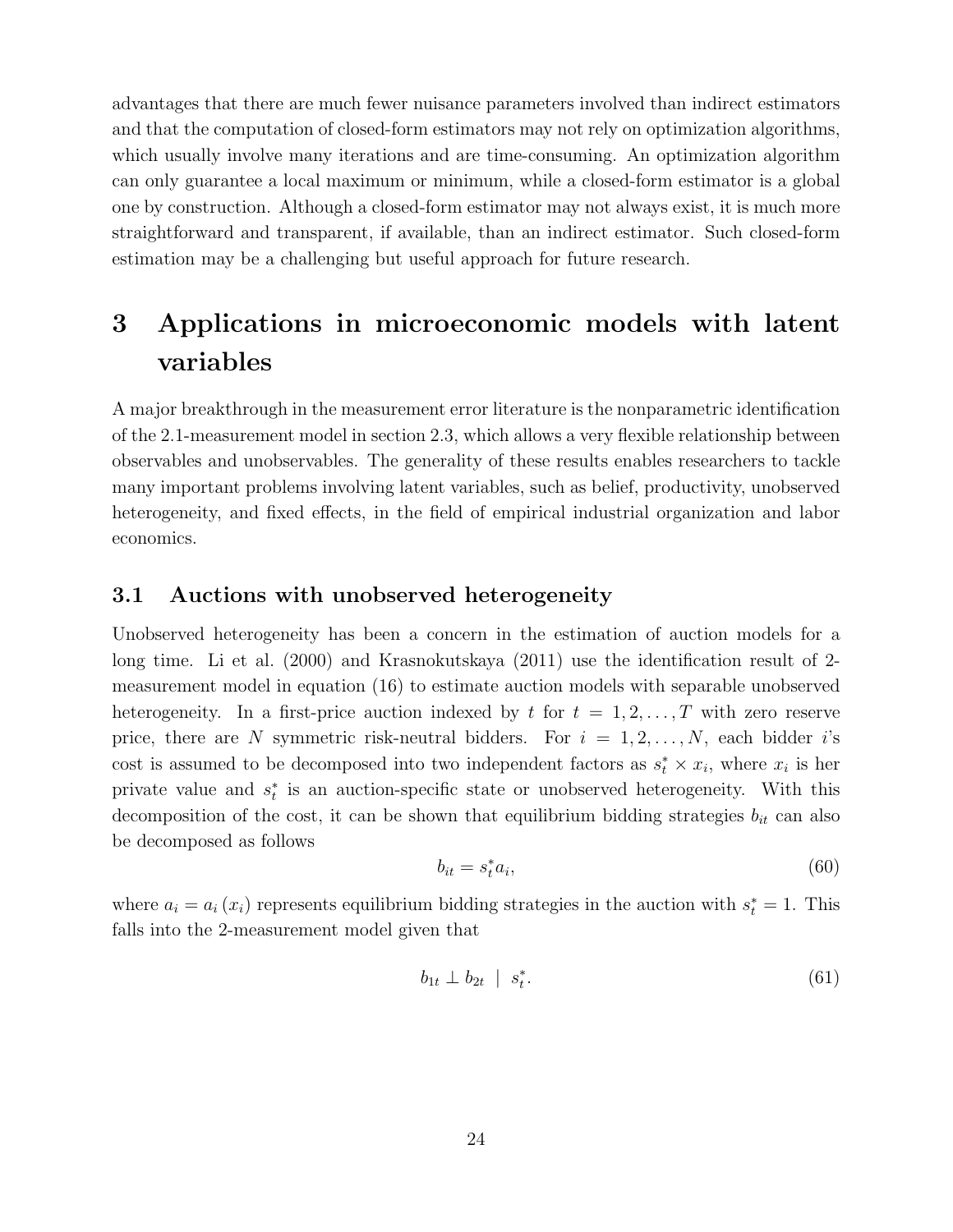With such separable unobserved heterogeneity, one can consider the joint distribution of two bids as follows:

$$
\ln b_{1t} = \ln s_t^* + \ln a_1
$$
  
\n
$$
\ln b_{2t} = \ln s_t^* + \ln a_2,
$$
\n(62)

where Kotlarski's identity is applicable for nonparametric identification of the distributions of  $\ln s_t^*$  and  $\ln a_t$ . Further estimation of the value distribution from the distribution of  $a_i(x_i)$ can be found in Guerre, Perrigne and Vuong (2000) .

Hu, McAdams and Shum (2013a) consider auction models with non-separable unobserved heterogeneity. They assume the private values  $x_i$  are independent conditional on an auctionspecific state or unobserved heterogeneity  $s_t^*$ . Based on the conditional independence of the values, the conditional independence of the bids holds, i.e.,

$$
b_{1t} \perp b_{2t} \perp b_{3t} \mid s_t^*.
$$
\n
$$
(63)
$$

This falls into a 3-measurement model, where the three measurements, i.e., bids, are independent conditional on the unobserved heterogeneity. Nonparametric identification of the model then follows.

#### 3.2 Auctions with unknown number of bidders

Since the earliest papers in the structural empirical auction literature, researchers have had to grapple with a lack of information on  $N^*$ , the number of potential bidders in the auction, which is an indicator of market competitiveness. The number of potential bidders may be different from the observed number of bidders A due to binding reserve prices, participation costs, or misreporting errors. When reserve prices are binding, those potential bidders whose values are less than the reserve price would not participate so that the observed number of bidders  $A$  is smaller than that of potential bidders  $N^*$ .

In first-price sealed-bid auctions under the symmetric independent private values (IPV) paradigm, each of N<sup>∗</sup> potential bidders draws a private valuation from the distribution  $F_{N^*}(x)$  with support  $[\underline{x}, \overline{x}]$ . The bidders observe  $N^*$ , which is latent to researchers. The reserve price r is assumed to be known and fixed across all auctions with  $r > x$ . For each bidder *i* with valuation  $x_i$ , the equilibrium bidding function  $b(x_i, N^*)$  can be shown as follows:

$$
b(x_i; N^*) = \begin{cases} x_i - \frac{\int_r^{x_i} F_{N^*}(s)^{N^* - 1} ds}{F_{N^*}(x_i)^{N^* - 1}} & \text{for } x_i \ge r\\ 0 & \text{for } x_i < r. \end{cases}
$$
(64)

The observed number of bidders is  $A = \sum_{i=1}^{N^*} \mathbf{1}(x_i > r)$ . In a random sample, we observe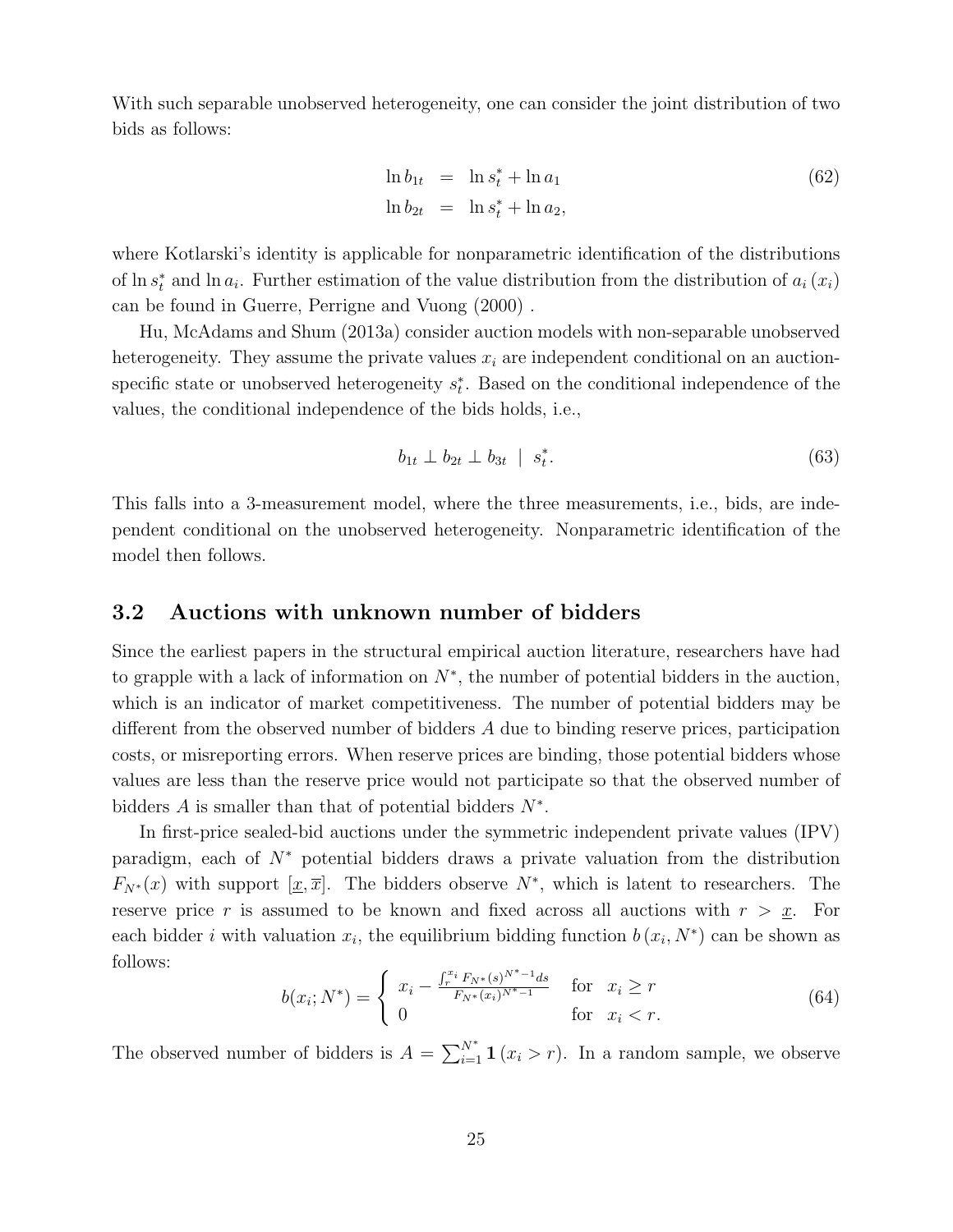$\{A_t, b_{1t}, b_{2t}, \ldots, b_{A_t t}\}\$  for each auction  $t = 1, 2, \ldots, T$ . One can show that

$$
f(A_t, b_{1t}, b_{2t} | b_{1t} > r, b_{2t} > r)
$$
\n
$$
= \sum_{N^*} f(A_t | A_t \ge 2, N^*) f(b_{1t} | b_{1t} > r, N^*) f(b_{2t} | b_{2t} > r, N^*) f(N^* | b_{1t} > r, b_{2t} > r).
$$
\n(65)

That means two bids and the observed number of bidders are independent conditional on the number of potential bidders, which forms a 3-measurement model. In addition, the fact that  $A_t \leq N^*$  provides an ordering of the eigenvectors corresponding to  $f_{A_t|N_t^*}$ . As shown in An et al. (2010) , the bid distribution, and therefore, the value distribution, can be nonparametrically identified. Furthermore, such identification is constructive and directly leads to an estimator.

#### 3.3 Multiple equilibria in incomplete information games

Xiao (2013) considers a static simultaneous move game, in which player i for  $i = 1, 2, ..., N$ chooses an action  $a_i$  from a choice set  $\{0, 1, \ldots, K\}$ . Let  $a_{-i}$  denote actions of the other players, i.e.,  $a_{-i} = \{a_1, a_2, \ldots, a_{i-1}, a_{i+1}, \ldots, a_N\}$ . The player i's payoff is specified as

$$
u_i(a_i, a_{-i}, \epsilon_i) = \pi_i(a_i, a_{-i}) + \epsilon_i(a_i), \qquad (66)
$$

where  $\epsilon_i (k)$  for  $k \in \{0, 1, \ldots, K\}$  is a choice-specific payoff shock for player i. The object of interest contains the payoff primitives and the equilibrium selection probability. Here we omit other observed state variables. These shocks  $\epsilon_i (k)$  are assumed to be private information to player i, while the distribution of  $\epsilon_i (k)$  is common knowledge to all the players. A widely used assumption is that the payoff shocks  $\epsilon_i (k)$  are independent across all the actions k and all the players i. Let  $Pr(a_{-i})$  be player is belief of other player's actions. The expected payoff of player  $i$  from choosing action  $a_i$  is then

$$
\sum_{a_{-i}} \pi_i (a_i, a_{-i}) \Pr(a_{-i}) + \epsilon_i (a_i) \equiv \Pi_i (a_i) + \epsilon_i (a_i)
$$
 (67)

The Bayesian Nash Equilibrium is defined as a set of choice probabilities  $Pr(a_i)$  such that

$$
\Pr\left(a_{i}=k\right)=\Pr\left(\left\{\Pi_{i}\left(k\right)+\epsilon_{i}\left(k\right)>\max_{j\neq k}\Pi_{i}\left(j\right)+\epsilon_{i}\left(j\right)\right\}\right).
$$
\n(68)

The existence of such an equilibrium is guaranteed by a Brouwer's fixed point theorem. Given an equilibrium, the mapping between the choice probabilities and the expected payoff function has also be established by Hotz and Miller (1993) .

However, multiple equilibria may exist for this problem, which means the observed choice probabilities are a mixture from different equilibria. Let  $e^*$  denote the index of equilibria.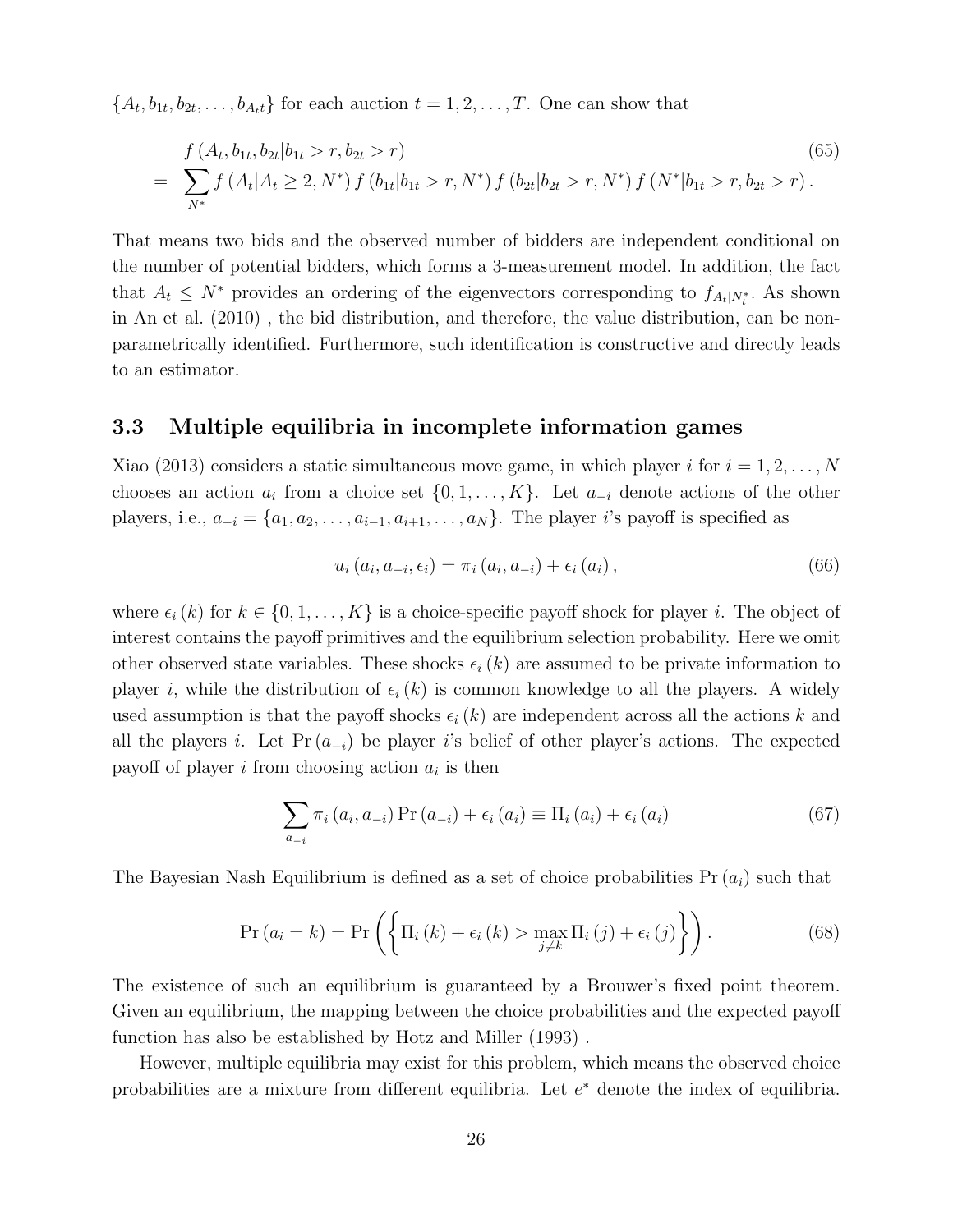Under each equilibrium  $e^*$ , the players' actions  $a_i$  are independent because of the independence assumption of private information, i.e.,

$$
a_1 \perp a_2 \perp \ldots \perp a_N |e^*.
$$
 (69)

Therefore, the observed correlation among the actions contains information on multiple equilibria. If the support of actions is larger than that of  $e^*$ , one can use three players' actions as three measurements for  $e^*$ . Otherwise, if there are enough players, one can partition the players into three groups and use the group actions as the three measurements. Comparing with many existing studies on multiple equilibria, using the results for measurement error models makes the nonparametric identification in Xiao (2013) more transparent on why and where the assumptions are imposed and what can and can not be identified.

## 3.4 Dynamic learning models

How economic agents learn from past experience has been an important issue in both empirical industrial organization and labor economics. The key difficulty in the estimation of learning models is that beliefs are time-varying and unobserved in the data. Hu et al. (2013b) use bandit experiments to non-parametrically estimate the learning rule using auxiliary measurements of beliefs. In each period, an economic agent is asked to choose between two slot machines, which have different winning probabilities. Based on her own belief on which slot machine has a higher winning probability, the agent makes her choice of slot machine and receives rewards according to its winning probability. Although she does not know which slot machine has a higher winning probability, the agent is informed that the winning probabilities may switch between the two slot machines.

In additional to choices  $Y_t$  and rewards  $R_t$ , researchers also observe a proxy  $Z_t$  for the agent's belief  $X_t^*$ . Recorded by a eye-tracker machine, the proxy is how much more time the agent looks at one slot machine than at the other. Under a first-order Markovian assumption, the learning rule is described by the distribution of the next period's belief conditional on previous belief, choice, and reward, i.e.,  $Pr(X_{t+1}^* | X_t^*, Y_t, R_t)$ . They assume that the choice only depends the belief and that the proxy  $Z_t$  is also independent of other variables conditional on the current belief  $X_t^*$ . The former assumption is motivated by a fully-rational Bayesian belief-updating rule, while the latter is a local independence assumption widelyused in the measurement error literature. These assumptions imply a 2.1-measurement model with

$$
Z_t \perp Y_t \perp Z_{t-1} | X_t^*.
$$
\n<sup>(70)</sup>

Therefore, the proxy rule  $Pr(Z_t|X_t^*)$  is non-parametrically identified. Under the local independence assumption, one can identify distribution functions containing the latent belief  $X_t^*$  from the corresponding distribution functions containing the observed proxy  $Z_t$ . That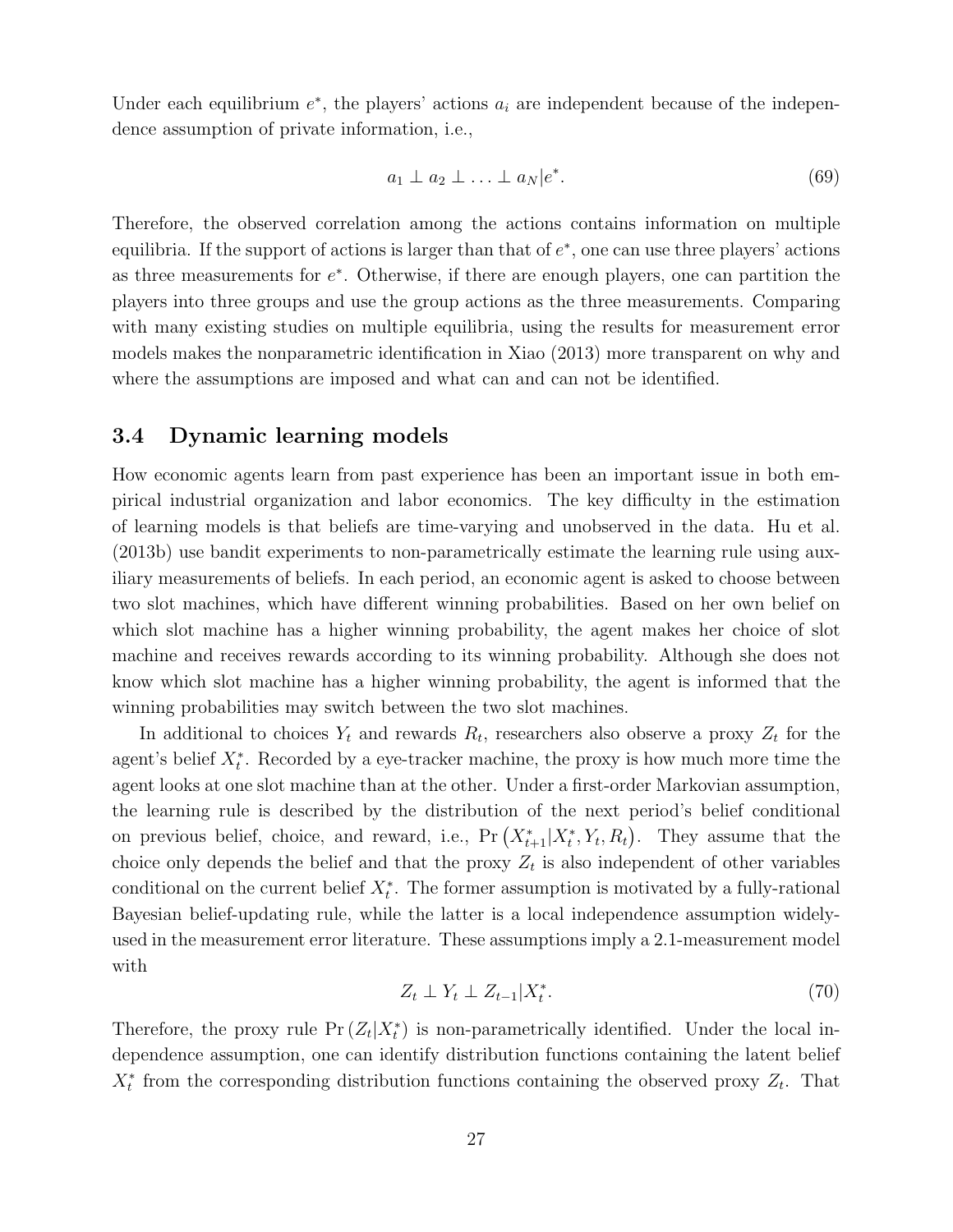means the learning rule Pr  $(X_{t+1}^* | X_t^*, Y_t, R_t)$  can be identified from the observed distribution  $Pr(Z_{t+1}, Y_t, R_t, Z_t)$  through

$$
= \sum_{X_{t+1}^*} \sum_{X_t^*} \Pr(Z_{t+1}|X_{t+1}^*) \Pr(Z_t|X_t^*) \Pr(X_{t+1}^*, X_t^*, Y_t, R_t).
$$
\n(71)

The nonparametric learning rule they found implies that agents are more reluctant to "update down" following unsuccessful choices, than "update up" following successful choices. That leads to the sub-optimality of this learning rule in terms of profits.

### 3.5 Unemployment and labor market participation

Unemployment rates may be one of the most important economic indicators. The official US unemployment rates are estimated using self-reported labor force statuses in the Current Population Survey (CPS). It is known that ignoring misreporting errors in the CPS may lead to biased estimates. Feng and Hu (2013) use a hidden Markov approach to identify and estimate the distribution of the true labor force status. Let  $X_t^*$  and  $X_t$  denote the true and self-reported labor force status in period t. They merge monthly CPS surveys and are able to obtain a random sample  $\{X_{t+1}, X_t, X_{t-9}\}\$  for  $i = 1, 2, ..., N$ . Using  $X_{t-9}$  instead of  $X_{t-1}$  may provide more variation in the observed labor force status. They assume that the misreporting error only depends on the true labor force status in the current period, and therefore,

$$
= \sum_{X_{t+1}^*} \sum_{X_t^*} \sum_{X_{t-9}^*} \Pr(X_{t+1}|X_{t+1}^*) \Pr(X_t|X_t^*) \Pr(X_{t-9}|X_{t-9}^*) \Pr(X_{t+1}^*, X_t^*, X_{t-9}^*)
$$
\n
$$
(72)
$$

With three unobservables and three observables, nonparametric identification is not feasible without further restrictions. They then assume that  $Pr(X_{t+1}^* | X_t^*, X_{t-9}^*) = Pr(X_{t+1}^* | X_t^*)$ , which is similar to a first-order Markov condition. Under these assumptions, they obtain

$$
= \sum_{X_t^*} \Pr(X_{t+1} | X_t^*) \Pr(X_t | X_t^*) \Pr(X_t^*, X_{t-9}),
$$
\n(73)

which implies a 3-measurement model. This model can be considered as an application of Theorem 1 to a hidden Markov model.

Feng and Hu (2013) found that the official U.S. unemployment rates substantially underestimate the true level of unemployment, due to misreporting errors in the labor force status in the Current Population Survey. From January 1996 to August 2011, the corrected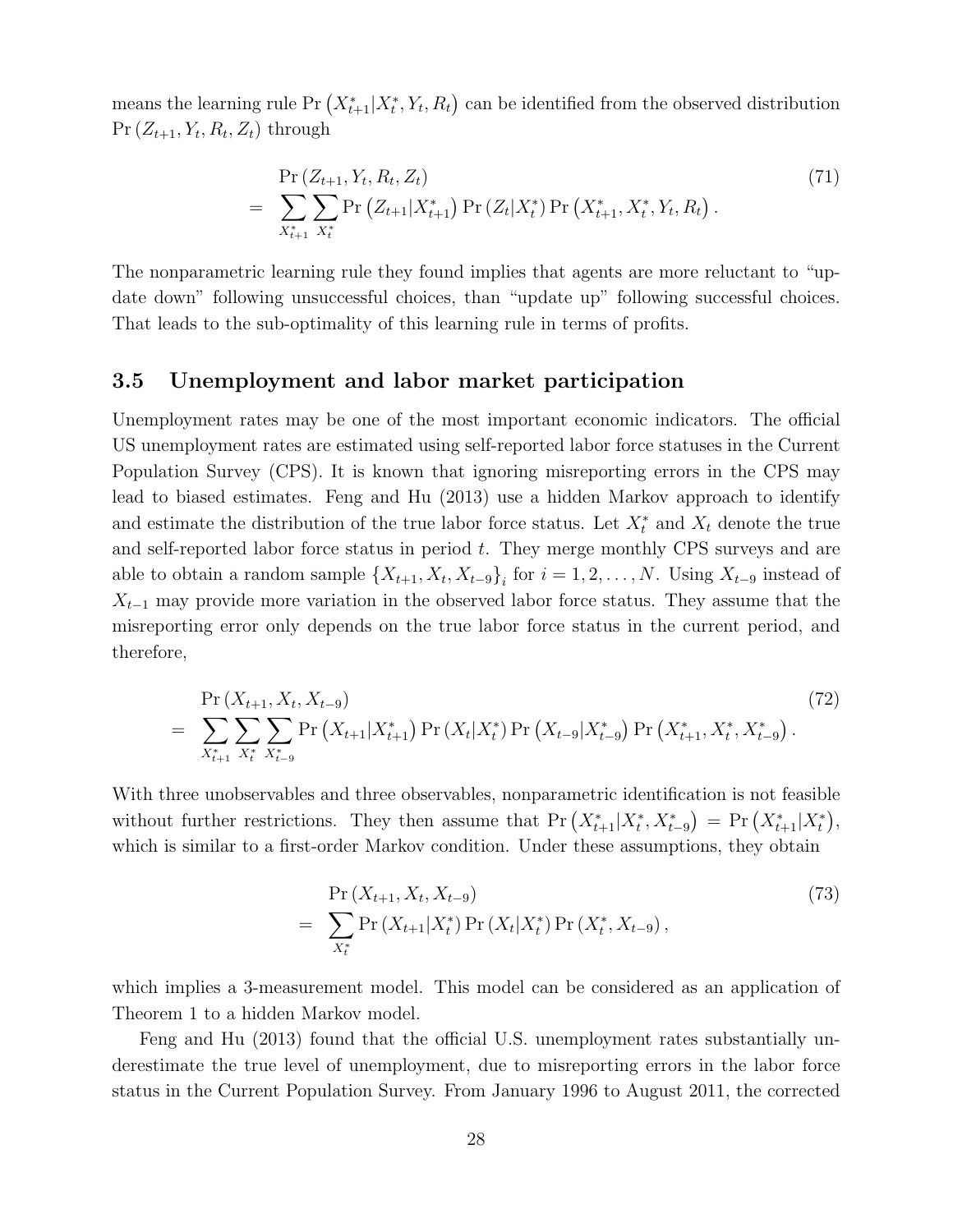monthly unemployment rates are 2.1 percentage points higher than the official rates on average, and are more sensitive to changes in business cycles. The labor force participation rates, however, are not affected by this correction.

## 3.6 Dynamic discrete choice with unobserved state variables

Hu and Shum (2012) show that the transition kernel of a Markov process  $\{W_t, X_t^*\}$  can be uniquely determined by the joint distribution of four periods of data  $\{W_{t+1}, W_t, W_{t-1}, W_{t-2}\}.$ This result can be directly applied to identification of dynamic discrete choice model with unobserved state variables. Such a Markov process may characterize the optimal path of the decision and the state variables in Markov dynamic optimization problems. Let  $W_t =$  $(Y_t, M_t)$ , where  $Y_t$  is the agent's choice in period t, and  $M_t$  denotes the period-t observed state variable, while  $X_t^*$  is the unobserved state variable. For Markovian dynamic optimization models, the transition kernel can be decomposed as follows:

$$
f_{W_t, X_t^*|W_{t-1}, X_{t-1}^*} = f_{Y_t|M_t, X_t^*} f_{M_t, X_t^*|Y_{t-1}, M_{t-1}, X_{t-1}^*}.
$$
\n
$$
(74)
$$

The first term on the right hand side is the conditional choice probability for the agent's optimal choice in period  $t$ . The second term is the joint law of motion of the observed and unobserved state variables. As shown in Hotz and Miller (1993) , the identified Markov law of motion may be a crucial input in the estimation of Markovian dynamic models. One advantage of this conditional choice probability approach is that a parametric specification of the model leads to a parametric GMM estimator. That implies an estimator for a dynamic discrete choice model with unobserved state variables, where one can identify the Markov transition kernel containing unobserved state variables, and then apply the conditional choice probability estimator to estimate the model primitives. Hu and Shum (2013) extend this result to dynamic games with unobserved state variables.

Although the nonparametric identification is quite general, it is still useful for empirical research to provide a relatively simple estimator for a particular specification of the model as long as such a specification can capture the key economic causality in the model. Given the difficulty in the estimation of dynamic discrete choice models with unobserved state variables, Hu and Sasaki (forthcominga) consider a popular parametric specification of the model and provide a closed-form estimator for the inputs of the conditional choice probability estimator. Let  $Y_t$  denote firms' exit decisions based on their productivity  $X_t^*$  and other covariates  $M_t$ . The law of motion of the productivity is

$$
X_t^* = \alpha^d + \beta^d X_{t-1}^* + \eta_t^d \text{ if } Y_{t-1} = d \in \{0, 1\}.
$$
 (75)

In addition, they use residuals from the production function as a proxy  $X_t$  for latent  $X_t^*$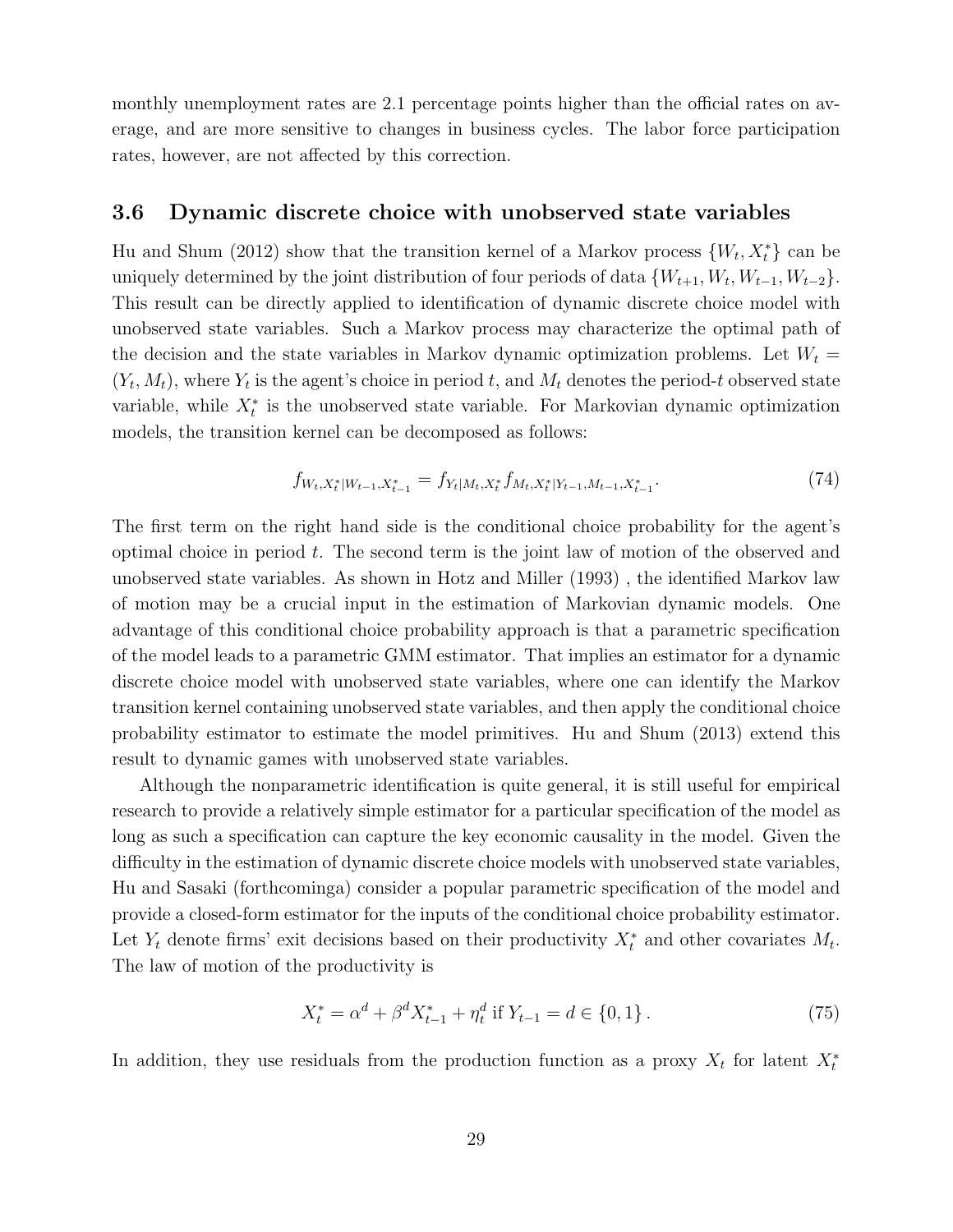satisfying

$$
X_t = X_t^* + \epsilon_t. \tag{76}
$$

Therefore, they obtain

$$
X_{t+1} = \alpha^d + \beta^d X_t^* + \eta_{t+1}^d + \epsilon_{t+1}
$$
\n(77)

Under the assumption that the error terms  $\eta_t^d$  and  $\epsilon_t$  are random shocks, they first estimate the coefficients  $(\alpha^d, \beta^d)$  using other covariates  $M_t$  as instruments. The distribution of the error term  $\epsilon_t$  can then be estimated using Kotlarski's identity. Furthermore, they are able to provide a closed-form expression for the conditional choice probability  $Pr(Y_t|X_t^*, M_t)$  as a function of observed distribution functions.

#### 3.7 Fixed effects in panel data models

Evdokimov (2010) considers a panel data model as follows: for individual i in period t

$$
Y_{it} = g\left(X_{it}, \alpha_i\right) + \xi_{it},\tag{78}
$$

where  $X_{it}$  is a explanatory variable,  $Y_{it}$  is the dependent variable,  $\xi_{it}$  is an independent error term, and  $\alpha_i$  represents fixed effects. In order to use Kotlarski's identity, he considers the event where  $\{X_{i1} = X_{i2} = x\}$  for two periods of data to obtain

$$
Y_{i1} = g(x, \alpha_i) + \xi_{i1},
$$
  
\n
$$
Y_{i2} = g(x, \alpha_i) + \xi_{i2}.
$$
\n(79)

Under the assumption that  $\xi_{it}$  and  $\alpha_i$  are independent conditional on  $X_{it}$ , the paper is able to identify the distributions of  $g(x, \alpha_i)$ ,  $\xi_{i1}$  and  $\xi_{i2}$  conditional on  $\{X_{i1} = X_{i2} = x\}$ . That means this identification strategy relies on the static aspect of the panel data model. Assuming that  $\xi_{i1}$  is independent of  $X_{i2}$  conditional  $X_{i1}$ , he then identifies  $f(\xi_{i1}|X_{i1}=x)$ , and similarly  $f(\xi_{i2}|X_{i2}=x)$ , which leads to identification of the regression function  $g(x, \alpha_i)$ under a normalization assumption.

Shiu and Hu (2013) consider a dynamic panel data model

$$
Y_{it} = g(X_{it}, Y_{i,t-1}, U_{it}, \xi_{it}),
$$
\n(80)

where  $U_{it}$  is a time-varying unobserved heterogeneity or an unobserved covariate, and  $\xi_{it}$ is a random shock independent of  $(X_{it}, Y_{i,t-1}, U_{it})$ . They impose the following Markov-type assumption

$$
X_{i,t+1} \perp (Y_{it}, Y_{i,t-1}, X_{i,t-1}) \mid (X_{it}, U_{it}) \tag{81}
$$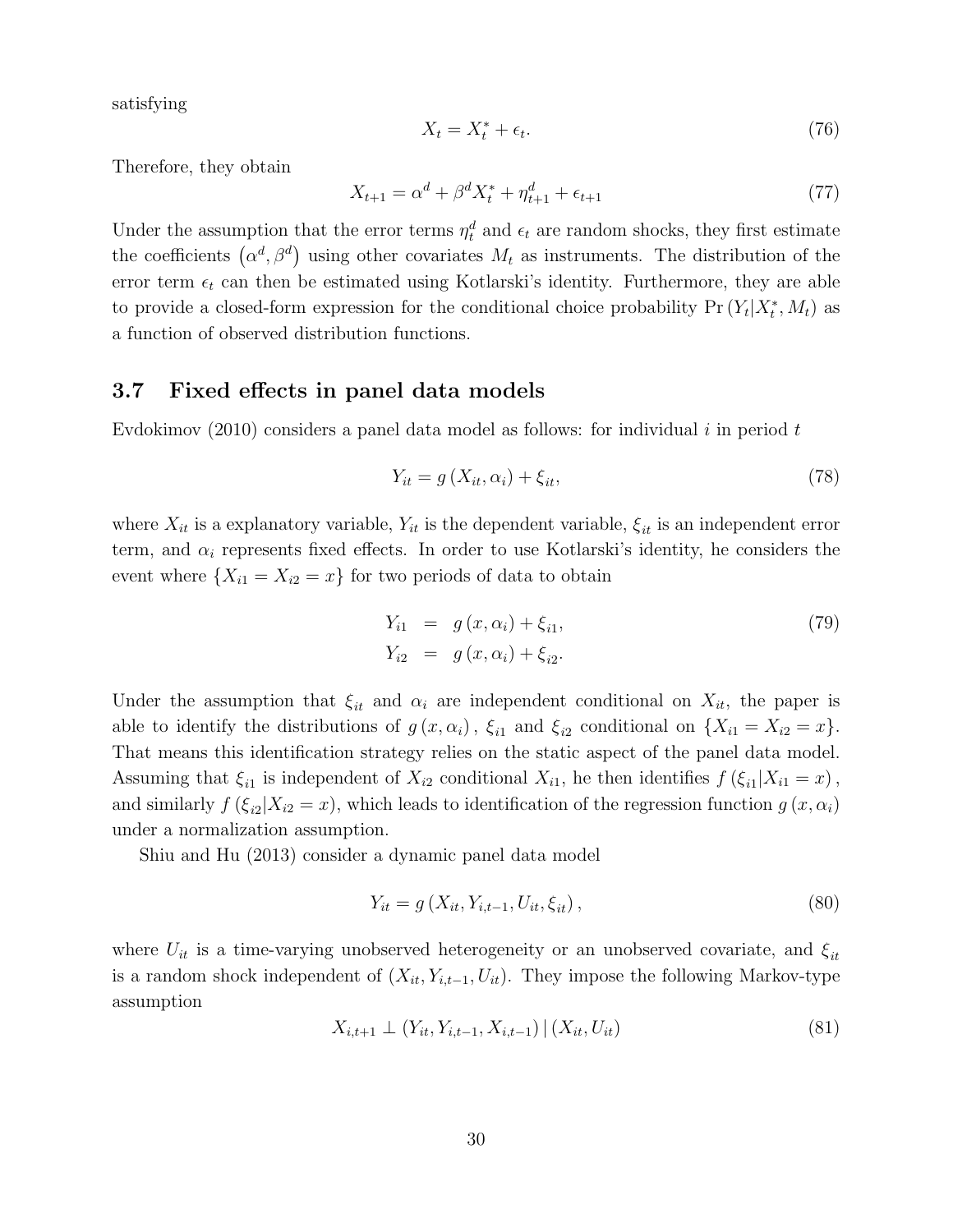to obtain

$$
f_{X_{i,t+1},Y_{it},X_{it},Y_{i,t-1},X_{i,t-1}} = \int f_{X_{i,t+1}|X_{it},U_{it}} f_{Y_{it}|X_{it},Y_{i,t-1},U_{it}} f_{X_{it},Y_{i,t-1},X_{i,t-1},U_{it}} dU_{it}.
$$
 (82)

Notice that the dependent variable  $Y_{it}$  may represent a discrete choice. With a binary  $Y_{it}$ and fixed  $(X_{it}, Y_{i,t-1})$ , equation (82) implies a 2.1-measurement model. Their identification results require users to carefully check conditional independence assumptions in their model because the conditional independence assumption in equation (81) is not directly motivated by economic structure.

Freyberger (2012) embeds a factor structure into a panel data model as follows:

$$
Y_{it} = g\left(X_{it}, \alpha'_{i} F_{t} + \xi_{it}\right),\tag{83}
$$

where  $\alpha_i \in \mathbb{R}^m$  stands for a vector of unobserved individual effects and  $F_t$  is a vector of constants. Under the assumption that  $\xi_{it}$  for  $t = 1, 2, ..., T$  are jointly independent conditional on  $\alpha_i$  and  $X_i = (X_{i1}, X_{i2}, \ldots, X_{iT})$ , he obtains

$$
Y_{i1} \perp Y_{i2} \perp \ldots \perp Y_{iT} | (\alpha_i, X_i), \qquad (84)
$$

which forms a 3-measurement model. A useful feature of this model is that the factor structure  $\alpha'_{i}F_{t}$  provides a more specific identification of the model with a multi-dimensional individual effects  $\alpha_i$  than a general argument as in Theorem 2.

Sasaki (2015) considers a dynamic panel with unobserved heterogeneity  $\alpha_i$  and sample attrition as follows:

$$
Y_{it} = g(Y_{i,t-1}, \alpha_i, \xi_{it})
$$
  
\n
$$
D_{it} = h(Y_{it}, \alpha_i, \eta_{it})
$$
  
\n
$$
Z_i = \zeta(\alpha_i, \epsilon_i)
$$
\n(85)

where  $Z_i$  is a noisy signal of  $\alpha_i$  and  $D_{it} \in \{0,1\}$  is a binary indicator for attrition, i.e.,  $Y_{it}$  is observed if  $D_{it} = 1$ . Under suitable restrictions on the error terms, the following conditional independence holds

$$
Y_{i3} \perp Z_i \perp Y_{i1} \mid (\alpha_i, Y_2 = y_2, D_2 = D_1 = 1).
$$
 (86)

In the case where  $\alpha_i$  is discrete, the model is identified using the results in Theorem 1. Sasaki (2015) also extends this identification result to more general settings.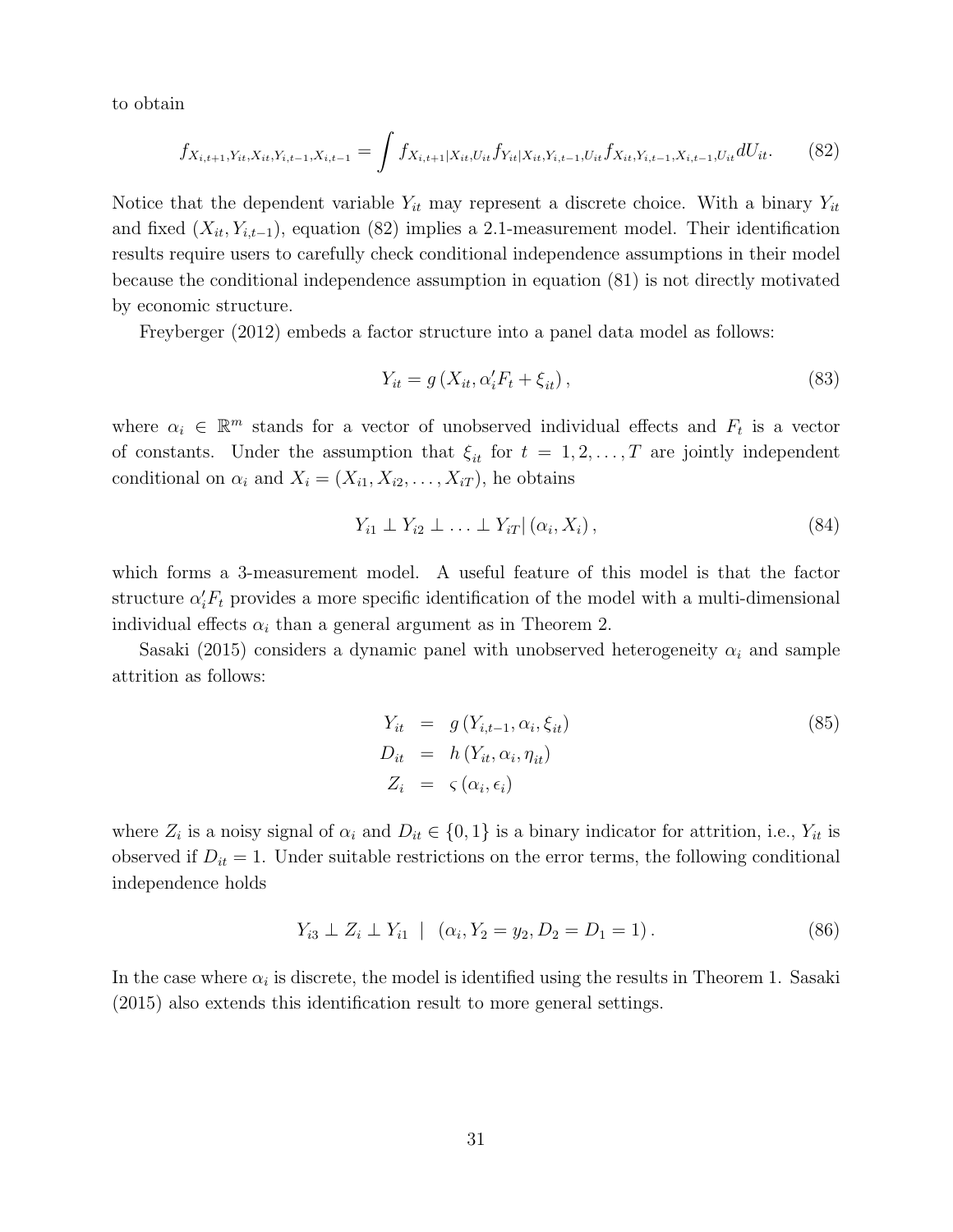#### 3.8 Cognitive and noncognitive skill formation

Cunha, Heckman and Schennach (2010) consider a model of cognitive and non-cognitive skill formation, where for multiple periods of childhood  $t \in \{1, 2, ..., T\}$ ,  $X_t^* = (X_{C,t}^*, X_{N,t}^*)$ stands for cognitive and non-cognitive skill stocks in period  $t$ , respectively. The  $T$  childhood periods are divided into  $s \in \{1, 2, ..., S\}$  stages of childhood development with  $S \leq T$ . Let  $I_t = (I_{C,t}, I_{N,t})$  be parental investments at age t in cognitive and non-cognitive skills, respectively. For  $k \in \{C, N\}$ , they assume that skills evolve as follows:

$$
X_{k,t+1}^* = f_{k,s} \left( X_t^*, I_t, X_P^*, \eta_{k,t} \right), \tag{87}
$$

where  $X_P^* = (X_{C,P}^*, X_{N,P}^*)$  are parental cognitive and non-cognitive skills and  $\eta_t = (\eta_{C,t}, \eta_{N,t})$ is random shocks. If one observes the joint distribution of  $X^*$  defined as

$$
X^* = \left(\left\{X_{C,t}^*\right\}_{t=1}^T, \left\{X_{N,t}^*\right\}_{t=1}^T, \left\{I_{C,t}\right\}_{t=1}^T, \left\{I_{N,t}\right\}_{t=1}^T, X_{C,P}^*, X_{N,P}^*\right),\tag{88}
$$

one can estimate the skill production function  $f_{k,s}$ .

However, the vector of latent factors  $X^*$  is not directly observed in the sample. Instead, they use measurements of these factors satisfying

$$
X_j = g_j\left(X^*, \varepsilon_j\right) \tag{89}
$$

for  $j = 1, 2, ..., M$  with  $M \geq 3$ . The variables  $X_j$  and  $\varepsilon_j$  are assumed to have the same dimension as  $X^*$ . Under the assumption that

$$
X_1 \perp X_2 \perp X_3 \mid X^*, \tag{90}
$$

this leads to a 3-measurement model and the distribution of  $X^*$  can then be identified from the joint distribution of the three observed measurements. The measurements  $X_j$  in their application include test scores, parental and teacher assessments of skills, and measurements on investment and parental endowments. While estimating the empirical model, they assume a linear function  $g_j$  and use Kotlarski's identity to directly estimate the latent distribution.

#### 3.9 Two-sided matching models

Agarwal and Diamond  $(2013)$  consider an economy containing n workers with characteristics  $(X_i, \varepsilon_i)$  and n firms described by  $(Z_j, \eta_j)$  for  $i, j = 1, 2, \ldots, n$ . For example, wages offered by a firm is public information in  $Z_j$  or  $\eta_j$ . They assume that the observed characteristics  $X_i$  and  $Z_i$  are independent of other characteristics  $\varepsilon_i$  and  $\eta_j$  unobserved to researchers. A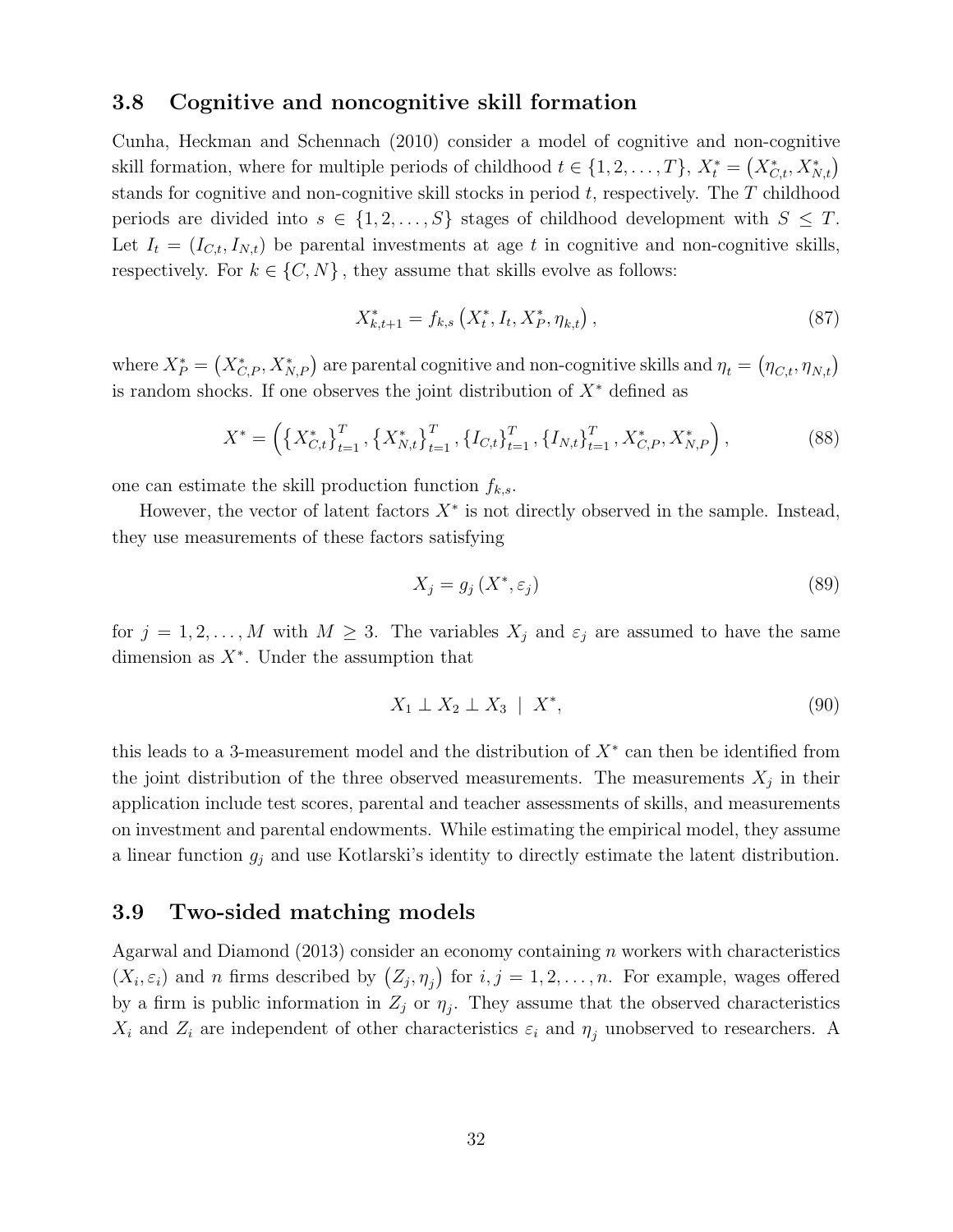firm ranks workers by a human capital index as

$$
v(X_i, \varepsilon_i) = h(X_i) + \varepsilon_i.
$$
\n
$$
(91)
$$

The workers' preference for firm  $j$  is described by

$$
u\left(Z_j, \eta_j\right) = g\left(Z_j\right) + \eta_j. \tag{92}
$$

The preferences on both sides are public information in the market. Researchers are interested in the preferences, including functions h, g, and distributions of  $\varepsilon_i$  and  $\eta_j$ .

A match is a set of pairs that show which firm hires which worker. The observed matches are assumed as outcomes of a pairwise stable equilibrium, where no two agents on opposite sides of the market prefer each other over their matched partners. When the numbers of firms and workers are both large, it can be shown that in the unique pairwise stable equilibrium the firm with the q-th quantile position of preference value, i.e.,  $F_U(u(Z_j, \eta_j)) = q$  is matched with the worker with the  $q$ -th quantile position of the human capital index, i.e.,  $F_V(v(X_i, \varepsilon_i)) = q$ , where  $F_U$  and  $F_V$  are cumulative distribution functions of u and v.

The joint distribution of  $(X, Z)$  from observed pairs then satisfies

$$
f(X, Z) = \int_0^1 f(X|q) f(Z|q) dq,
$$
\n(93)

This forms a 2-measurement model. Under the specification of the preferences above, i.e.,

$$
f(X|q) = f_{\varepsilon} (F_V^{-1} (q) - h(X)) \nf(Z|q) = f_{\eta} (F_U^{-1} (q) - g(Z)),
$$
\n(94)

the functions h and g can be identified up to a monotone transformation. The intuition is that under suitable conditions if two workers with different characteristics  $x_1$  and  $x_2$ are hired by firms with the same characteristics, i.e.,  $f_{Z|X}(z|x_1) = f_{Z|X}(z|x_2)$  for all z, then the two workers must have the same observed part of the human capital index, i.e.,  $h(x_1) = h(x_2)$ . A similar argument also holds for function g. In order to further identify the model, Agarwal and Diamond (2013) considers many-to-one matching where one firm may have two or more identical slots for workers. In such a sample, they can observe the joint distribution of  $(X_1, X_2, Z)$ , where  $(X_1, X_2)$  are observed characteristics of the two matched workers. Therefore, they obtain

$$
f(X_1, X_2, Z) = \int_0^1 f(X_1|q) f(X_2|q) f(Z|q) dq.
$$
 (95)

This is a 3-measurement model, for which nonparametric identification is feasible under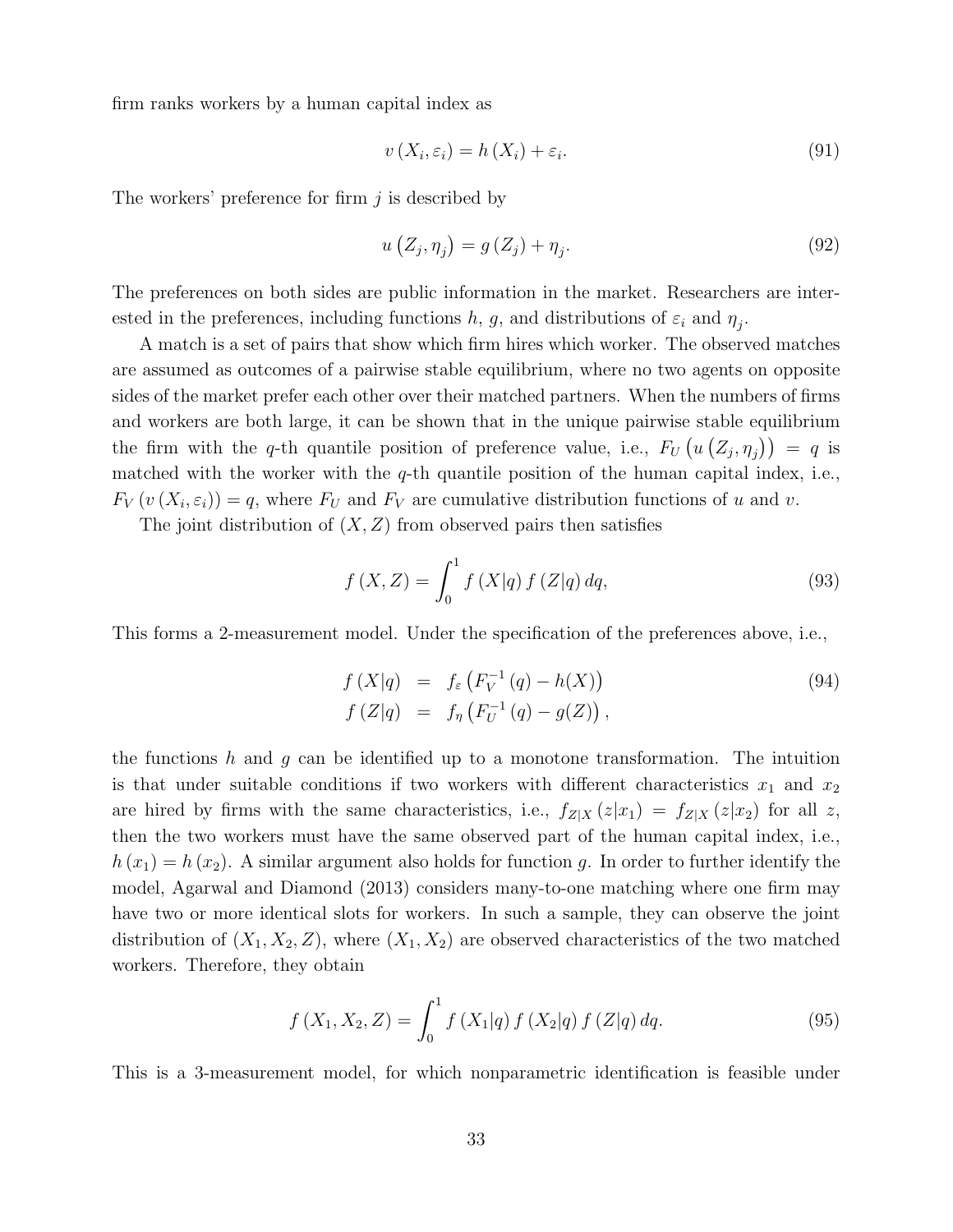suitable conditions.

## 3.10 Income dynamics

The literature on income dynamics has been focusing mostly on linear models, where identification is usually not a major concern. When income dynamics have a nonlinear transmission of shocks, however, it is not clear how much of the model can be identified. Arellano, Blundell and Bonhomme (2014) investigate the nonlinear aspect of income dynamics and also assess the impact of nonlinear income shocks on household consumption.

They assume that the pre-tax labor income  $y_{it}$  of household i at age t satisfies

$$
y_{it} = \eta_{it} + \varepsilon_{it} \tag{96}
$$

where  $\eta_{it}$  is the persistent component of income and  $\varepsilon_{it}$  is the transitory one. Furthermore, they assume that  $\varepsilon_{it}$  has a zero mean and is independent over time, and that the persistent component  $\eta_{it}$  follows a first-order Markov process satisfying

$$
\eta_{it} = Q_t \left( \eta_{i,t-1}, u_{it} \right) \tag{97}
$$

where  $Q_t$  is the conditional quantile function and  $u_{it}$  is uniformly distributed and independent of  $(\eta_{i,t-1}, \eta_{i,t-2}, \ldots)$ . Such a specification is without loss of generality under the assumption that the conditional CDF  $F\left(\eta_{it}|\eta_{i,t-1}\right)$  is invertible with respect to  $\eta_{it}$ .

The dynamic process  $\{y_{it}, \eta_{it}\}$  can be considered as a hidden Markov process as  $\{X_t, X_t^*\}$ in equations (39) and (40). As we discussed before, the nonparametric identification is feasible with three periods of observed income  $(y_{i,t-1}, y_{it}, y_{i,t+1})$  satisfying

$$
y_{i,t-1} \perp y_{it} \perp y_{i,t+1} \mid \eta_{it} \tag{98}
$$

which forms a 3-measurement model. Under the assumptions in Theorem 2, the distribution of  $\varepsilon_{it}$  is identified from  $f(y_{it}|\eta_{it})$  for  $t = 2, \ldots, T-1$ . The joint distribution of  $\eta_{it}$  for all  $t = 2, \ldots, T-1$  can then be identified from the joint distribution of  $y_{it}$  for all  $t = 2, \ldots, T-1$ . This leads to the identification of the conditional quantile function  $Q_t$ .

## 4 Summary

This paper reviews recent developments in nonparametric identification of measurement error models and their applications in microeconomic models with latent variables. The powerful identification results promote a close integration of microeconomic theory and econometric methodology, especially when latent variables are involved. With econometricians developing more application-oriented methodologies, we expect such an integration to deepen in the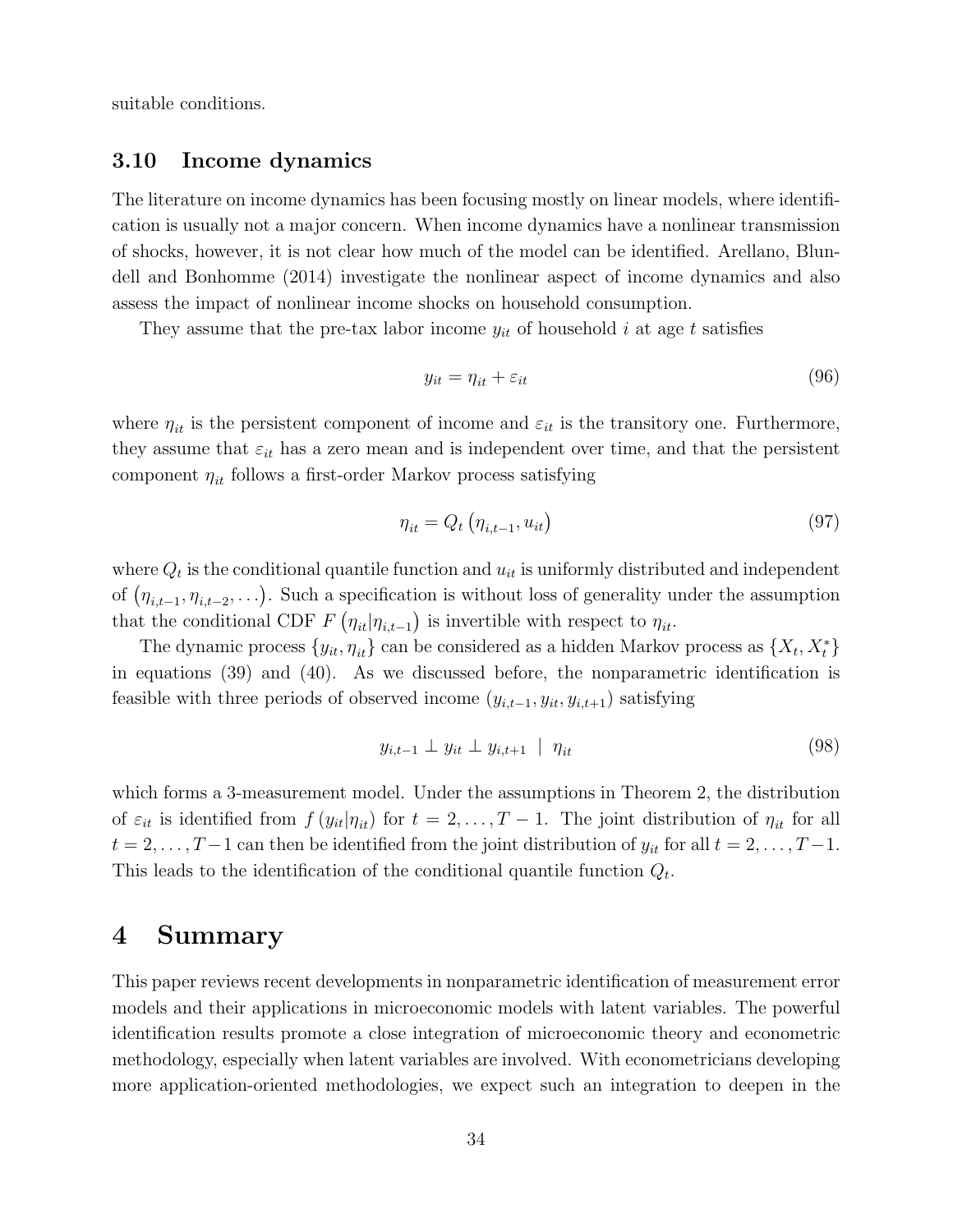future research.

## References

- Agarwal, Nikhil and William Diamond, "Identification and Estimation in Two-Sided Matching Markets," Technical Report, Cowles foundation 2013.
- Allman, Elizabeth S, Catherine Matias, and John A Rhodes, "Identifiability of parameters in latent structure models with many observed variables," The Annals of Statistics, 2009, pp. 3099–3132.
- An, Yonghong, Michael R Baye, Yingyao Hu, John Morgan, and Matt Shum, "Identification and Estimation of Online Price Competition with an Unknown Number of Firms," 2015. forthcoming, Journal of Applied Econometrics.
- , Yingyao Hu, and Matthew Shum, "Estimating First-Price Auctions with an Unknown Number of Bidders: A Misclassification Approach," Journal of Econometrics, 2010, 157, 328–341.
- Arellano, Manuel, Richard Blundell, and Stephane Bonhomme, "Household Earnings and Consumption: A Nonlinear Framework," 2014.
- Bollinger, Christopher, "Bounding mean regressions when a binary regressor is mismeasured," Journal of Econometrics, 1996, 73, 387–399.
- Bonhomme, Stéphane, Koen Jochmans, and Jean-Marc Robin, "Estimating Multivariate Latent-Structure Models," 2015. forthcoming, Annals of Statistics.
- ,  $\ldots$ , and  $\ldots$ , "Non-parametric estimation of finite mixtures from repeated measurements," Journal of the Royal Statistical Society: Series B (Statistical Methodology), 2016, 78 (1), 211–229.
- Bound, John, Charles Brown, and Nancy Mathiowetz, "Measurement error in survey data," Handbook of econometrics, 2001, 5, 3705–3843.
- Carroll, Raymond J, David Ruppert, Leonard A Stefanski, and Ciprian M Crainiceanu, Measurement error in nonlinear models: a modern perspective, CRC press, 2012.
- $\overline{\phantom{a}}$ , Xiaohong Chen, and Yingyao Hu, "Identification and estimation of nonlinear models using two samples with nonclassical measurement errors," Journal of nonparametric statistics, 2010, 22 (4), 379–399.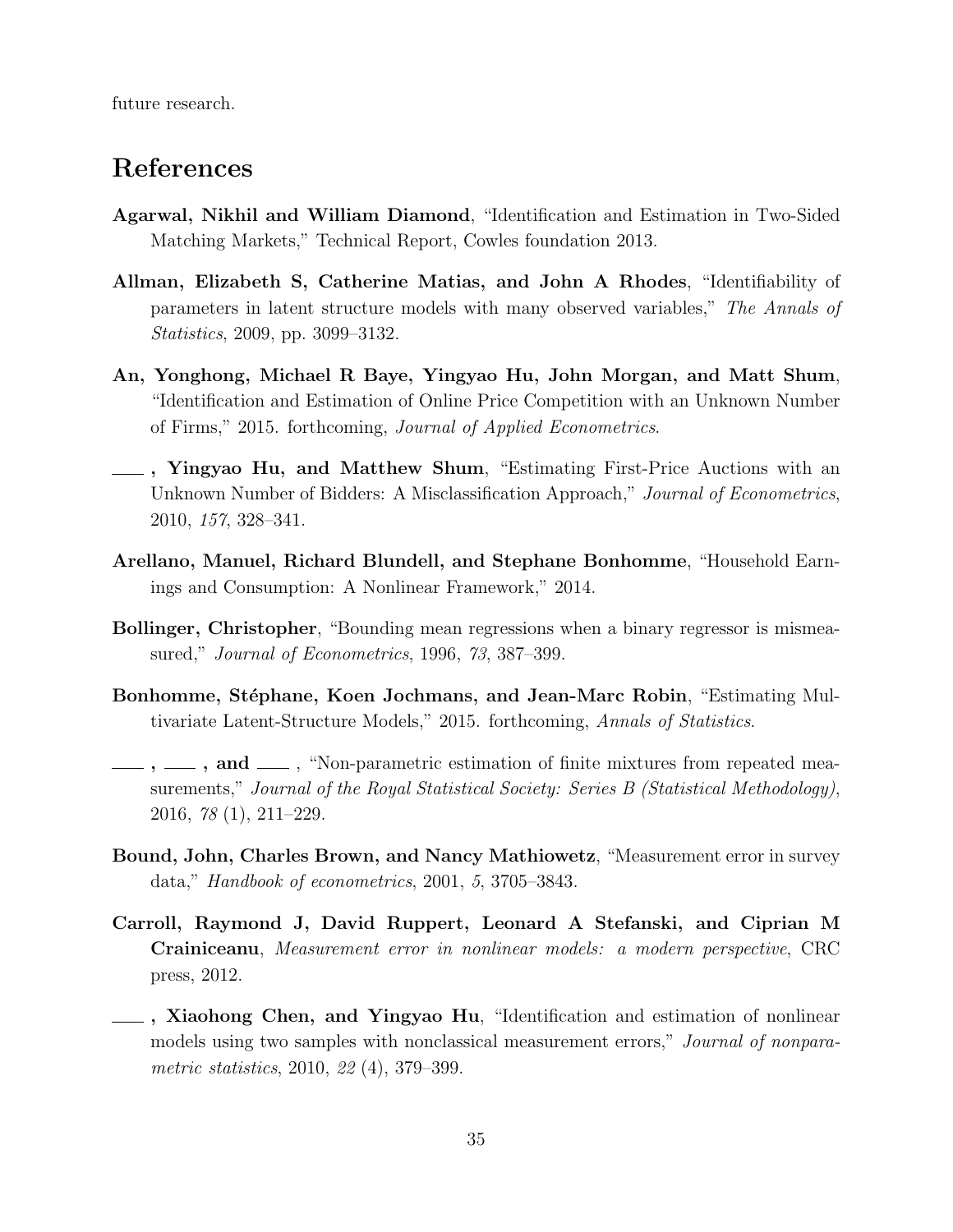- Chen, Xiaohong, "Large Sample Sieve Estimation of Semi-nonparametric Models. The Handbook of Econometrics, JJ Heckman and EE Leamer (eds.), 6B," 2007.
- and Xiaotong Shen, "Sieve extremum estimates for weakly dependent data," *Econo*metrica, 1998, pp. 289–314.
- $\_\_\_\$ , Han Hong, and Denis Nekipelov, "Nonlinear models of measurement errors," Journal of Economic Literature, 2011, 49 (4), 901–937.
- $,\_\_\_\$ , and Elie Tamer, "Measurement error models with auxiliary data," *The Review* of Economic Studies, 2005, 72 (2), 343–366.
- , Yingyao Hu, and Arthur Lewbel, "Nonparametric identification and estimation of nonclassical errors-in-variables models without additional information," Statistica Sinica, 2009, 19, 949–968.
- Cunha, Flavio, James J Heckman, and Susanne M Schennach, "Estimating the technology of cognitive and noncognitive skill formation," Econometrica, 2010, 78 (3), 883–931.
- Evdokimov, Kirill, "Identification and estimation of a nonparametric panel data model with unobserved heterogeneity," 2010. Working paper, Princeton University.
- Feng, Shuaizhang and Yingyao Hu, "Misclassification Errors and the Underestimation of the US Unemployment Rates," The American Economic Review, 2013, 103 (2), 1054– 1070.
- Freyberger, Joachim, "Nonparametric panel data models with interactive fixed effects," Technical Report, University of Wisconsin, Madison 2012.
- Fuller, Wayne A, Measurement error models, Vol. 305, John Wiley & Sons, 2009.
- Guerre, Emmanuel, Isabelle Perrigne, and Quang Vuong, "Optimal Nonparametric Estimation of First-price Auctions," Econometrica, 2000, 68 (3), 525–574.
- Hotz, V. Joseph and Robert A. Miller, "Conditional Choice Probabilties and the Estimation of Dynamic Models," Review of Economic Studies, 1993, 60, 497–529.
- Hu, Yingyao, "Identification and Estimation of Nonlinear Models with Misclassification Error Using Instrumental Variables: A General Solution," Journal of Econometrics, 2008, 144, 27–61.
- and Matthew Shum, "Nonparametric identification of dynamic models with unobserved state variables," Journal of Econometrics, 2012, 171 (1), 32–44.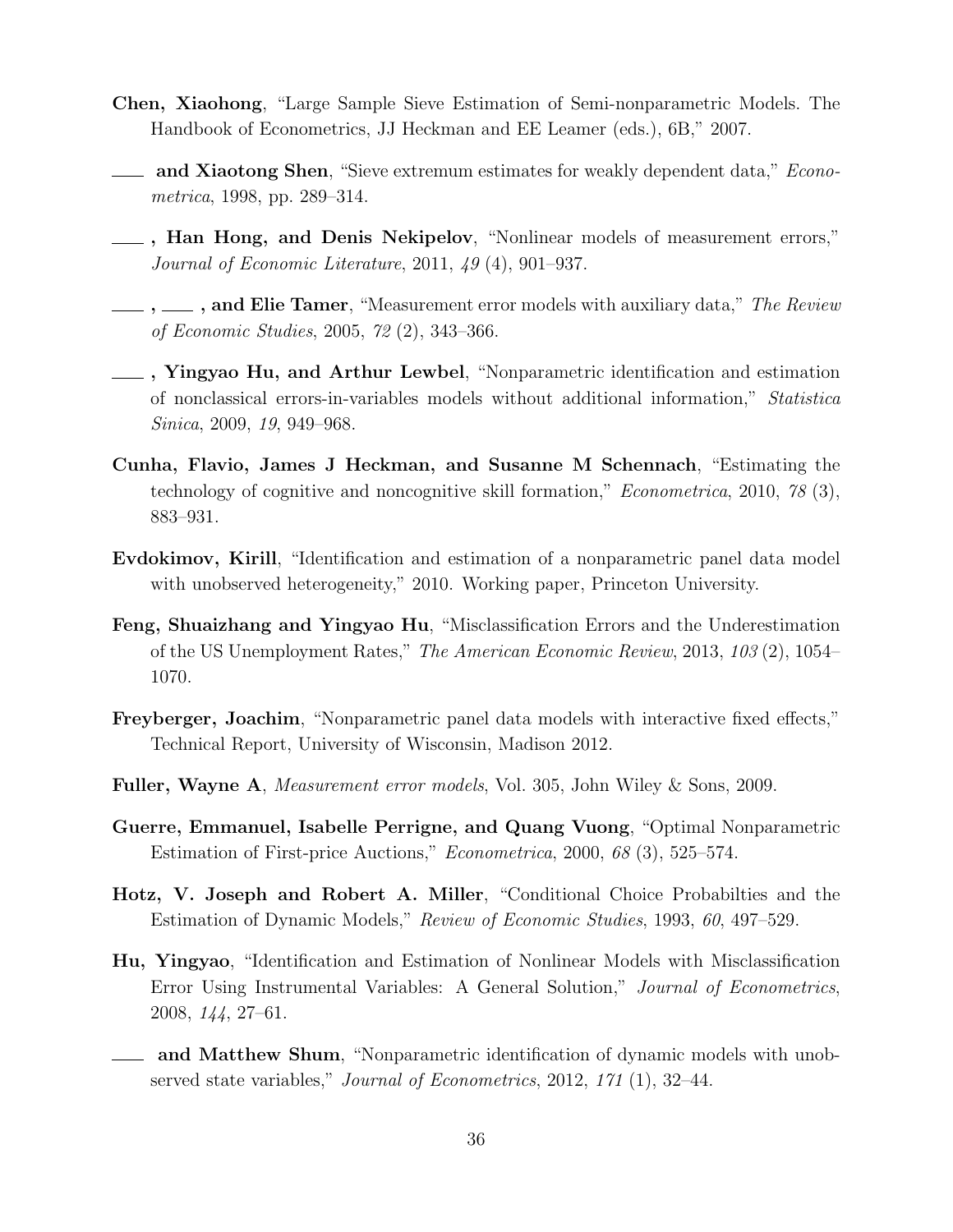- and  $\mu$ , "Identifying dynamic games with serially-correlated unobservables," Advances in Econometrics, 2013, 31, 97–113.
- and Susanne Schennach, "Instrumental Variable Treatment of Nonclassical Measurement Error Models," Econometrica, 2008, 76, 195–216.
- and Yuya Sasaki, "Closed-Form Estimation of Nonparametric Models with Non-Classical Measurement Errors," Journal of Econometrics, 2015, 185 (2), 392–408.
- and <sub>1</sub>, "Closed-Form Identification of Dynamic Discrete Choice Models with Proxies for Unobserved State Variables," Econometric Theory, forthcoming.
- **and** , "Identification of Paired Nonseparable Measurement Error Models," *Econo*metric Theory, forthcoming.
- , David McAdams, and Matthew Shum, "Nonparametric Identification of Firstprice Auction Models with Non-Separable Unobserved Heterogeneity," Journal of Econometrics, 2013, 174, 186–193.
- , Yutaka Kayaba, and Matthew Shum, "Nonparametric learning rules from bandit experiments: the eyes have it!," Games and Economic Behavior, 2013, 81, 215–231.
- Hui, S.L. and S.D. Walter, "Estimating the error rates of diagnostic tests," Biometrics, 1980, 36, 167–171.
- Kasahara, Hiroyuki and Katsumi Shimotsu, "Nonparametric identification of finite mixture models of dynamic discrete choices," Econometrica, 2009, 77 (1), 135–175.
- Kotlarski, Ignacy, "On pairs of independent random variables whose product follows the gamma distribution," Biometrika, 1965, pp. 289–294.
- Krasnokutskaya, Elena, "Identification and Estimation in Procurement Auctions under Unobserved Auction Heterogeneity," Review of Economic Studies, 2011, 28, 293–327.
- Lewbel, Arthur, "Estimation of average treatment effects with misclassification," *Econo*metrica, 2007, 75 (2), 537–551.
- Li, Tong and Quang Vuong, "Nonparametric estimation of the measurement error model using multiple indicators," Journal of Multivariate Analysis, 1998, 65 (2), 139–165.
- **Let Alleholf Perrigne, and Quang Vuong, "Conditionally Independent Private Infor**mation in OCS Wildcat Auctions," Journal of Econometrics, 2000, 98, 129–161.
- Mahajan, Aprajit, "Identification and estimation of regression models with misclassification," Econometrica, 2006, pp. 631–665.